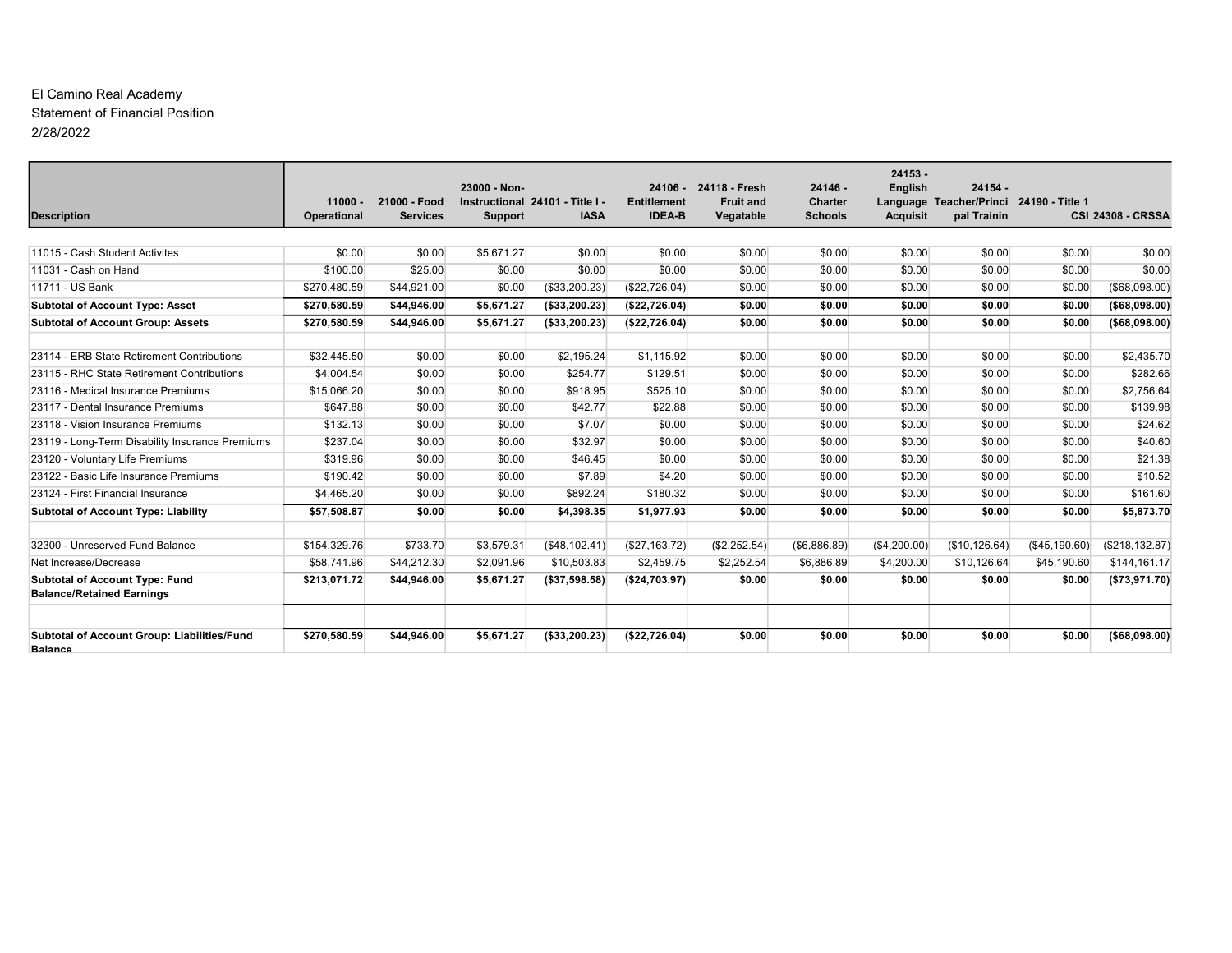#### El Camino Real Academy Statement of Financial Position 2/28/2022

|                                                                           |                  |                   |                                           |                   |             |                                                                                                                           |             | $31701 -$    |                     |               |
|---------------------------------------------------------------------------|------------------|-------------------|-------------------------------------------|-------------------|-------------|---------------------------------------------------------------------------------------------------------------------------|-------------|--------------|---------------------|---------------|
|                                                                           | 24316 - Air      |                   | 25153 - Title<br>24330 - ARP XIX MEDICAID | <b>GO Library</b> |             | 27107 - 2012 28211 - Covid- 31200 - Public 31600 - Capital<br>19 Testing School Capital Improvements Improveme Improv SB9 |             |              | Capital 31703 - Cap |               |
| <b>Description</b>                                                        | <b>Quality 2</b> | <b>ESSER III</b>  | $3/21$ Y                                  | <b>SB66</b>       | Program     | Out                                                                                                                       | $HB-3$      | nts SB9      | Cash                | <b>Total</b>  |
|                                                                           |                  |                   |                                           |                   |             |                                                                                                                           |             |              |                     |               |
| 11015 - Cash Student Activites                                            | \$0.00           | \$0.00            | \$0.00                                    | \$0.00            | \$0.00      | \$0.00                                                                                                                    | \$0.00      | \$0.00       | \$0.00              | \$5,671.27    |
| 11031 - Cash on Hand                                                      | \$0.00           | \$0.00            | \$0.00                                    | \$0.00            | \$0.00      | \$0.00                                                                                                                    | \$0.00      | \$0.00       | \$0.00              | \$125.00      |
| 11711 - US Bank                                                           | (\$1,028.00)     | $($ \$158,353.17) | \$24,725.40                               | (\$5,651.72)      | \$23,582.48 | (\$53,166.25)                                                                                                             | \$77,798.57 | \$51,931.85  | \$9,230.00          | \$160,446.48  |
| <b>Subtotal of Account Type: Asset</b>                                    | (\$1,028.00)     | ( \$158, 353.17)  | \$24,725.40                               | (\$5,651.72)      | \$23,582.48 | ( \$53, 166.25)                                                                                                           | \$77,798.57 | \$51,931.85  | \$9,230.00          | \$166,242.75  |
| <b>Subtotal of Account Group: Assets</b>                                  | (\$1.028.00)     | ( \$158, 353.17)  | \$24.725.40                               | (\$5,651.72)      | \$23.582.48 | ( \$53, 166.25)                                                                                                           | \$77.798.57 | \$51.931.85  | \$9,230.00          | \$166,242.75  |
|                                                                           |                  |                   |                                           |                   |             |                                                                                                                           |             |              |                     |               |
| 23114 - ERB State Retirement Contributions                                | \$0.00           | \$1,857.82        | \$636.12                                  | \$0.00            | \$0.00      | \$0.00                                                                                                                    | \$0.00      | \$0.00       | \$0.00              | \$40,686.30   |
| 23115 - RHC State Retirement Contributions                                | \$0.00           | \$215.60          | \$73.82                                   | \$0.00            | \$0.00      | \$0.00                                                                                                                    | \$0.00      | \$0.00       | \$0.00              | \$4,960.90    |
| 23116 - Medical Insurance Premiums                                        | \$0.00           | \$811.68          | \$656.38                                  | \$0.00            | \$0.00      | \$0.00                                                                                                                    | \$0.00      | \$0.00       | \$0.00              | \$20,734.95   |
| 23117 - Dental Insurance Premiums                                         | \$0.00           | \$83.04           | \$28.60                                   | \$0.00            | \$0.00      | \$0.00                                                                                                                    | \$0.00      | \$0.00       | \$0.00              | \$965.15      |
| 23118 - Vision Insurance Premiums                                         | \$0.00           | \$6.26            | \$6.26                                    | \$0.00            | \$0.00      | \$0.00                                                                                                                    | \$0.00      | \$0.00       | \$0.00              | \$176.34      |
| 23119 - Long-Term Disability Insurance Premiums                           | \$0.00           | \$22.64           | \$9.98                                    | \$0.00            | \$0.00      | \$0.00                                                                                                                    | \$0.00      | \$0.00       | \$0.00              | \$343.23      |
| 23120 - Voluntary Life Premiums                                           | \$0.00           | \$0.00            | \$0.00                                    | \$0.00            | \$0.00      | \$0.00                                                                                                                    | \$0.00      | \$0.00       | \$0.00              | \$387.79      |
| 23122 - Basic Life Insurance Premiums                                     | \$0.00           | \$10.52           | \$5.26                                    | \$0.00            | \$0.00      | \$0.00                                                                                                                    | \$0.00      | \$0.00       | \$0.00              | \$228.81      |
| 23124 - First Financial Insurance                                         | \$0.00           | \$0.00            | \$668.40                                  | \$0.00            | \$0.00      | \$0.00                                                                                                                    | \$0.00      | \$0.00       | \$0.00              | \$6,367.76    |
| <b>Subtotal of Account Type: Liability</b>                                | \$0.00           | \$3,007.56        | \$2,084.82                                | \$0.00            | \$0.00      | \$0.00                                                                                                                    | \$0.00      | \$0.00       | \$0.00              | \$74,851.23   |
|                                                                           |                  |                   |                                           |                   |             |                                                                                                                           |             |              |                     |               |
| 32300 - Unreserved Fund Balance                                           | \$0.00           | \$0.00            | \$40,896.12                               | \$0.00            | \$0.00      | \$0.00                                                                                                                    | \$55,621.60 | \$55,265.90  | \$0.00              | (\$51,629.28) |
| Net Increase/Decrease                                                     | (S1.028.00)      | (\$161,360.73)    | (\$18,255.54)                             | (\$5,651.72)      | \$23,582.48 | (\$53,166.25)                                                                                                             | \$22,176.97 | (\$3,334.05) | \$9,230.00          | \$143,020.80  |
| <b>Subtotal of Account Type: Fund</b><br><b>Balance/Retained Earnings</b> | (\$1,028.00)     | (\$161,360.73)    | \$22,640.58                               | (\$5,651.72)      | \$23,582.48 | ( \$53, 166.25)                                                                                                           | \$77,798.57 | \$51,931.85  | \$9,230.00          | \$91,391.52   |
| Subtotal of Account Group: Liabilities/Fund<br><b>Balance</b>             | (\$1,028.00)     | ( \$158, 353.17)  | \$24,725.40                               | ( \$5,651.72)     | \$23,582.48 | ( \$53, 166.25)                                                                                                           | \$77,798.57 | \$51,931.85  | \$9,230.00          | \$166,242.75  |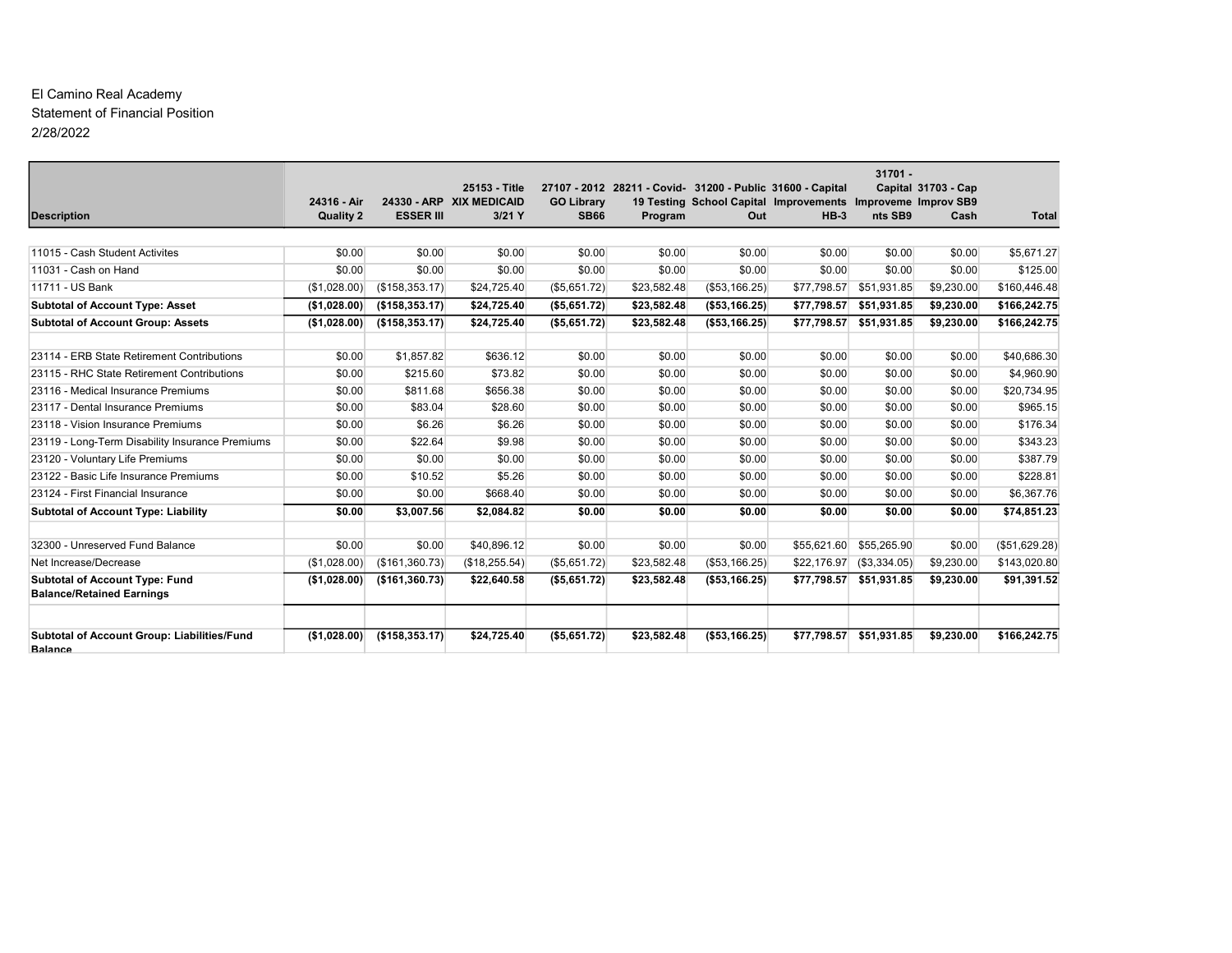| <b>Description</b>                                                | $11000 -$<br>Operational | 21000 - Food<br><b>Services</b> | 23000 - Non-<br><b>Support</b> | Instructional 24101 - Title I -<br><b>IASA</b> | <b>Entitlement</b><br><b>IDEA-B</b> | 24106 - 24118 - Fresh<br><b>Fruit and</b><br>Vegatable | 24146 -<br><b>Charter</b><br><b>Schools</b> | $24153 -$<br><b>English</b><br><b>Acquisit</b> | 24154 -<br>Language Teacher/Princi<br>pal Trainin |
|-------------------------------------------------------------------|--------------------------|---------------------------------|--------------------------------|------------------------------------------------|-------------------------------------|--------------------------------------------------------|---------------------------------------------|------------------------------------------------|---------------------------------------------------|
|                                                                   |                          |                                 |                                |                                                |                                     |                                                        |                                             |                                                |                                                   |
| 41110 - Ad Valorem Taxes - School District                        | \$0.00                   | \$0.00                          | \$0.00                         | \$0.00                                         | \$0.00                              | \$0.00                                                 | \$0.00                                      | \$0.00                                         | \$0.00                                            |
| 41920 - Contributions and Donations From Private Sources          | \$0.00                   | \$0.00                          | \$3,111.56                     | \$0.00                                         | \$0.00                              | \$0.00                                                 | \$0.00                                      | \$0.00                                         | \$0.00                                            |
| 41980 - Refund of Prior Year's Expenditures                       | \$1,343.77               | \$0.00                          | \$0.00                         | \$0.00                                         | \$0.00                              | \$0.00                                                 | \$0.00                                      | \$0.00                                         | \$0.00                                            |
| 41924 - Revenue from District                                     | \$0.00                   | \$0.00                          | \$0.00                         | \$69,867.44                                    | \$36,557.58                         | \$0.00                                                 | \$6,886.89                                  | \$4,200.00                                     | \$10,126.64                                       |
| 43101 - State Equalization Guarantee                              | \$2,209,046.31           | \$0.00                          | \$0.00                         | \$0.00                                         | \$0.00                              | \$0.00                                                 | \$0.00                                      | \$0.00                                         | \$0.00                                            |
| 43209 - PSCOC Awards                                              | \$0.00                   | \$0.00                          | \$0.00                         | \$0.00                                         | \$0.00                              | \$0.00                                                 | \$0.00                                      | \$0.00                                         | \$0.00                                            |
| 43202 - State Flow-through Grants                                 | \$0.00                   | \$0.00                          | \$0.00                         | \$0.00                                         | \$0.00                              | \$0.00                                                 | \$0.00                                      | \$0.00                                         | \$0.00                                            |
| 43203 - State Direct Grants                                       | \$0.00                   | \$0.00                          | \$0.00                         | \$0.00                                         | \$0.00                              | \$0.00                                                 | \$0.00                                      | \$0.00                                         | \$0.00                                            |
| 44301 - Other Restricted Grants - Federal Direct                  | \$0.00                   | \$0.00                          | \$0.00                         | \$0.00                                         | \$0.00                              | \$0.00                                                 | \$0.00                                      | \$0.00                                         | \$0.00                                            |
| 44500 - Restricted Grants From the Federal Government Through the | \$0.00                   | \$108,998.95                    | \$0.00                         | \$0.00                                         | \$0.00                              | \$11,505.33                                            | \$0.00                                      | \$0.00                                         | \$0.00                                            |
| State                                                             |                          |                                 |                                |                                                |                                     |                                                        |                                             |                                                |                                                   |
| <b>Total Revenue</b>                                              | \$2,210,390.08           | \$108,998.95                    | \$3,111.56                     | \$69,867.44                                    | \$36,557.58                         | \$11,505.33                                            | \$6,886.89                                  | \$4,200.00                                     | \$10,126.64                                       |
|                                                                   |                          |                                 |                                |                                                |                                     |                                                        |                                             |                                                |                                                   |
| 1000 - Instruction                                                | \$1,051,246.69           | \$0.00                          | \$1,019.60                     | \$59,363.61                                    | \$33,835.33                         | \$0.00                                                 | \$0.00                                      | \$0.00                                         | \$0.00                                            |
| 2110 - Attendance and Social Work Services                        | \$35,219.31              | \$0.00                          | \$0.00                         | \$0.00                                         | \$0.00                              | \$0.00                                                 | \$0.00                                      | \$0.00                                         | \$0.00                                            |
| 2120 - Guidance Services                                          | \$83,542.92              | \$0.00                          | \$0.00                         | \$0.00                                         | \$0.00                              | \$0.00                                                 | \$0.00                                      | \$0.00                                         | \$0.00                                            |
| 2130 - Health Services                                            | \$3,438.75               | \$0.00                          | \$0.00                         | \$0.00                                         | \$0.00                              | \$0.00                                                 | \$0.00                                      | \$0.00                                         | \$0.00                                            |
| 2140 - Psychological Services                                     | \$19,421.44              | \$0.00                          | \$0.00                         | \$0.00                                         | \$262.50                            | \$0.00                                                 | \$0.00                                      | \$0.00                                         | \$0.00                                            |
| 2150 - Speech Pathology and Audiology Services                    | \$11,159.85              | \$0.00                          | \$0.00                         | \$0.00                                         | \$0.00                              | \$0.00                                                 | \$0.00                                      | \$0.00                                         | \$0.00                                            |
| 2160 - Occupational Therapy-Related Services                      | \$6,202.50               | \$0.00                          | \$0.00                         | \$0.00                                         | \$0.00                              | \$0.00                                                 | \$0.00                                      | \$0.00                                         | \$0.00                                            |
| 2190 - Other Support Services-Student                             | \$53,490.06              | \$0.00                          | \$0.00                         | \$0.00                                         | \$0.00                              | \$0.00                                                 | \$0.00                                      | \$0.00                                         | \$0.00                                            |
| 2220 - Library/Media Services                                     | \$0.00                   | \$0.00                          | \$0.00                         | \$0.00                                         | \$0.00                              | \$0.00                                                 | \$0.00                                      | \$0.00                                         | \$0.00                                            |
| 2230 - Instruction-Related Technology                             | \$46,244.89              | \$0.00                          | \$0.00                         | \$0.00                                         | \$0.00                              | \$0.00                                                 | \$0.00                                      | \$0.00                                         | \$0.00                                            |
| 2310 - Board of Education                                         | \$172,678.17             | \$0.00                          | \$0.00                         | \$0.00                                         | \$0.00                              | \$0.00                                                 | \$0.00                                      | \$0.00                                         | \$0.00                                            |
| 2410 - Office of the Principal                                    | \$44.426.51              | \$0.00                          | \$0.00                         | \$0.00                                         | \$0.00                              | \$0.00                                                 | \$0.00                                      | \$0.00                                         | \$0.00                                            |
| 2510 - Fiscal Services                                            | \$143,173.59             | \$0.00                          | \$0.00                         | \$0.00                                         | \$0.00                              | \$0.00                                                 | \$0.00                                      | \$0.00                                         | \$0.00                                            |
| 2530 - Printing, Publishing, and Duplicating Services             | \$16,748.70              | \$0.00                          | \$0.00                         | \$0.00                                         | \$0.00                              | \$0.00                                                 | \$0.00                                      | \$0.00                                         | \$0.00                                            |
| 2580 - Administrative Technology Services                         | \$49,864.79              | \$0.00                          | \$0.00                         | \$0.00                                         | \$0.00                              | \$0.00                                                 | \$0.00                                      | \$0.00                                         | \$0.00                                            |
| 2590 - Other Support Services-Central Services                    | \$7,532.18               | \$0.00                          | \$0.00                         | \$0.00                                         | \$0.00                              | \$0.00                                                 | \$0.00                                      | \$0.00                                         | \$0.00                                            |
| 2610 - Operation of Buildings                                     | \$251,045.72             | \$0.00                          | \$0.00                         | \$0.00                                         | \$0.00                              | \$0.00                                                 | \$0.00                                      | \$0.00                                         | \$0.00                                            |
| 2690 - Other Operation & Maintenance of Plant                     | \$39,088.73              | \$0.00                          | \$0.00                         | \$0.00                                         | \$0.00                              | \$0.00                                                 | \$0.00                                      | \$0.00                                         | \$0.00                                            |
| 3100 - Food Services Operations                                   | \$0.00                   | \$64,786.65                     | \$0.00                         | \$0.00                                         | \$0.00                              | \$9,252.79                                             | \$0.00                                      | \$0.00                                         | \$0.00                                            |
| 4000 - Capital Outlay                                             | \$117,108.18             | \$0.00                          | \$0.00                         | \$0.00                                         | \$0.00                              | \$0.00                                                 | \$0.00                                      | \$0.00                                         | \$0.00                                            |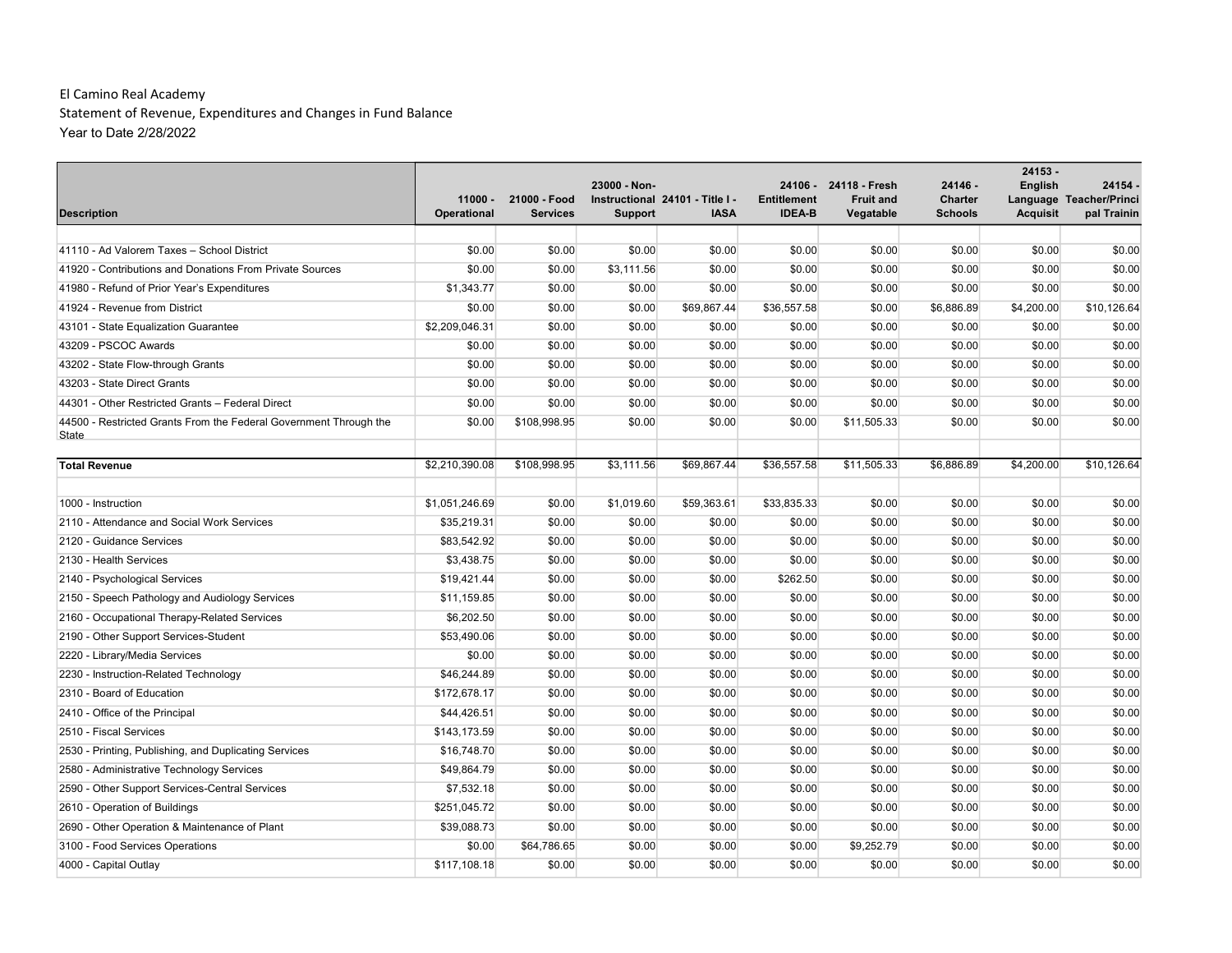| <b>Description</b>                                  | $11000 -$<br><b>Operational</b> | 21000 - Food<br><b>Services</b> | 23000 - Non-<br>Support | Instructional 24101 - Title I -<br><b>IASA</b> | $24106 -$<br><b>Entitlement</b><br><b>IDEA-B</b> | 24118 - Fresh<br><b>Fruit and</b><br>Vegatable | $24146 -$<br><b>Charter</b><br><b>Schools</b> | $24153 -$<br>English<br>Language<br><b>Acquisit</b> | 24154 -<br><b>Teacher/Princi</b><br>pal Trainin |
|-----------------------------------------------------|---------------------------------|---------------------------------|-------------------------|------------------------------------------------|--------------------------------------------------|------------------------------------------------|-----------------------------------------------|-----------------------------------------------------|-------------------------------------------------|
| <b>Total Expenditure</b>                            | \$2,151,632.98                  | \$64,786.65                     | \$1,019.60              | \$59,363.61                                    | \$34,097.83                                      | \$9,252.79                                     | \$0.00                                        | \$0.00                                              | \$0.00                                          |
|                                                     |                                 |                                 |                         |                                                |                                                  |                                                |                                               |                                                     |                                                 |
| <b>Total Other Financing Sources (Uses)</b>         | \$0.00                          | \$0.00                          | \$0.00                  | \$0.00                                         | \$0.00                                           | \$0.00                                         | \$0.00                                        | \$0.00                                              | \$0.00                                          |
| Excess (deficiency) of revenues and other financing |                                 |                                 |                         |                                                |                                                  |                                                |                                               |                                                     |                                                 |
| sources over expenditures and other financing uses  | \$58,757.10                     | \$44,212.30                     | \$2,091.96              | \$10,503.83                                    | \$2,459.75                                       | \$2,252.54                                     | \$6,886.89                                    | \$4,200.00                                          | \$10.126.64                                     |
| Fund Balance, Beginning of year                     | \$154,329.76                    | \$733.70                        | \$3,579.31              | (\$48,102.41)                                  | (\$27,163.72)                                    | (\$2,252.54)                                   | (\$6,886.89)                                  | (\$4,200.00)                                        | (\$10, 126.64)                                  |
| Fund Balance, End of year                           | \$213,086.86                    | \$44,946.00                     | \$5,671.27              | (\$37,598.58)                                  | (S24, 703.97)                                    | \$0.00                                         | \$0.00                                        | \$0.00                                              | \$0.00                                          |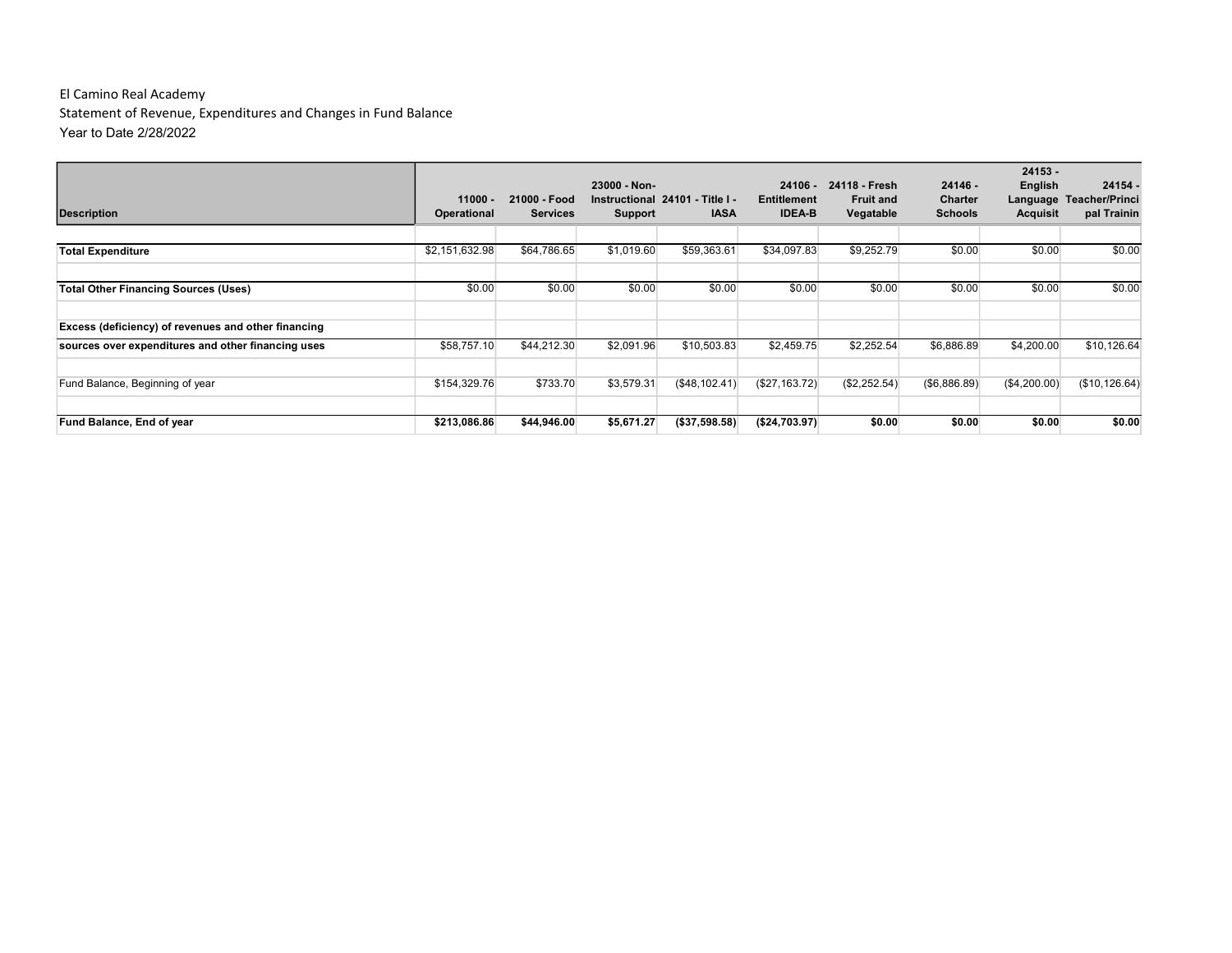|                                                                   |                 |                          |                  |                  |                                           |                   |                             | 31200 -                                      | $31600 -$                              | 31701.      |
|-------------------------------------------------------------------|-----------------|--------------------------|------------------|------------------|-------------------------------------------|-------------------|-----------------------------|----------------------------------------------|----------------------------------------|-------------|
|                                                                   | 24190 - Title 1 |                          | 24316 - Air      |                  | 25153 - Title<br>24330 - ARP XIX MEDICAID | <b>GO Library</b> | 27107 - 2012 28211 - Covid- | <b>Public</b>                                | Capital                                | Capital     |
| <b>Description</b>                                                |                 | <b>CSI 24308 - CRSSA</b> | <b>Quality 2</b> | <b>ESSER III</b> | $3/21$ Y                                  | <b>SB66</b>       | 19 Testing                  | Program Capital Out                          | School Improveme Improveme<br>nts HB-3 | nts SB9     |
|                                                                   |                 |                          |                  |                  |                                           |                   |                             |                                              |                                        |             |
| 41110 - Ad Valorem Taxes - School District                        | \$0.00          | \$0.00                   | \$0.00           | \$0.00           | \$0.00                                    | \$0.00            | \$0.00                      |                                              | \$0.00 \$140,692.06 \$72,104.60        |             |
| 41920 - Contributions and Donations From Private Sources          | \$0.00          | \$0.00                   | \$0.00           | \$0.00           | \$0.00                                    | \$0.00            | \$0.00                      | \$0.00                                       | \$0.00                                 | \$0.00      |
| 41980 - Refund of Prior Year's Expenditures                       | \$0.00          | \$0.00                   | \$0.00           | \$0.00           | \$0.00                                    | \$0.00            | \$0.00                      | \$0.00                                       | \$0.00                                 | \$0.00      |
| 41924 - Revenue from District                                     | \$45,190.60     | \$258,959.52             | \$3,610.00       | \$0.00           | \$0.00                                    | \$0.00            | \$0.00                      | \$0.00                                       | \$0.00                                 | \$0.00      |
| 43101 - State Equalization Guarantee                              | \$0.00          | \$0.00                   | \$0.00           | \$0.00           | \$0.00                                    | \$0.00            | \$0.00                      | \$0.00                                       | \$0.00                                 | \$0.00      |
| 43209 - PSCOC Awards                                              | \$0.00          | \$0.00                   | \$0.00           | \$0.00           | \$0.00                                    | \$0.00            |                             | \$0.00 \$106,332.50                          | \$0.00                                 | \$0.00      |
| 43202 - State Flow-through Grants                                 | \$0.00          | \$0.00                   | \$0.00           | \$0.00           | \$0.00                                    | \$0.00            | \$0.00                      | \$0.00                                       | \$0.00                                 | \$0.00      |
| 43203 - State Direct Grants                                       | \$0.00          | \$0.00                   | \$0.00           | \$0.00           | \$0.00                                    | \$0.00            | \$23,700.00                 | \$0.00                                       | \$0.00                                 | \$0.00      |
| 44301 - Other Restricted Grants - Federal Direct                  | \$0.00          | \$0.00                   | \$0.00           | \$0.00           | \$12,197.65                               | \$0.00            | \$0.00                      | \$0.00                                       | \$0.00                                 | \$0.00      |
| 44500 - Restricted Grants From the Federal Government Through the | \$0.00          | \$0.00                   | \$0.00           | \$0.00           | \$0.00                                    | \$0.00            | \$0.00                      | \$0.00                                       | \$0.00                                 | \$0.00      |
| State                                                             |                 |                          |                  |                  |                                           |                   |                             |                                              |                                        |             |
| <b>Total Revenue</b>                                              | \$45,190.60     | \$258,959.52             | \$3,610.00       | \$0.00           | \$12,197.65                               | \$0.00            |                             | \$23,700.00 \$106,332.50 \$140,692.06        |                                        | \$72,104.60 |
|                                                                   |                 |                          |                  |                  |                                           |                   |                             |                                              |                                        |             |
| 1000 - Instruction                                                | \$0.00          | \$0.00                   | \$0.00           | \$68,561.06      | \$0.00                                    | \$0.00            | \$0.00                      | \$0.00                                       | \$0.00                                 | \$0.00      |
| 2110 - Attendance and Social Work Services                        | \$0.00          | \$0.00                   | \$0.00           | \$0.00           | \$0.00                                    | \$0.00            | \$0.00                      | \$0.00                                       | \$0.00                                 | \$0.00      |
| 2120 - Guidance Services                                          | \$0.00          | \$314.63                 | \$0.00           | \$9,040.62       | \$0.00                                    | \$0.00            | \$0.00                      | \$0.00                                       | \$0.00                                 | \$0.00      |
| 2130 - Health Services                                            | \$0.00          | \$33,235.56              | \$0.00           | \$397.00         | \$29,923.85                               | \$0.00            | \$0.00                      | \$0.00                                       | \$0.00                                 | \$0.00      |
| 2140 - Psychological Services                                     | \$0.00          | \$0.00                   | \$0.00           | \$0.00           | \$0.00                                    | \$0.00            | \$0.00                      | \$0.00                                       | \$0.00                                 | \$0.00      |
| 2150 - Speech Pathology and Audiology Services                    | \$0.00          | \$0.00                   | \$0.00           | \$0.00           | \$0.00                                    | \$0.00            | \$0.00                      | \$0.00                                       | \$0.00                                 | \$0.00      |
| 2160 - Occupational Therapy-Related Services                      | \$0.00          | \$0.00                   | \$0.00           | \$0.00           | \$0.00                                    | \$0.00            | \$0.00                      | \$0.00                                       | \$0.00                                 | \$0.00      |
| 2190 - Other Support Services-Student                             | \$0.00          | \$0.00                   | \$0.00           | \$60,935.22      | \$0.00                                    | \$0.00            | \$0.00                      | \$0.00                                       | \$0.00                                 | \$0.00      |
| 2220 - Library/Media Services                                     | \$0.00          | \$0.00                   | \$0.00           | \$0.00           | \$0.00                                    | \$5,651.72        | \$0.00                      | \$0.00                                       | \$0.00                                 | \$0.00      |
| 2230 - Instruction-Related Technology                             | \$0.00          | \$0.00                   | \$0.00           | \$0.00           | \$0.00                                    | \$0.00            | \$0.00                      | \$0.00                                       | \$0.00                                 | \$0.00      |
| 2310 - Board of Education                                         | \$0.00          | \$0.00                   | \$0.00           | \$0.00           | \$0.00                                    | \$0.00            | \$0.00                      | \$0.00                                       | \$1,406.91                             | \$721.04    |
| 2410 - Office of the Principal                                    | \$0.00          | \$66,979.73              | \$0.00           | \$0.00           | \$0.00                                    | \$0.00            | \$0.00                      | \$0.00                                       | \$0.00                                 | \$0.00      |
| 2510 - Fiscal Services                                            | \$0.00          | \$0.00                   | \$0.00           | \$0.00           | \$529.34                                  | \$0.00            | \$0.00                      | \$0.00                                       | \$0.00                                 | \$0.00      |
| 2530 - Printing, Publishing, and Duplicating Services             | \$0.00          | \$0.00                   | \$0.00           | \$0.00           | \$0.00                                    | \$0.00            | \$0.00                      | \$0.00                                       | \$0.00                                 | \$0.00      |
| 2580 - Administrative Technology Services                         | \$0.00          | \$0.00                   | \$0.00           | \$0.00           | \$0.00                                    | \$0.00            | \$0.00                      | \$0.00                                       | \$0.00                                 | \$0.00      |
| 2590 - Other Support Services-Central Services                    | \$0.00          | \$0.00                   | \$0.00           | \$0.00           | \$0.00                                    | \$0.00            | \$0.00                      | \$0.00                                       | \$0.00                                 | \$0.00      |
| 2610 - Operation of Buildings                                     | \$0.00          | \$14,268.43              | \$4,638.00       | \$22,426.83      | \$0.00                                    | \$0.00            | \$117.52                    | \$0.00                                       | \$0.00                                 | \$0.00      |
| 2690 - Other Operation & Maintenance of Plant                     | \$0.00          | \$0.00                   | \$0.00           | \$0.00           | \$0.00                                    | \$0.00            | \$0.00                      | \$0.00                                       | \$0.00                                 | \$0.00      |
| 3100 - Food Services Operations                                   | \$0.00          | \$0.00                   | \$0.00           | \$0.00           | \$0.00                                    | \$0.00            | \$0.00                      | \$0.00                                       | \$0.00                                 | \$0.00      |
| 4000 - Capital Outlay                                             | \$0.00          | \$0.00                   | \$0.00           | \$0.00           | \$0.00                                    | \$0.00            |                             | \$0.00 \$159,498.75 \$117,108.18 \$74,717.61 |                                        |             |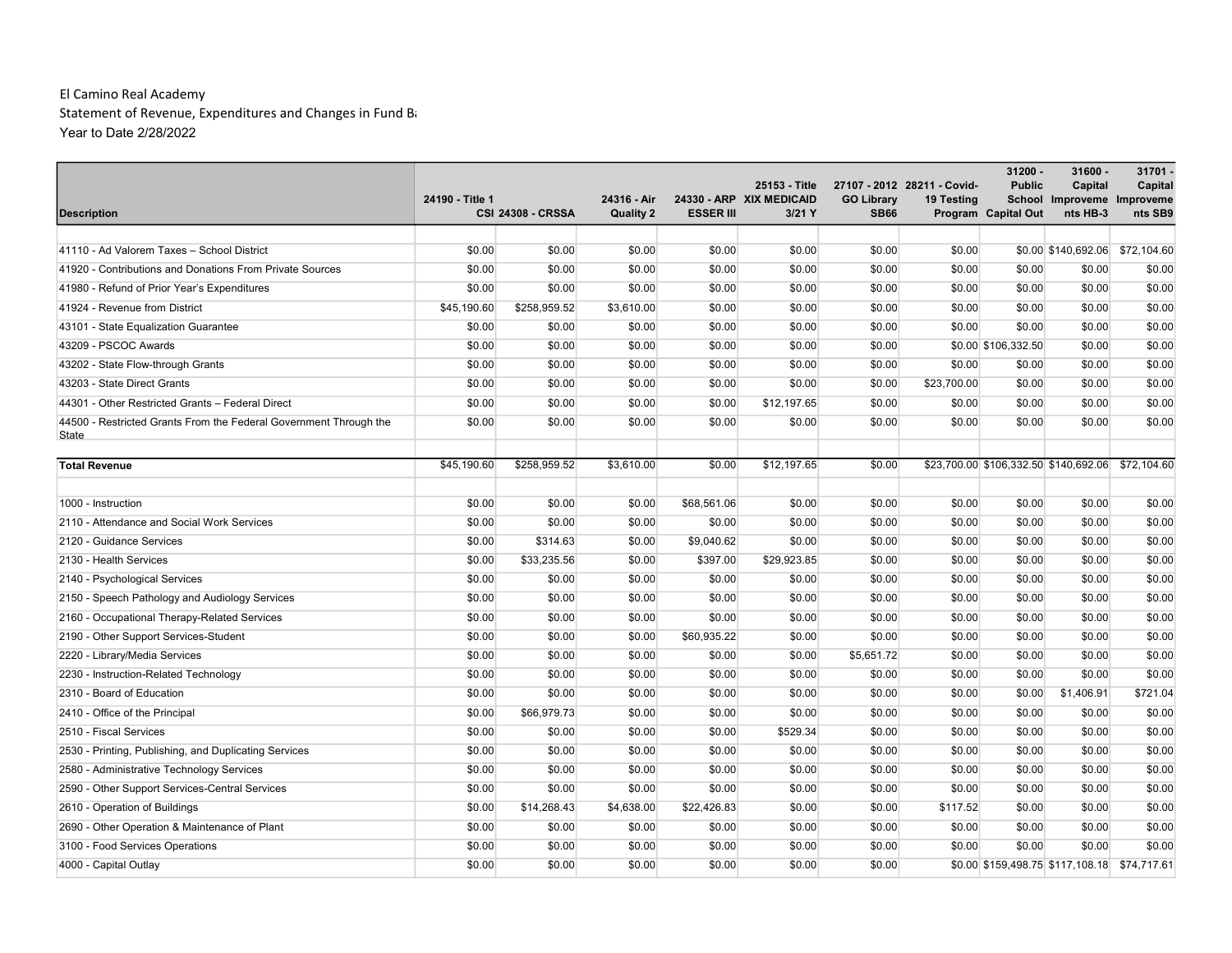| Description                                         | 24190 - Title 1 | <b>CSI 24308 - CRSSA</b> | 24316 - Air<br><b>Quality 2</b> | <b>ESSER III</b> | 25153 - Title<br>24330 - ARP XIX MEDICAID<br>$3/21$ Y | <b>GO Library</b><br><b>SB66</b> | 27107 - 2012 28211 - Covid-<br>19 Testing | $31200 -$<br><b>Public</b><br>School<br>Program Capital Out | $31600 -$<br>Capital<br>Improveme Improveme<br>nts HB-3 | $31701 -$<br>Capital<br>nts SB9 |
|-----------------------------------------------------|-----------------|--------------------------|---------------------------------|------------------|-------------------------------------------------------|----------------------------------|-------------------------------------------|-------------------------------------------------------------|---------------------------------------------------------|---------------------------------|
| <b>Total Expenditure</b>                            | \$0.00          | \$114,798.35             | \$4,638.00                      | \$161,360.73     | \$30,453.19                                           | \$5,651.72                       |                                           |                                                             | \$117.52 \$159,498.75 \$118,515.09                      | \$75,438.65                     |
| <b>Total Other Financing Sources (Uses)</b>         | \$0.00          | \$0.00                   | \$0.00                          | \$0.00           | \$0.00                                                | \$0.00                           | \$0.00                                    | \$0.00                                                      | \$0.00                                                  | \$0.00                          |
| Excess (deficiency) of revenues and other financing |                 |                          |                                 |                  |                                                       |                                  |                                           |                                                             |                                                         |                                 |
| sources over expenditures and other financing uses  | \$45,190.60     | \$144,161.17             | (\$1,028.00)                    | (\$161,360.73)   | (\$18,255.54)                                         | (\$5,651.72)                     |                                           | \$23,582.48 (\$53,166.25)                                   | \$22,176.97                                             | (\$3,334.05)                    |
| Fund Balance, Beginning of year                     | (\$45,190.60)   | (S218, 132.87)           | \$0.00                          | \$0.00           | \$40,896.12                                           | \$0.00                           | \$0.00                                    | \$0.00                                                      | \$55,621.60                                             | \$55,265.90                     |
| Fund Balance, End of year                           | \$0.00          | (\$73,971.70)            | (\$1,028.00)                    | (S161, 360.73)   | \$22,640.58                                           | ( \$5,651.72)                    |                                           | \$23,582.48 (\$53,166.25)                                   | \$77,798.57                                             | \$51,931.85                     |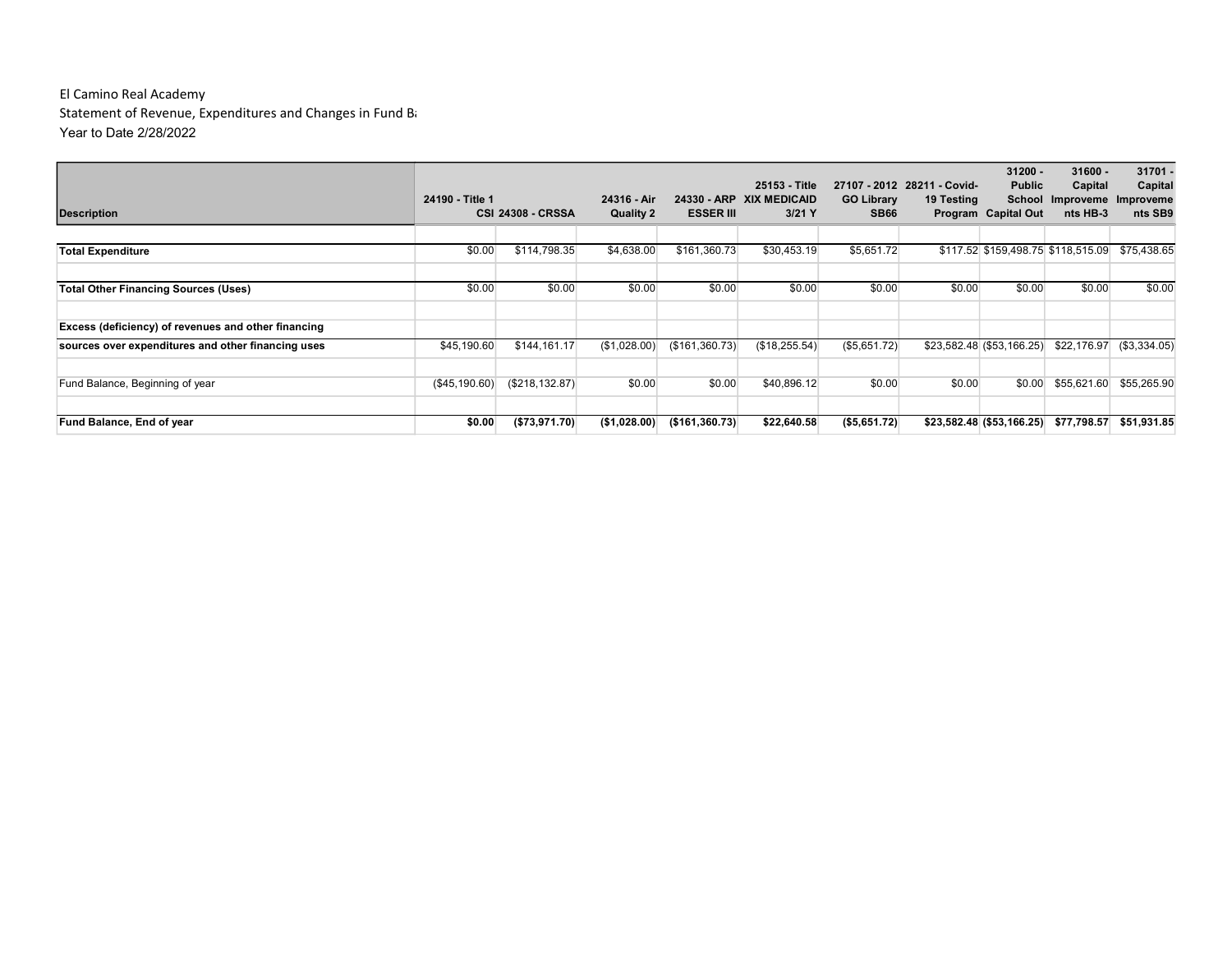| <b>Description</b>                                                | 31703 - Cap<br><b>Improv SB9</b><br>Cash | <b>Total</b>   |
|-------------------------------------------------------------------|------------------------------------------|----------------|
|                                                                   |                                          |                |
| 41110 - Ad Valorem Taxes - School District                        | \$0.00                                   | \$212,796.66   |
| 41920 - Contributions and Donations From Private Sources          | \$0.00                                   | \$3,111.56     |
| 41980 - Refund of Prior Year's Expenditures                       | \$0.00                                   | \$1,343.77     |
| 41924 - Revenue from District                                     | \$0.00                                   | \$435,398.67   |
| 43101 - State Equalization Guarantee                              | \$0.00                                   | \$2,209,046.31 |
| 43209 - PSCOC Awards                                              | \$0.00                                   | \$106,332.50   |
| 43202 - State Flow-through Grants                                 | \$9,230.00                               | \$9,230.00     |
| 43203 - State Direct Grants                                       | \$0.00                                   | \$23,700.00    |
| 44301 - Other Restricted Grants - Federal Direct                  | \$0.00                                   | \$12,197.65    |
| 44500 - Restricted Grants From the Federal Government Through the | \$0.00                                   | \$120,504.28   |
| State                                                             |                                          |                |
| <b>Total Revenue</b>                                              | \$9,230.00                               | \$3,133,661.40 |
|                                                                   |                                          |                |
| 1000 - Instruction                                                | \$0.00                                   | \$1,214,026.29 |
| 2110 - Attendance and Social Work Services                        | \$0.00                                   | \$35,219.31    |
| 2120 - Guidance Services                                          | \$0.00                                   | \$92,898.17    |
| 2130 - Health Services                                            | \$0.00                                   | \$66,995.16    |
| 2140 - Psychological Services                                     | \$0.00                                   | \$19,683.94    |
| 2150 - Speech Pathology and Audiology Services                    | \$0.00                                   | \$11,159.85    |
| 2160 - Occupational Therapy-Related Services                      | \$0.00                                   | \$6,202.50     |
| 2190 - Other Support Services-Student                             | \$0.00                                   | \$114,425.28   |
| 2220 - Library/Media Services                                     | \$0.00                                   | \$5,651.72     |
| 2230 - Instruction-Related Technology                             | \$0.00                                   | \$46,244.89    |
| 2310 - Board of Education                                         | \$0.00                                   | \$174,806.12   |
| 2410 - Office of the Principal                                    | \$0.00                                   | \$111,406.24   |
| 2510 - Fiscal Services                                            | \$0.00                                   | \$143,702.93   |
| 2530 - Printing, Publishing, and Duplicating Services             | \$0.00                                   | \$16,748.70    |
| 2580 - Administrative Technology Services                         | \$0.00                                   | \$49,864.79    |
| 2590 - Other Support Services-Central Services                    | \$0.00                                   | \$7,532.18     |
| 2610 - Operation of Buildings                                     | \$0.00                                   | \$292,496.50   |
| 2690 - Other Operation & Maintenance of Plant                     | \$0.00                                   | \$39,088.73    |
| 3100 - Food Services Operations                                   | \$0.00                                   | \$74,039.44    |
| 4000 - Capital Outlay                                             | \$0.00                                   | \$468,432.72   |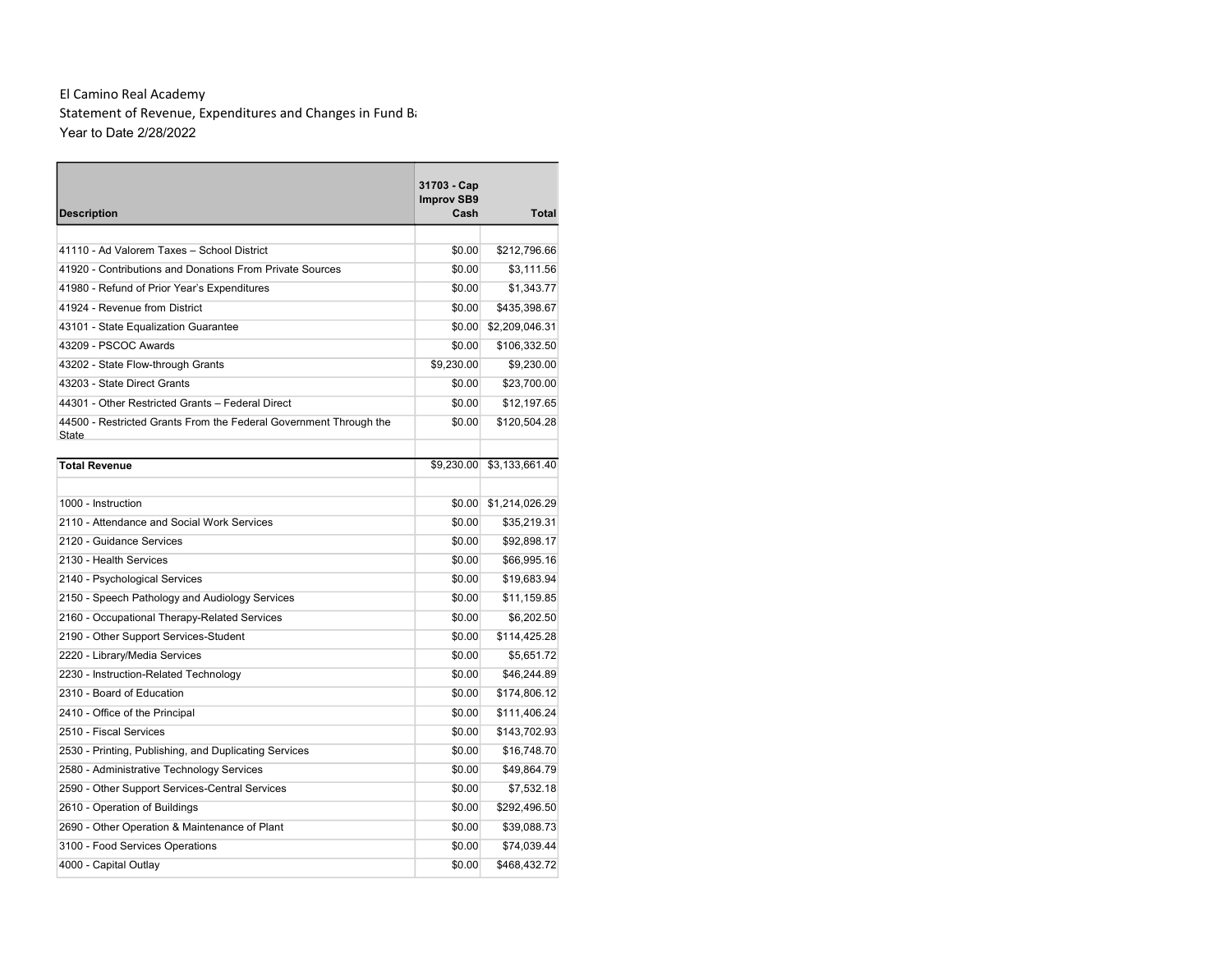| <b>Description</b>                                  | 31703 - Cap<br><b>Improv SB9</b><br>Cash | Total          |
|-----------------------------------------------------|------------------------------------------|----------------|
|                                                     |                                          |                |
| <b>Total Expenditure</b>                            | \$0.00                                   | \$2,990,625.46 |
|                                                     |                                          |                |
| <b>Total Other Financing Sources (Uses)</b>         | \$0.00                                   | \$0.00         |
|                                                     |                                          |                |
| Excess (deficiency) of revenues and other financing |                                          |                |
| sources over expenditures and other financing uses  | \$9,230.00                               | \$143,035.94   |
|                                                     |                                          |                |
| Fund Balance, Beginning of year                     | \$0.00                                   | (\$51,629.28)  |
|                                                     |                                          |                |
| Fund Balance, End of year                           | \$9,230.00                               | \$91,406.66    |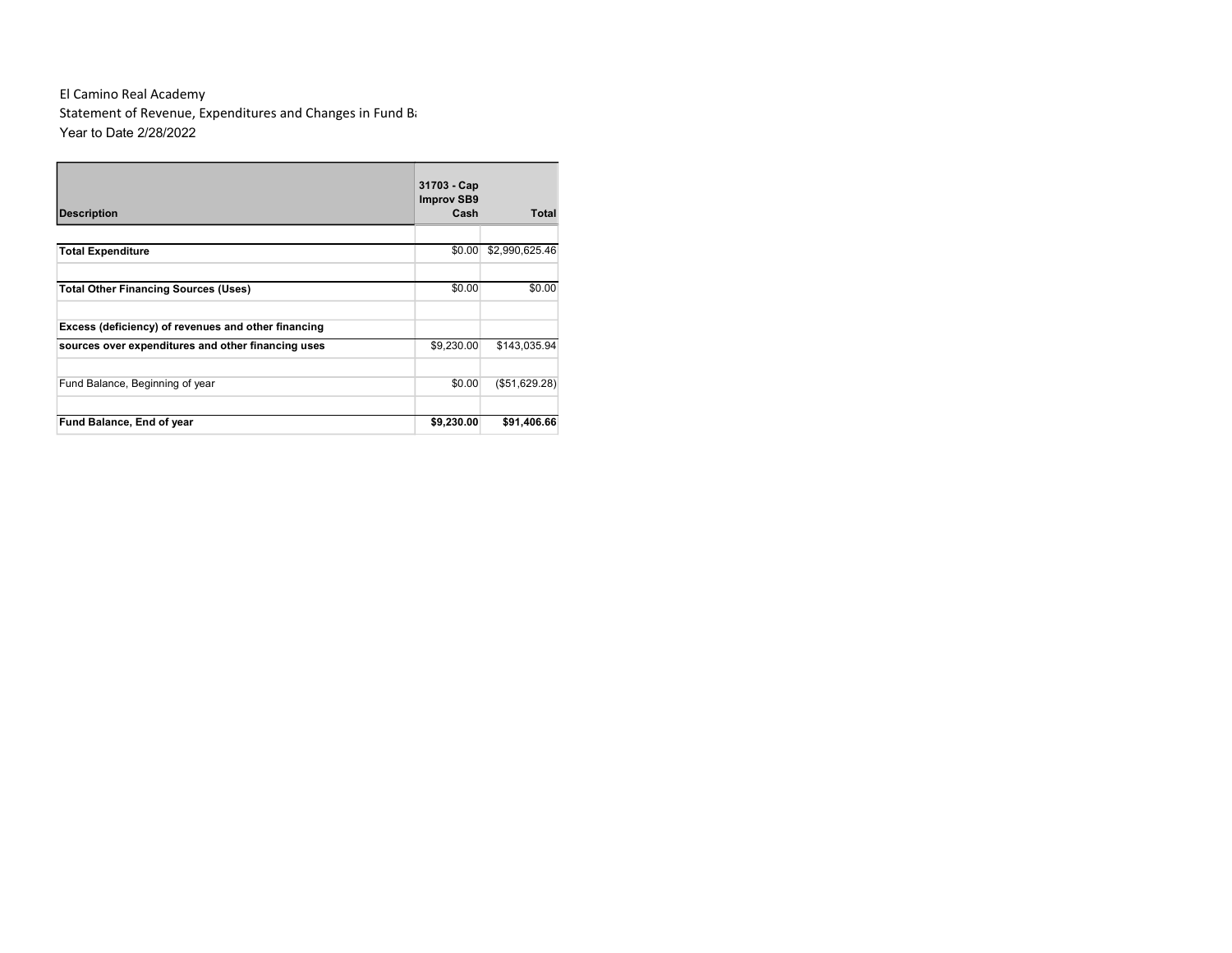#### Bank: US Bank

| Date Number Payee<br>Acct                                                                           | Amount      |
|-----------------------------------------------------------------------------------------------------|-------------|
| 2/2/2022<br>Operational<br>4766<br>McCollom, Andrew<br>Design consulting                            | \$1,082.50  |
| 4767<br>Office Team<br>Operational<br>2/2/2022<br>Office staff temp                                 | \$11,756.06 |
| 2/2/2022<br>4768<br>Sabio Systems, LLC<br>Operational<br>IT manager temp                            | \$12,667.07 |
| 2/9/2022<br>4769<br>A-Com Technologies LLC<br>Fire Alarm monitoring<br>Operational                  | \$566.34    |
| 2/9/2022<br>4770<br>A1 Sewer & Drain Service<br>Operational<br>sewer repair                         | \$722.18    |
| Accountability and Complian Student Info system consulting<br>Operational<br>2/9/2022<br>4771       | \$851.50    |
| Operational<br>2/9/2022<br>All American Waste Removal<br>4772                                       | \$856.12    |
| 2/9/2022<br>Operational<br>4773<br>American Waste Removal, Ir grease drain cleaning                 | \$144.70    |
| 2/9/2022<br>Operational<br>4774<br>Bill's Lock And Key                                              | \$138.37    |
| 2/9/2022<br>Operational<br>4775<br>Canon Financial Services, Inc Copier and Phone leases            | \$4,262.43  |
| 2/9/2022<br>4776<br>Operational<br>CenturyLink                                                      | \$552.09    |
| 2/9/2022<br>4777<br>Chavez, Michael A.<br>Operational<br>lobbyist                                   | \$1,078.75  |
| 2/9/2022<br>4778<br><b>Comfort Systems</b><br><b>HVAC</b> repair<br>Operational                     | \$1,682.95  |
| 2/9/2022<br>Operational<br>4779<br>Cooperative Educational Ser Sped audit, SW and audiologist       | \$5,672.38  |
| Operational<br>2/9/2022<br>4780<br>Coppola Supply, Inc.<br>cleaning supplies                        | \$1,705.20  |
| Operational<br>2/9/2022<br>4781<br><b>Crystal Springs Water</b><br>water dispensers and bottles     | \$397.36    |
| Operational<br>2/9/2022<br>4782<br>Silverstein, Adam<br>domain hosting                              | \$99.00     |
| 2/9/2022<br>online licenses<br>Operational<br>4783<br>Edgenuity, Inc.                               | \$239.48    |
| 2/9/2022<br>4784<br>Go Guardian<br>Operational<br>computer use monitoring                           | \$4,320.00  |
| 2/9/2022<br>4785<br>computer from best buy<br>Operational<br>Grabke, Deidre                         | \$5,724.85  |
| 2/9/2022<br>4786<br>LED equipment lease<br>Operational<br>Financial Services, LLC                   | \$1,794.90  |
| Operational<br>2/9/2022<br>4787<br>Harris<br>Accting software support                               | \$3,526.92  |
| Operational<br>2/9/2022<br>4788<br>ITSQuest, Inc.<br>substitutes                                    | \$2,483.60  |
| 2/9/2022<br>custodial service<br>Operational<br>4789<br>Crataegus, LLC                              | \$9,308.45  |
| 2/9/2022<br>Kreider, Timothy DBA Curb Alandscape maint<br>Operational<br>4790                       | \$863.00    |
| Operational<br>2/9/2022<br>4791<br>LSG and Associates INC.<br>SLP, OT, Diag, Psyc, medicaid billing | \$7,072.23  |
| Matthews Fox, PC<br>Operational<br>2/9/2022<br>4792<br>attorney 4 months                            | \$1,843.44  |
| 2/9/2022<br>4793<br>Moss Adams LLP<br>audit<br>Operational                                          | \$3,114.89  |
| 2/9/2022<br>4794<br>Operational<br><b>NComputing Global Inc</b><br>thin client operating system     | \$1,888.00  |
| 2/9/2022<br>4795<br>New Mexico Gas Company<br>Operational                                           | \$6,653.59  |
| 2/9/2022<br>medicaid share of state software<br>4796<br>NM Human Services Dept<br>Operational       | \$150.32    |
| 2/9/2022<br>Orkin<br>Operational<br>4797                                                            | \$412.56    |
| 2/9/2022<br>Operational<br>4798<br><b>Pitney Bowes</b><br>postage meter qtrly lease                 | \$27.00     |
| <b>PNM</b><br>Operational<br>2/9/2022<br>4799                                                       | \$3,575.56  |
| 2/9/2022<br>Operational<br>4800<br>Richard M Romero Consultin lobbyist                              | \$1,078.76  |
| 2/9/2022<br>Operational<br>4801<br>S.G. Consulting Services, L.L. lobbyist                          | \$539.38    |
| 2/9/2022<br>4802<br>Operational<br>Sava, Kateri<br>gardening consulting                             | \$3,375.00  |
| Operational<br>2/9/2022<br>4803<br>Scofield, Mary<br>computers, supplies                            | \$4,081.47  |
| quarterly monitoring<br>Operational<br>2/9/2022<br>4804<br>Security & Access Systems                | \$67.96     |
| Operational<br>2/9/2022<br>4805<br>Shred-it USA. Inc.                                               | \$318.60    |
| 2/9/2022<br>Staples Advantage<br>office/classroom supplies<br>Operational<br>4806                   | \$413.42    |
| 2/9/2022<br>T-Mobile<br>hotspots for staff and students<br>Operational<br>4807                      | \$240.00    |
| Operational<br>2/9/2022<br>4808<br>Presbyterian Healthcare Sen EAP program                          | \$522.00    |
| 2/9/2022<br>4809<br>Villalobos, Gabriela<br>Operational<br>backgrd chk staff                        | \$44.00     |
| Operational<br>2/9/2022<br>4810<br>Albuquerque Charter School HS basketball refs                    | \$950.00    |
| Operational<br>2/10/2022<br>121586<br>New Mexico Public Schools Ins. Authority                      | \$20,808.46 |
| Operational<br>2/10/2022<br>121587<br>NM Retiree Health Care Authority                              | \$4,854.43  |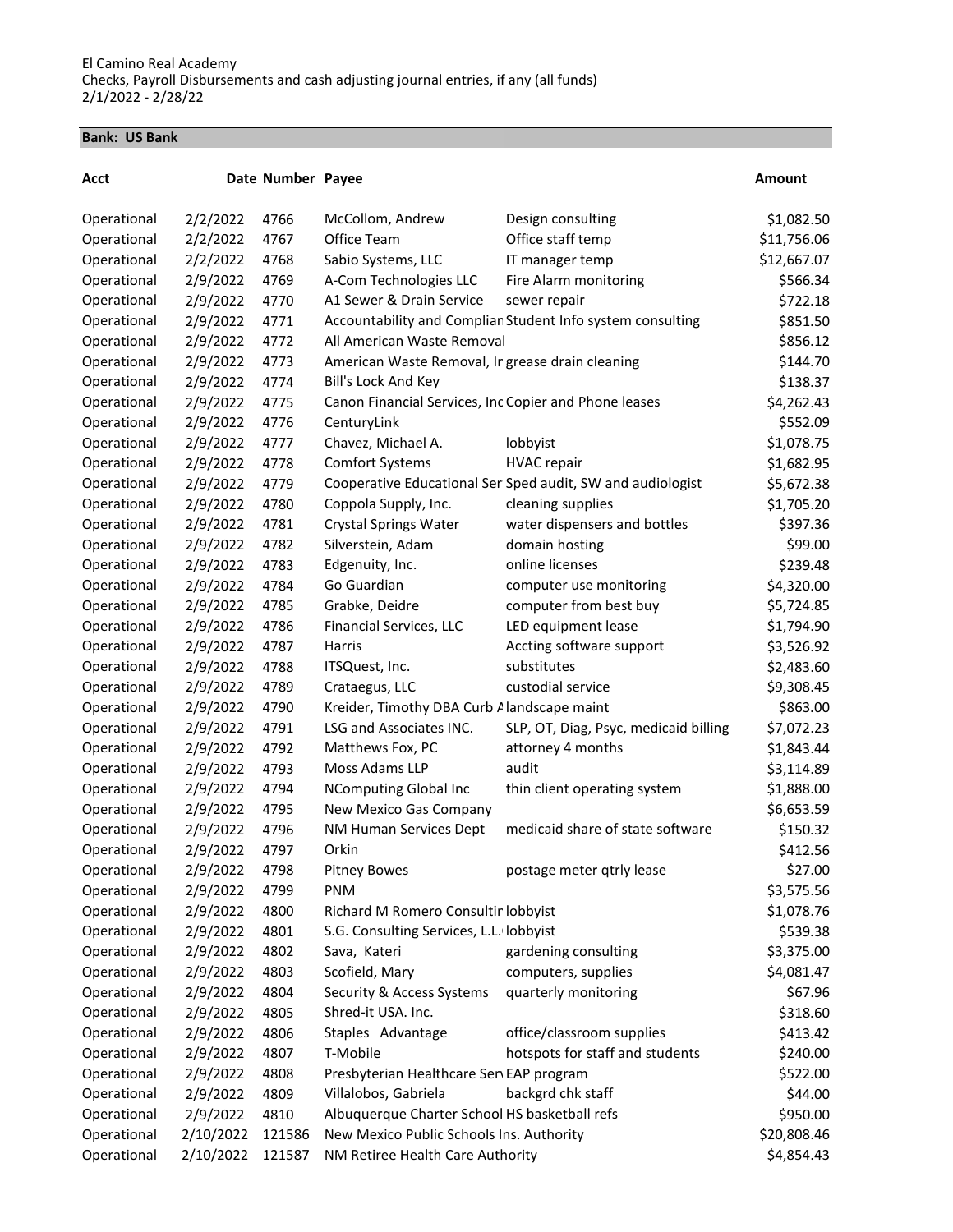#### Bank: US Bank

| Operational    | 2/10/2022  | 121588 | ADP, Inc.                                             | Payroll, direct deposit, taxes, fees                       | \$74,761.60 |
|----------------|------------|--------|-------------------------------------------------------|------------------------------------------------------------|-------------|
| Operational    | 2/15/2022  | 121589 | New Mexico Educational Retirement Board               |                                                            | \$41,795.82 |
| Operational    | 2/15/2022  | 121590 | US Bank                                               | monthly fees                                               | \$113.53    |
| Operational    | 2/24/2022  | 121591 | ADP, Inc.                                             | Payroll, direct deposit, taxes, fees                       | \$77,092.72 |
| Operational    | 2/25/2022  | 4811   |                                                       | Accountability and Complian Student Info system consulting | \$425.75    |
| Operational    | 2/25/2022  | 4812   | <b>ADS</b>                                            | consultant on computer grant                               | \$2,991.24  |
| Operational    | 2/25/2022  | 4813   | Albuquerque Bernalillo County Water Utility Authority |                                                            | \$1,724.36  |
| Operational    | 2/25/2022  | 4814   | All American Waste Removal                            |                                                            | \$856.12    |
| Operational    | 2/25/2022  | 4815   | Ardham Technologies, LLC network redesign             |                                                            | \$4,196.84  |
| Operational    | 2/25/2022  | 4816   | Canon Financial Services, Inc phone lease             |                                                            | \$2,449.79  |
| Operational    | 2/25/2022  | 4817   |                                                       | Cooperative Educational Ser Sped audit, SW and audiologist | \$3,358.91  |
| Operational    | 2/25/2022  | 4818   | Corbin Electric                                       | electric repairs                                           | \$406.97    |
| Operational    | 2/25/2022  | 4819   | <b>Crystal Springs Water</b>                          |                                                            | \$155.07    |
| Operational    | 2/25/2022  | 4820   | <b>Fiber Platform LLC</b>                             | internet                                                   | \$65.10     |
| Operational    | 2/25/2022  | 4821   | ITSQuest, Inc.                                        | substitutes                                                | \$3,725.40  |
| Operational    | 2/25/2022  | 4822   | LSG and Associates INC.                               | SLP, OT, Diag, Psyc                                        | \$3,162.50  |
| Operational    | 2/25/2022  | 4823   | Office Team                                           | temporary office                                           | \$720.32    |
| Operational    | 2/25/2022  | 4824   | <b>PNM</b>                                            |                                                            | \$3,487.71  |
| Operational    | 2/25/2022  | 4831   | Robert Half International                             | Bus Mgr fee                                                | \$25,278.91 |
| Operational    | 2/25/2022  | 4832   | Saylor, Rick                                          | lease purchase                                             | \$58,554.09 |
| Operational    | 2/25/2022  | 4833   | <b>School Outfitters</b>                              | library shelves grant funded                               | \$5,651.72  |
| Operational    | 2/25/2022  | 4834   | Shred-it USA. Inc.                                    |                                                            | \$330.44    |
| Operational    | 2/25/2022  | 4835   | <b>Verizon Wireless</b>                               |                                                            | \$262.96    |
| Operational    | 44617 4836 |        | Sabio Systems, LLC                                    | IT manager temp                                            | \$8,960.34  |
| Student Activi | 44601 1356 |        | Scofield, Mary                                        | student activity expenses                                  | \$442.50    |
|                |            |        |                                                       |                                                            |             |

Total \$455,497.98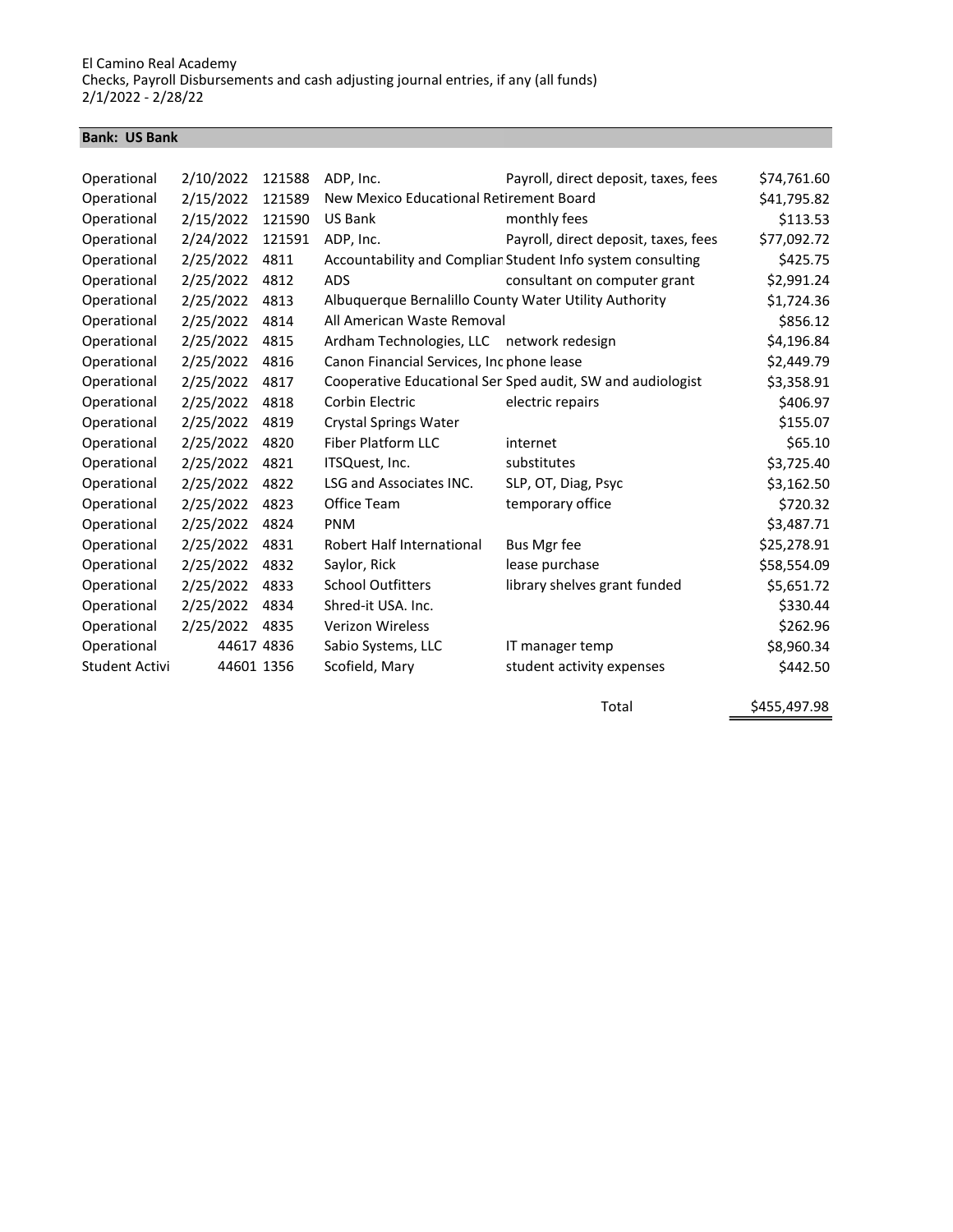| <b>Account Code</b>                                                     | <b>Description</b> | <b>Budget (YTD)</b> | <b>Actual (YTD)</b> | Encumbrance (Y Available (YTD) | <b>Actual</b> |
|-------------------------------------------------------------------------|--------------------|---------------------|---------------------|--------------------------------|---------------|
|                                                                         |                    |                     |                     |                                |               |
| 11000-1000-51100-0000-001069-1611 Instruction-Salaries Expense          |                    | \$356,652.00        | \$193,277.80        | \$0.00<br>\$163,374.20         | 54.19         |
| 11000-1000-51100-1010-001069-1411   Instruction-Salaries Expense        |                    | \$490,015.00        | \$310,271.44        | \$0.00<br>\$179,743.56         | 63.31         |
| 11000-1000-51100-1010-001069-1413  Instruction-Salaries Expense         |                    | \$92,958.00         | \$0.00              | \$0.00<br>\$92,958.00          | 0.00          |
| 11000-1000-51100-1010-001069-1711   Instruction-Salaries Expense        |                    | \$75,814.00         | \$43,121.80         | \$32,692.20<br>\$0.00          | 56.87         |
| 11000-1000-51100-1010-001069-1713   Instruction-Salaries Expense        |                    | \$24,980.00         | \$13,877.85         | \$0.00<br>\$11,102.15          | 55.55         |
| 11000-1000-51100-2000-001069-1412   Instruction-Salaries Expense        |                    | \$63,170.00         | \$37,001.81         | \$0.00<br>\$26,168.19          | 58.57         |
| 11000-1000-51100-2000-001069-1712   Instruction-Salaries Expense        |                    | \$22,900.00         | \$12,722.25         | \$10,177.75<br>\$0.00          | 55.55         |
| 11000-1000-51100-4020-001069-1411   Instruction-Salaries Expense        |                    | \$50,850.00         | \$0.00              | \$50,850.00<br>\$0.00          | 0.00          |
| 11000-1000-51100-4020-001069-1416   Instruction-Salaries Expense        |                    | \$25,781.00         | \$0.00              | \$0.00<br>\$25,781.00          | 0.00          |
| 11000-1000-51300-0000-001069-1611 Instruction-Additional Compensation   |                    | \$0.00              | \$241.88            | \$0.00<br>(\$241.88)           | 0.00          |
| 11000-1000-51300-1010-001069-1411   Instruction-Additional Compensation |                    | \$38,358.00         | \$31,507.46         | \$0.00<br>\$6,850.54           | 82.14         |
| 11000-1000-51300-1010-001069-1711 Instruction-Additional Compensation   |                    | \$0.00              | \$336.00            | \$0.00<br>(\$336.00)           | 0.00          |
| 11000-1000-51300-2000-001069-1412 Instruction-Additional Compensation   |                    | \$5,000.00          | \$8,151.73          | \$0.00<br>(\$3,151.73)         | 163.03        |
| 11000-1000-51300-4040-001069-0000   Instruction-Additional Compensation |                    | \$108,487.00        | \$0.00              | \$108,487.00<br>\$0.00         | 0.00          |
| 11000-1000-51300-4040-001069-1411 Instruction-Additional Compensation   |                    | \$12,250.00         | \$35,339.05         | (\$23,089.05)<br>\$0.00        | 288.48        |
| 11000-1000-51300-4040-001069-1412 Instruction-Additional Compensation   |                    | \$0.00              | \$5,372.04          | (\$5,372.04)<br>\$0.00         | 0.00          |
| 11000-1000-51300-4040-001069-1416 Instruction-Additional Compensation   |                    | \$0.00              | \$2,435.55          | \$0.00<br>(\$2,435.55)         | 0.00          |
| 11000-1000-51300-4040-001069-1611 Instruction-Additional Compensation   |                    | \$0.00              | \$14,202.93         | (\$14,202.93)<br>\$0.00        | 0.00          |
| 11000-1000-51300-4040-001069-1711   Instruction-Additional Compensation |                    | \$0.00              | \$3,456.91          | \$0.00<br>(\$3,456.91)         | 0.00          |
| 11000-1000-51300-4040-001069-1712 Instruction-Additional Compensation   |                    | \$0.00              | \$691.65            | \$0.00<br>$($ \$691.65)        | 0.00          |
| 11000-1000-51300-4040-001069-1713 Instruction-Additional Compensation   |                    | \$0.00              | \$754.50            | \$0.00<br>(\$754.50)           | 0.00          |
| 11000-1000-51300-9000-001069-1618 Instruction-Additional Compensation   |                    | \$9,000.00          | \$2,875.00          | \$0.00<br>\$6,125.00           | 31.94         |
| 11000-1000-52111-0000-001069-0000   Instruction-Educational Retirement  |                    | \$0.00              | \$12,440.37         | (\$12,440.37)<br>\$0.00        | 0.00          |
| 11000-1000-52111-1010-001069-0000 Instruction-Educational Retirement    |                    | \$166,900.00        | \$32,989.24         | \$0.00<br>\$133,910.76         | 19.76         |
| 11000-1000-52111-2000-001069-0000 Instruction-Educational Retirement    |                    | \$13,040.00         | \$4,821.38          | \$8,218.62<br>\$0.00           | 36.97         |
| 11000-1000-52111-4020-001069-0000 Instruction-Educational Retirement    |                    | \$11,610.00         | \$512.94            | \$0.00<br>\$11,097.06          | 4.41          |
| 11000-1000-52111-4040-001069-0000   Instruction-Educational Retirement  |                    | \$18,291.00         | \$52,871.71         | \$0.00<br>(\$34,580.71)        | 289.05        |
| 11000-1000-52112-0000-001069-0000   Instruction-ERA - Retiree Health    |                    | \$0.00              | \$1,641.88          | \$0.00<br>(\$1,641.88)         | 0.00          |
| 11000-1000-52112-1010-001069-0000 Instruction-ERA - Retiree Health      |                    | \$22,033.00         | \$4,354.07          | \$0.00<br>\$17,678.93          | 19.76         |
| 11000-1000-52112-2000-001069-0000   Instruction-ERA - Retiree Health    |                    | \$1,721.00          | \$635.01            | \$0.00<br>\$1,085.99           | 36.89         |
| 11000-1000-52112-4020-001069-0000   Instruction-ERA - Retiree Health    |                    | \$1,533.00          | \$72.28             | \$1,460.72<br>\$0.00           | 4.71          |

% of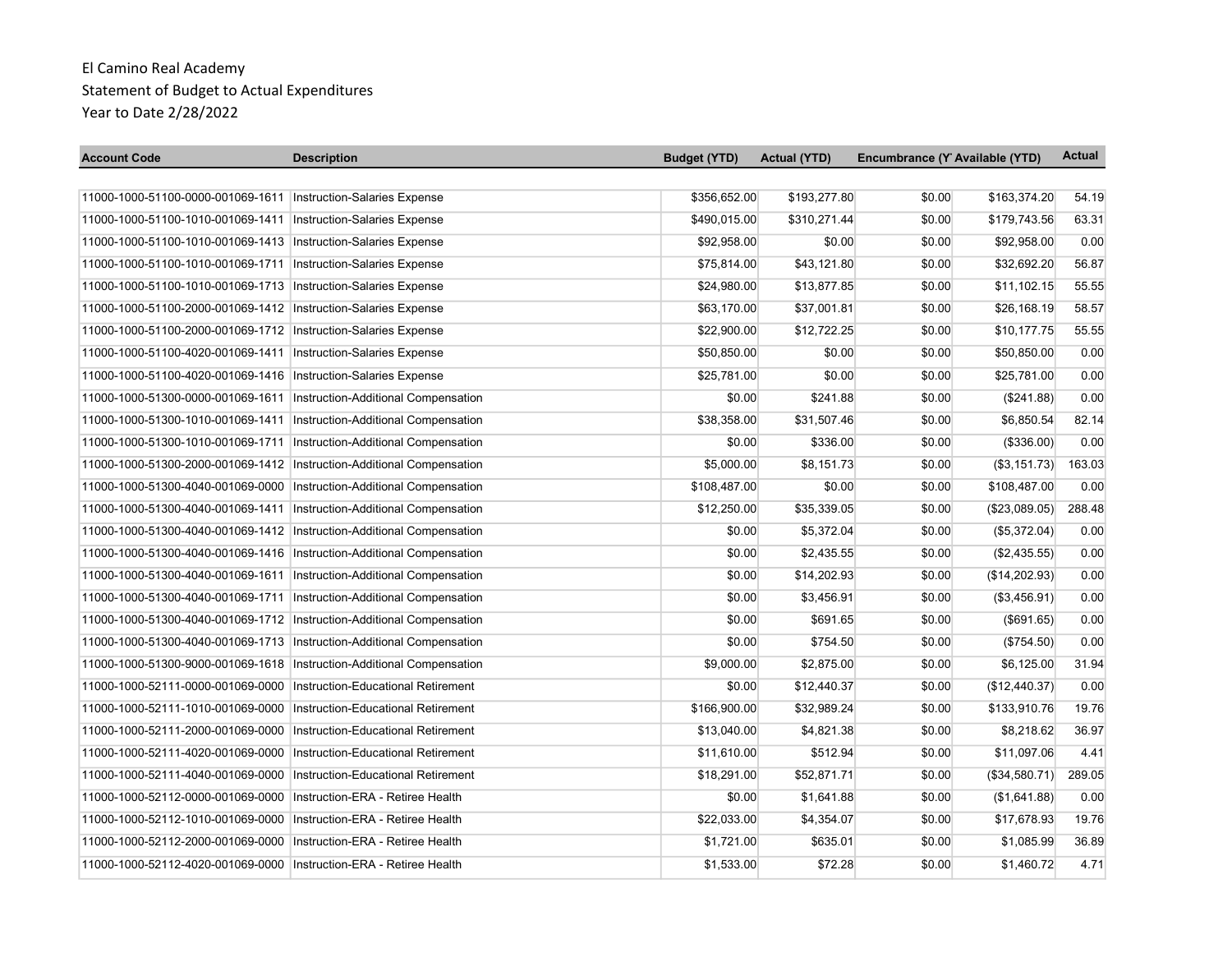| <b>Account Code</b>                                                  | <b>Description</b>                                                         | <b>Budget (YTD)</b> | <b>Actual (YTD)</b> | Encumbrance (Y Available (YTD) |               | <b>Actual</b> |
|----------------------------------------------------------------------|----------------------------------------------------------------------------|---------------------|---------------------|--------------------------------|---------------|---------------|
| 11000-1000-52112-4040-001069-0000   Instruction-ERA - Retiree Health |                                                                            | \$2,415.00          | \$6,979.93          | \$0.00                         | (S4, 564.93)  | 289.02        |
| 11000-1000-52210-0000-001069-0000   Instruction-FICA Payments        |                                                                            | \$0.00              | \$1,572.16          | \$0.00                         | (\$1,572.16)  | 0.00          |
| 11000-1000-52210-1010-001069-0000                                    | Instruction-FICA Payments                                                  | \$0.00              | \$274.67            | \$0.00                         | (\$274.67)    | 0.00          |
| 11000-1000-52220-0000-001069-0000                                    | Instruction-Medicare Payments                                              | \$0.00              | \$1,509.71          | \$0.00                         | (\$1,509.71)  | 0.00          |
| 11000-1000-52220-1010-001069-0000   Instruction-Medicare Payments    |                                                                            | \$15,974.00         | (\$2,463.66)        | \$0.00                         | \$18,437.66   | $-15.42$      |
| 11000-1000-52220-2000-001069-0000                                    | Instruction-Medicare Payments                                              | \$1,248.00          | \$448.74            | \$0.00                         | \$799.26      | 35.95         |
| 11000-1000-52220-4020-001069-0000                                    | Instruction-Medicare Payments                                              | \$1,111.00          | \$52.39             | \$0.00                         | \$1,058.61    | 4.71          |
| 11000-1000-52220-4040-001069-0000   Instruction-Medicare Payments    |                                                                            | \$1,751.00          | \$4,793.98          | \$0.00                         | (\$3,042.98)  | 273.78        |
| 11000-1000-52311-0000-001069-0000                                    | Instruction-Health and Medical Premiums                                    | \$0.00              | \$11,364.09         | \$0.00                         | (\$11,364.09) | 0.00          |
| 11000-1000-52311-1010-001069-0000                                    | Instruction-Health and Medical Premiums                                    | \$81,009.00         | \$29,836.89         | \$0.00                         | \$51,172.11   | 36.83         |
| 11000-1000-52311-2000-001069-0000                                    | Instruction-Health and Medical Premiums                                    | \$6,214.00          | \$3,281.32          | \$0.00                         | \$2,932.68    | 52.80         |
|                                                                      | 11000-1000-52311-4020-001069-0000  Instruction-Health and Medical Premiums | \$5,533.00          | \$0.00              | \$0.00                         | \$5,533.00    | 0.00          |
| 11000-1000-52312-0000-001069-0000                                    | Instruction-Life                                                           | \$0.00              | \$399.76            | \$0.00                         | (\$399.76)    | 0.00          |
| 11000-1000-52312-1010-001069-0000   Instruction-Life                 |                                                                            | \$890.00            | \$545.98            | \$0.00                         | \$344.02      | 61.34         |
| 11000-1000-52312-2000-001069-0000                                    | Instruction-Life                                                           | \$70.00             | \$92.64             | \$0.00                         | (\$22.64)     | 132.34        |
| 11000-1000-52312-4020-001069-0000 Instruction-Life                   |                                                                            | \$48.00             | \$5.26              | \$0.00                         | \$42.74       | 10.95         |
| 11000-1000-52313-0000-001069-0000                                    | Instruction-Dental                                                         | \$0.00              | \$394.31            | \$0.00                         | (\$394.31)    | 0.00          |
| 11000-1000-52313-1010-001069-0000 Instruction-Dental                 |                                                                            | \$3,673.00          | \$1,520.72          | \$0.00                         | \$2,152.28    | 41.40         |
| 11000-1000-52313-2000-001069-0000                                    | <b>Instruction-Dental</b>                                                  | \$301.00            | \$144.20            | \$0.00                         | \$156.80      | 47.90         |
| 11000-1000-52313-4020-001069-0000                                    | <b>Instruction-Dental</b>                                                  | \$268.00            | \$0.00              | \$0.00                         | \$268.00      | 0.00          |
| 11000-1000-52314-0000-001069-0000 Instruction-Vision                 |                                                                            | \$0.00              | \$77.08             | \$0.00                         | (\$77.08)     | 0.00          |
| 11000-1000-52314-1010-001069-0000 Instruction-Vision                 |                                                                            | \$629.00            | \$311.16            | \$0.00                         | \$317.84      | 49.46         |
| 11000-1000-52314-2000-001069-0000                                    | Instruction-Vision                                                         | \$52.00             | \$0.00              | \$0.00                         | \$52.00       | 0.00          |
| 11000-1000-52314-4020-001069-0000                                    | Instruction-Vision                                                         | \$46.00             | \$0.00              | \$0.00                         | \$46.00       | 0.00          |
| 11000-1000-52315-0000-001069-0000   Instruction-Disability           |                                                                            | \$0.00              | \$157.35            | \$0.00                         | (\$157.35)    | 0.00          |
| 11000-1000-52315-1010-001069-0000   Instruction-Disability           |                                                                            | \$1,154.00          | \$444.16            | \$0.00                         | \$709.84      | 38.48         |
| 11000-1000-52315-2000-001069-0000                                    | Instruction-Disability                                                     | \$95.00             | \$0.00              | \$0.00                         | \$95.00       | 0.00          |
| 11000-1000-52315-4020-001069-0000                                    | Instruction-Disability                                                     | \$84.00             | \$0.00              | \$0.00                         | \$84.00       | 0.00          |
|                                                                      | 11000-1000-52500-0000-001069-0000   Instruction-Unemployment Compensation  | \$0.00              | \$282.06            | \$0.00                         | (\$282.06)    | 0.00          |
|                                                                      | 11000-1000-52500-1010-001069-0000 Instruction-Unemployment Compensation    | \$2,494.00          | \$167.69            | \$0.00                         | \$2,326.31    | 6.72          |
|                                                                      | 11000-1000-52500-2000-001069-0000   Instruction-Unemployment Compensation  | \$196.00            | \$48.90             | \$0.00                         | \$147.10      | 24.94         |
| 11000-1000-52500-4020-001069-0000                                    | Instruction-Unemployment Compensation                                      | \$134.00            | \$15.62             | \$0.00                         | \$118.38      | 11.65         |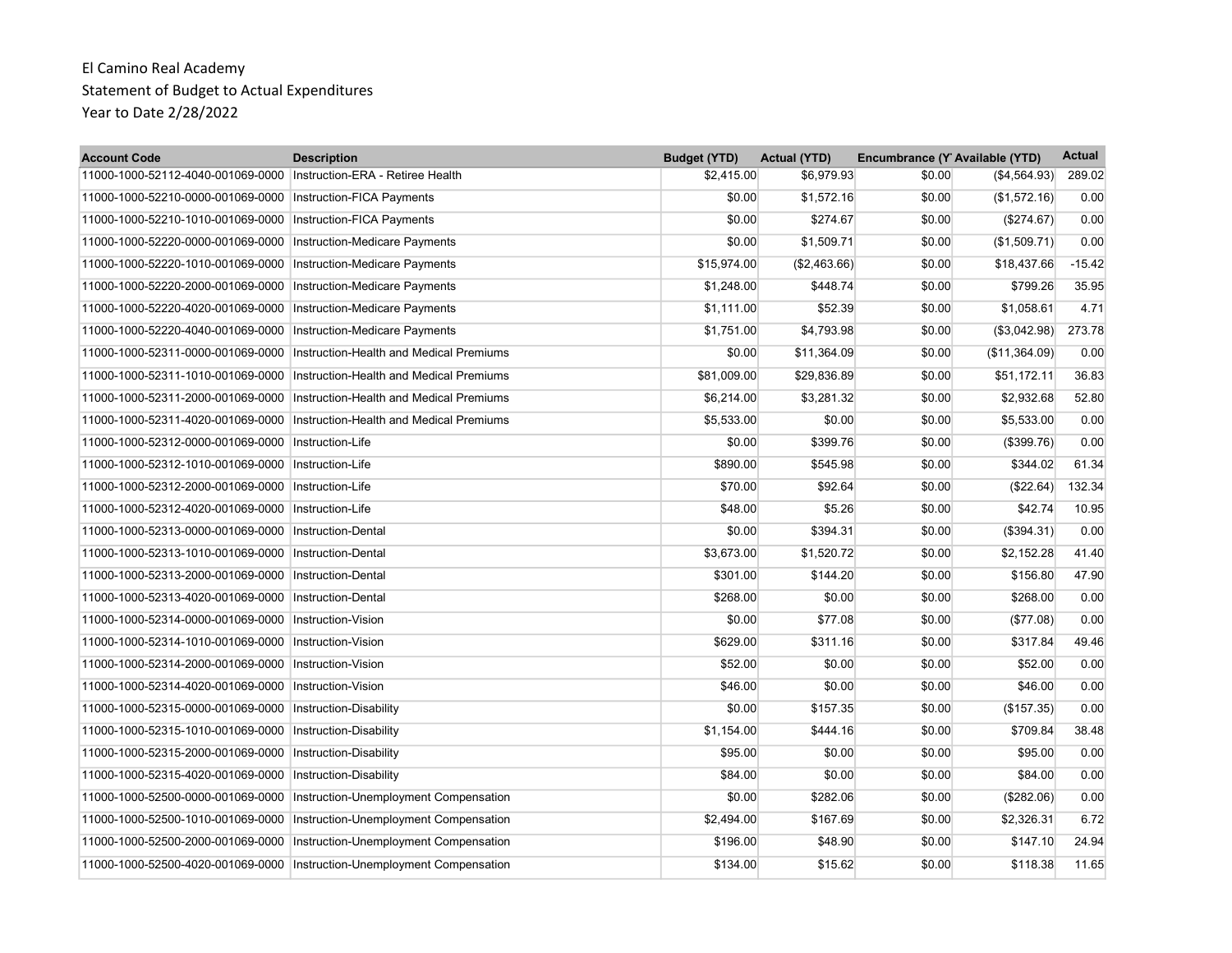| <b>Account Code</b>                                | <b>Description</b>                                                                                | <b>Budget (YTD)</b> | <b>Actual (YTD)</b> | Encumbrance (Y Available (YTD) |                | <b>Actual</b> |
|----------------------------------------------------|---------------------------------------------------------------------------------------------------|---------------------|---------------------|--------------------------------|----------------|---------------|
|                                                    | 11000-1000-52500-4040-001069-0000   Instruction-Unemployment Compensation                         | \$0.00              | \$669.13            | \$0.00                         | $($ \$669.13)  | 0.00          |
| 11000-1000-52710-1010-001069-0000                  | Instruction-Workers Compensation Premium                                                          | \$18,970.00         | \$19,333.00         | \$0.00                         | ( \$363.00)    | 101.91        |
| 11000-1000-52720-1010-001069-0000                  | Instruction-Workers Compensation Employer's Fee                                                   | \$532.00            | \$369.80            | \$0.00                         | \$162.20       | 69.51         |
| 11000-1000-52720-2000-001069-0000                  | Instruction-Workers Compensation Employer's Fee                                                   | \$42.00             | \$0.00              | \$0.00                         | \$42.00        | 0.00          |
| 11000-1000-52720-4020-001069-0000                  | Instruction-Workers Compensation Employer's Fee                                                   | \$29.00             | \$0.00              | \$0.00                         | \$29.00        | 0.00          |
| 11000-1000-53330-1010-001069-0000                  | Instruction-Professional Development                                                              | \$0.00              | \$4,000.00          | \$0.00                         | (\$4,000.00)   | 0.00          |
| 11000-1000-53414-1010-001069-0000                  | Instruction-Other Professional/Technical Services                                                 | \$29,500.00         | \$46,345.58         | \$12,237.46                    | (\$29,083.04)  | 157.10        |
| 11000-1000-53414-9000-001069-0000                  | Instruction-Other Professional/Technical Services                                                 | \$0.00              | \$650.00            | \$0.00                         | (\$650.00)     | 0.00          |
| 11000-1000-53711-1010-001069-0000                  | Instruction-Other Charges                                                                         | \$0.00              | \$440.00            | \$0.00                         | $(\$440.00)$   | 0.00          |
| 11000-1000-53711-9000-001069-0000                  | Instruction-Other Charges                                                                         | \$0.00              | \$300.00            | \$0.00                         | (\$300.00)     | 0.00          |
| 11000-1000-56112-1010-001069-0000                  | Instruction-Other Textbooks                                                                       | \$33,265.00         | \$17,320.32         | \$3,916.36                     | \$12,028.32    | 52.06         |
| 11000-1000-56113-1010-001069-0000                  | Instruction-Software                                                                              | \$15,360.00         | \$35,934.79         | \$0.00                         | (\$20,574.79)  | 233.95        |
| 11000-1000-56118-1010-001069-0000                  | Instruction-General Supplies and Materials                                                        | \$8,000.00          | \$4,562.76          | \$2,009.90                     | \$1,427.34     | 57.03         |
| 11000-1000-56118-1010-001069-1411                  | Instruction-General Supplies and Materials                                                        | \$0.00              | \$0.00              | \$70.00                        | (\$70.00)      | 0.00          |
|                                                    | 11000-1000-57332-1010-001069-0000   Instruction-Supply Assets (\$5,000 or Less)                   | \$0.00              | \$33.087.67         | \$6.515.65                     | (\$39,603.32)  | 0.00          |
| Subtotal of Element: [Function] 1000 - Instruction |                                                                                                   | \$1,842,430.00      | \$1,051,246.69      | \$24,749.37                    | \$766,433.94   | 57.06         |
|                                                    |                                                                                                   |                     |                     |                                |                |               |
|                                                    | 11000-2110-51100-0000-001069-1217 Attendance and Social Work Services-Salaries Expense            | \$40,600.00         | \$20,247.01         | \$0.00                         | \$20,352.99    | 49.86         |
|                                                    | 11000-2110-52111-0000-001069-0000 Attendance and Social Work Services-Educational Retirement      | \$6.151.00          | \$3.067.45          | \$0.00                         | \$3.083.55     | 49.86         |
|                                                    | 11000-2110-52112-0000-001069-0000 Attendance and Social Work Services-ERA - Retiree Health        | \$812.00            | \$404.95            | \$0.00                         | \$407.05       | 49.87         |
|                                                    | 11000-2110-52220-0000-001069-0000 Attendance and Social Work Services-Medicare Payments           | \$589.00            | \$288.73            | \$0.00                         | \$300.27       | 49.02         |
|                                                    | 11000-2110-52311-0000-001069-0000 Attendance and Social Work Services-Health and Medical Premiums | \$2,404.00          | \$0.00              | \$0.00                         | \$2,404.00     | 0.00          |
| 11000-2110-52312-0000-001069-0000                  | Attendance and Social Work Services-Life                                                          | \$32.00             | \$31.56             | \$0.00                         | \$0.44         | 98.62         |
| 11000-2110-52313-0000-001069-0000                  | Attendance and Social Work Services-Dental                                                        | \$77.00             | \$0.00              | \$0.00                         | \$77.00        | 0.00          |
| 11000-2110-52314-0000-001069-0000                  | Attendance and Social Work Services-Vision                                                        | \$12.00             | \$0.00              | \$0.00                         | \$12.00        | 0.00          |
|                                                    | 11000-2110-52315-0000-001069-0000 Attendance and Social Work Services-Disability                  | \$65.00             | \$30.40             | \$0.00                         | \$34.60        | 46.76         |
|                                                    | 11000-2110-52500-0000-001069-0000 Attendance and Social Work Services-Unemployment Compensation   | \$89.00             | \$56.86             | \$0.00                         | \$32.14        | 63.88         |
|                                                    | 11000-2110-52720-0000-001069-0000 Attendance and Social Work Services-Workers Compensation        | \$19.00             | \$0.00              | \$0.00                         | \$19.00        | 0.00          |
| 11000-2110-53414-0000-001069-0000                  | Attendance and Social Work Services-Other Professional/Technical                                  | \$4,000.00          | \$11,092.35         | \$9,040.18                     | (\$16, 132.53) | 277.30        |
| 11000-2120-51100-0000-001069-1211                  | Guidance Services-Salaries Expense                                                                | \$63,178.00         | \$40,579.67         | \$0.00                         | \$22,598.33    | 64.23         |
| 11000-2120-51100-4025-001069-1211                  | Guidance Services-Salaries Expense                                                                | \$26,640.00         | \$18,053.09         | \$0.00                         | \$8,586.91     | 67.76         |
| 11000-2120-51300-0000-001069-1211                  | Guidance Services-Additional Compensation                                                         | \$0.00              | \$500.00            | \$0.00                         | (\$500.00)     | 0.00          |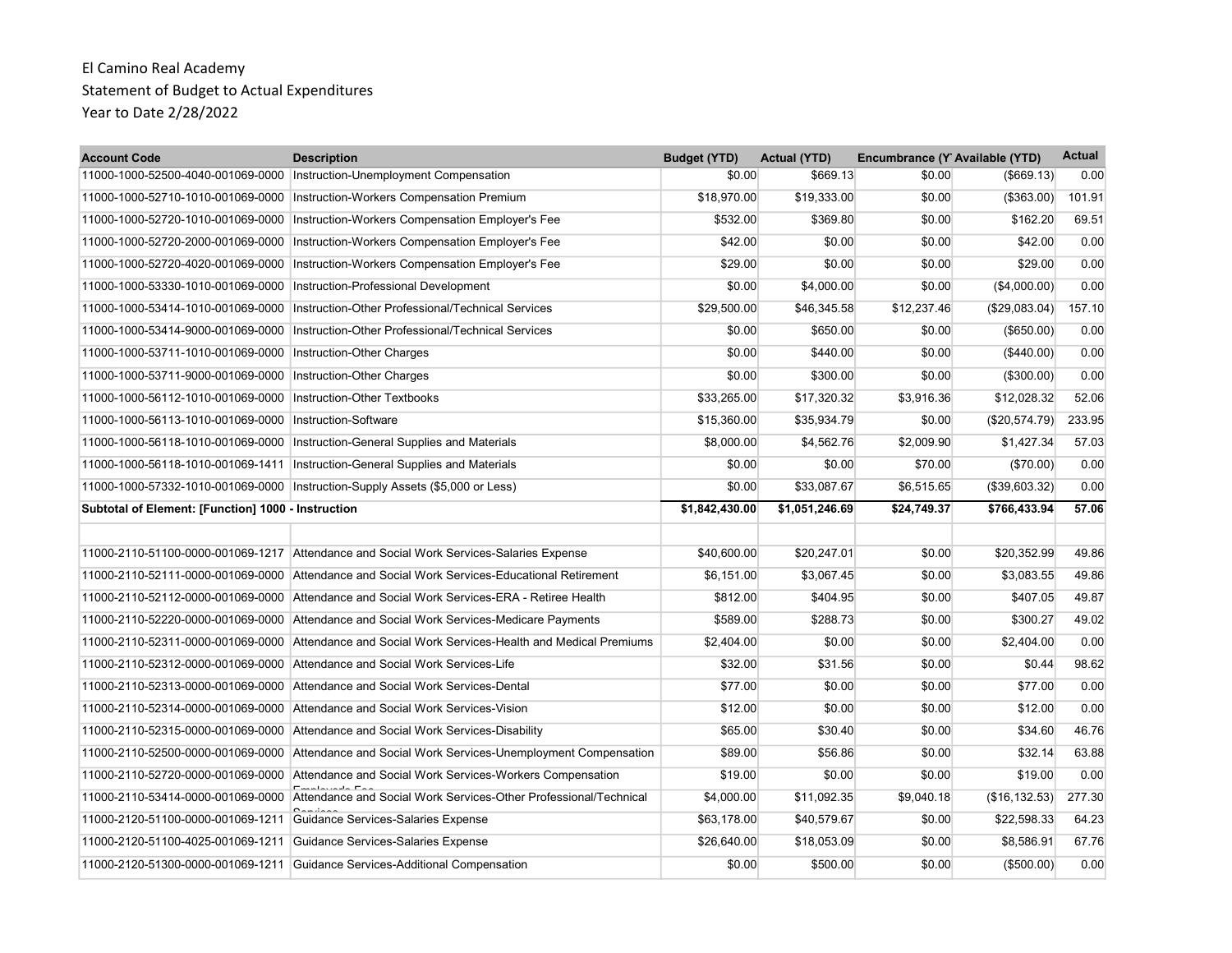| <b>Account Code</b>                                      | <b>Description</b>                                                            | <b>Budget (YTD)</b> | <b>Actual (YTD)</b> | Encumbrance (Y Available (YTD) |               | <b>Actual</b> |
|----------------------------------------------------------|-------------------------------------------------------------------------------|---------------------|---------------------|--------------------------------|---------------|---------------|
|                                                          | 11000-2120-51300-4040-001069-1211 Guidance Services-Additional Compensation   | \$0.00              | \$483.45            | \$0.00                         | $($ \$483.45) | 0.00          |
| 11000-2120-52111-0000-001069-0000                        | Guidance Services-Educational Retirement                                      | \$9,571.00          | \$6,223.55          | \$0.00                         | \$3,347.45    | 65.02         |
| 11000-2120-52111-4025-001069-0000                        | Guidance Services-Educational Retirement                                      | \$4,036.00          | \$2,759.41          | \$0.00                         | \$1,276.59    | 68.36         |
| 11000-2120-52111-4040-001069-0000                        | Guidance Services-Educational Retirement                                      | \$0.00              | \$48.82             | \$0.00                         | (\$48.82)     | 0.00          |
| 11000-2120-52112-0000-001069-0000                        | Guidance Services-ERA - Retiree Health                                        | \$1,263.00          | \$821.62            | \$0.00                         | \$441.38      | 65.05         |
| 11000-2120-52112-4025-001069-0000                        | Guidance Services-ERA - Retiree Health                                        | \$533.00            | \$364.27            | \$0.00                         | \$168.73      | 68.34         |
| 11000-2120-52112-4040-001069-0000                        | Guidance Services-ERA - Retiree Health                                        | \$0.00              | \$6.44              | \$0.00                         | (\$6.44)      | 0.00          |
| 11000-2120-52220-0000-001069-0000                        | Guidance Services-Medicare Payments                                           | \$916.00            | \$555.50            | \$0.00                         | \$360.50      | 60.64         |
| 11000-2120-52220-4025-001069-0000                        | Guidance Services-Medicare Payments                                           | \$386.00            | \$223.51            | \$0.00                         | \$162.49      | 57.90         |
| 11000-2120-52220-4040-001069-0000                        | Guidance Services-Medicare Payments                                           | \$0.00              | \$4.53              | \$0.00                         | (\$4.53)      | 0.00          |
| 11000-2120-52311-0000-001069-0000                        | Guidance Services-Health and Medical Premiums                                 | \$4,760.00          | \$3,840.88          | \$0.00                         | \$919.12      | 80.69         |
| 11000-2120-52311-4025-001069-0000                        | Guidance Services-Health and Medical Premiums                                 | \$4,157.00          | \$3,980.76          | \$0.00                         | \$176.24      | 95.76         |
| 11000-2120-52312-0000-001069-0000                        | Guidance Services-Life                                                        | \$32.00             | \$42.08             | \$0.00                         | (\$10.08)     | 131.50        |
| 11000-2120-52312-4025-001069-0000 Guidance Services-Life |                                                                               | \$21.00             | \$17.56             | \$0.00                         | \$3.44        | 83.61         |
| 11000-2120-52313-0000-001069-0000                        | Guidance Services-Dental                                                      | \$121.00            | \$149.80            | \$0.00                         | (\$28.80)     | 123.80        |
| 11000-2120-52313-4025-001069-0000                        | Guidance Services-Dental                                                      | \$205.00            | \$188.34            | \$0.00                         | \$16.66       | 91.87         |
| 11000-2120-52314-0000-001069-0000                        | Guidance Services-Vision                                                      | \$19.00             | \$30.08             | \$0.00                         | (\$11.08)     | 158.31        |
| 11000-2120-52314-4025-001069-0000                        | Guidance Services-Vision                                                      | \$34.00             | \$31.07             | \$0.00                         | \$2.93        | 91.38         |
| 11000-2120-52315-0000-001069-0000                        | Guidance Services-Disability                                                  | \$101.00            | \$94.72             | \$0.00                         | \$6.28        | 93.78         |
| 11000-2120-52315-4025-001069-0000                        | Guidance Services-Disability                                                  | \$61.00             | \$107.38            | \$0.00                         | (\$46.38)     | 176.03        |
|                                                          | 11000-2120-52500-0000-001069-0000 Guidance Services-Unemployment Compensation | \$90.00             | \$23.67             | \$0.00                         | \$66.33       | 26.30         |
|                                                          | 11000-2120-52500-4025-001069-0000 Guidance Services-Unemployment Compensation | \$30.00             | \$43.66             | \$0.00                         | (\$13.66)     | 145.53        |
| 11000-2120-52500-4040-001069-0000                        | Guidance Services-Unemployment Compensation                                   | \$0.00              | \$1.03              | \$0.00                         | (\$1.03)      | 0.00          |
| 11000-2120-52710-0000-001069-0000                        | Guidance Services-Workers Compensation Premium                                | \$0.00              | \$3,671.00          | \$0.00                         | (\$3,671.00)  | 0.00          |
| 11000-2120-52710-2000-001069-0000                        | Guidance Services-Workers Compensation Premium                                | \$3,932.00          | \$0.00              | \$0.00                         | \$3,932.00    | 0.00          |
| 11000-2120-52720-0000-001069-0000                        | Guidance Services-Workers Compensation Employer's Fee                         | \$19.00             | \$51.60             | \$0.00                         | (\$32.60)     | 271.57        |
| 11000-2120-52720-4025-001069-0000                        | Guidance Services-Workers Compensation Employer's Fee                         | \$19.00             | \$0.00              | \$0.00                         | \$19.00       | 0.00          |
| 11000-2120-56118-0000-001069-0000                        | Guidance Services-General Supplies and Materials                              | \$0.00              | \$47.62             | \$0.00                         | (\$47.62)     | 0.00          |
| 11000-2120-56118-4025-001069-0000                        | Guidance Services-General Supplies and Materials                              | \$0.00              | \$597.81            | \$0.00                         | (\$597.81)    | 0.00          |
|                                                          | 11000-2130-51300-4040-001069-1215   Health Services-Additional Compensation   | \$0.00              | \$2,395.05          | \$0.00                         | (\$2,395.05)  | 0.00          |
|                                                          | 11000-2130-52111-4025-001069-0000 Health Services-Educational Retirement      | \$0.00              | \$24.19             | \$0.00                         | (\$24.19)     | 0.00          |
|                                                          | 11000-2130-52111-4040-001069-0000 Health Services-Educational Retirement      | \$0.00              | \$338.66            | \$0.00                         | (\$338.66)    | 0.00          |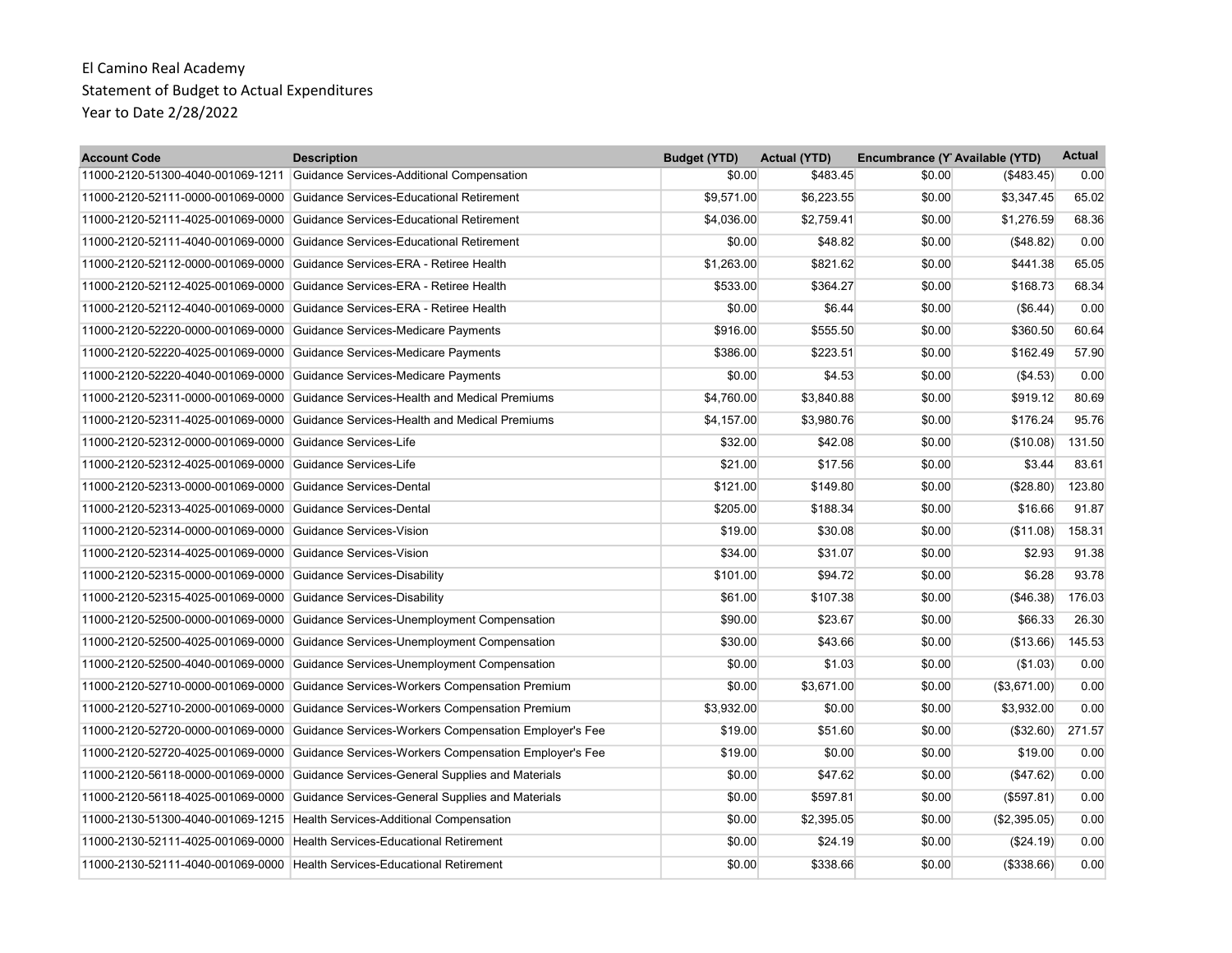| <b>Account Code</b>                                                    | <b>Description</b>                                                                                | <b>Budget (YTD)</b> | <b>Actual (YTD)</b> | Encumbrance (Y Available (YTD) |               | <b>Actual</b> |
|------------------------------------------------------------------------|---------------------------------------------------------------------------------------------------|---------------------|---------------------|--------------------------------|---------------|---------------|
| 11000-2130-52112-4025-001069-0000 Health Services-ERA - Retiree Health |                                                                                                   | \$0.00              | \$3.19              | \$0.00                         | ( \$3.19)     | 0.00          |
| 11000-2130-52112-4040-001069-0000                                      | Health Services-ERA - Retiree Health                                                              | \$0.00              | \$44.66             | \$0.00                         | ( \$44.66)    | 0.00          |
| 11000-2130-52220-4025-001069-0000                                      | Health Services-Medicare Payments                                                                 | \$0.00              | \$2.32              | \$0.00                         | (\$2.32)      | 0.00          |
| 11000-2130-52220-4040-001069-0000                                      | Health Services-Medicare Payments                                                                 | \$0.00              | \$32.06             | \$0.00                         | (\$32.06)     | 0.00          |
|                                                                        | 11000-2130-52500-4025-001069-0000 Health Services-Unemployment Compensation                       | \$0.00              | \$0.53              | \$0.00                         | (\$0.53)      | 0.00          |
| 11000-2130-52500-4040-001069-0000                                      | Health Services-Unemployment Compensation                                                         | \$0.00              | \$4.38              | \$0.00                         | (\$4.38)      | 0.00          |
| 11000-2130-53414-0000-001069-0000                                      | Health Services-Other Professional/Technical Services                                             | \$0.00              | \$323.63            | \$0.00                         | (\$323.63)    | 0.00          |
| 11000-2130-56118-0000-001069-0000                                      | Health Services-General Supplies and Materials                                                    | \$1,000.00          | \$270.08            | \$354.90                       | \$375.02      | 27.00         |
| 11000-2140-53211-2000-001069-0000                                      | Psychological Services-Diagnosticians - Contracted                                                | \$0.00              | \$3,937.50          | \$15,332.50                    | (\$19,270.00) | 0.00          |
| 11000-2140-53215-0000-001069-0000                                      | Psychological Services-Psychologists - Contracted                                                 | \$0.00              | \$510.00            | \$0.00                         | (\$510.00)    | 0.00          |
| 11000-2140-53215-2000-001069-0000                                      | Psychological Services-Psychologists - Contracted                                                 | \$5,000.00          | \$467.50            | \$0.00                         | \$4,532.50    | 9.35          |
| 11000-2140-53218-0000-001069-0000                                      | Psychological Services-Specialists - Contracted                                                   | \$0.00              | \$385.00            | \$0.00                         | (\$385.00)    | 0.00          |
| 11000-2140-53218-2000-001069-0000                                      | Psychological Services-Specialists - Contracted                                                   | \$16,403.00         | \$11,076.44         | \$18,078.56                    | (\$12,752.00) | 67.52         |
| 11000-2140-53218-4025-001069-0000                                      | Psychological Services-Specialists - Contracted                                                   | \$0.00              | \$3,045.00          | \$0.00                         | (\$3,045.00)  | 0.00          |
| 11000-2140-56118-2000-001069-0000                                      | Psychological Services-General Supplies and Materials                                             | \$500.00            | \$0.00              | \$0.00                         | \$500.00      | 0.00          |
| 11000-2150-51100-2000-001069-1319                                      | Speech Pathology and Audiology Services-Salaries Expense                                          | \$11,071.00         | \$0.00              | \$0.00                         | \$11.071.00   | 0.00          |
| 11000-2150-52720-2000-001069-0000                                      | Speech Pathology and Audiology Services-Workers Compensation                                      | \$19.00             | \$0.00              | \$0.00                         | \$19.00       | 0.00          |
| 11000-2150-53212-2000-001069-0000                                      | Speech Pathology and Audiology Services-Speech Therapists -                                       | \$31,008.00         | \$9,842.50          | \$22,653.00                    | (\$1,487.50)  | 31.74         |
| 11000-2150-53216-2000-001069-0000                                      | Speech Pathology and Audiology Services-Audiologists - Contracted                                 | \$0.00              | \$1,317.35          | \$0.00                         | (\$1,317.35)  | 0.00          |
|                                                                        | 11000-2160-53213-2000-001069-0000 Occupational Therapy-Related Services-Occupational Therapists - | \$13.680.00         | \$6,202.50          | \$7,852.50                     | (\$375.00)    | 45.33         |
| 11000-2190-51100-0000-001069-1217                                      | Other Support Services-Student-Salaries Expense                                                   | \$0.00              | \$6,663.42          | \$0.00                         | ( \$6,663.42) | 0.00          |
| 11000-2190-51100-4025-001069-1217                                      | Other Support Services-Student-Salaries Expense                                                   | \$32.614.00         | \$10.266.08         | \$0.00                         | \$22.347.92   | 31.47         |
| 11000-2190-51100-4025-001069-1218                                      | Other Support Services-Student-Salaries Expense                                                   | \$55,318.00         | \$1,434.17          | \$0.00                         | \$53,883.83   | 2.59          |
| 11000-2190-51300-4025-001069-1217                                      | Other Support Services-Student-Additional Compensation                                            | \$0.00              | \$617.65            | \$0.00                         | $($ \$617.65) | 0.00          |
| 11000-2190-52111-0000-001069-0000                                      | Other Support Services-Student-Educational Retirement                                             | \$0.00              | \$1,009.53          | \$0.00                         | (\$1,009.53)  | 0.00          |
| 11000-2190-52111-4025-001069-0000                                      | Other Support Services-Student-Educational Retirement                                             | \$13,321.00         | \$1,866.17          | \$0.00                         | \$11,454.83   | 14.00         |
| 11000-2190-52112-0000-001069-0000                                      | Other Support Services-Student-ERA - Retiree Health                                               | \$0.00              | \$133.29            | \$0.00                         | (\$133.29)    | 0.00          |
| 11000-2190-52112-4025-001069-0000                                      | Other Support Services-Student-ERA - Retiree Health                                               | \$1,759.00          | \$246.36            | \$0.00                         | \$1,512.64    | 14.00         |
| 11000-2190-52220-0000-001069-0000                                      | Other Support Services-Student-Medicare Payments                                                  | \$0.00              | \$96.62             | \$0.00                         | (\$96.62)     | 0.00          |
| 11000-2190-52220-4025-001069-0000                                      | Other Support Services-Student-Medicare Payments                                                  | \$1,274.00          | \$177.27            | \$0.00                         | \$1,096.73    | 13.91         |
| 11000-2190-52311-4025-001069-0000                                      | Other Support Services-Student-Health and Medical Premiums                                        | \$5,205.00          | \$270.76            | \$0.00                         | \$4,934.24    | 5.20          |
| 11000-2190-52312-0000-001069-0000                                      | Other Support Services-Student-Life                                                               | \$0.00              | \$10.52             | \$0.00                         | (\$10.52)     | 0.00          |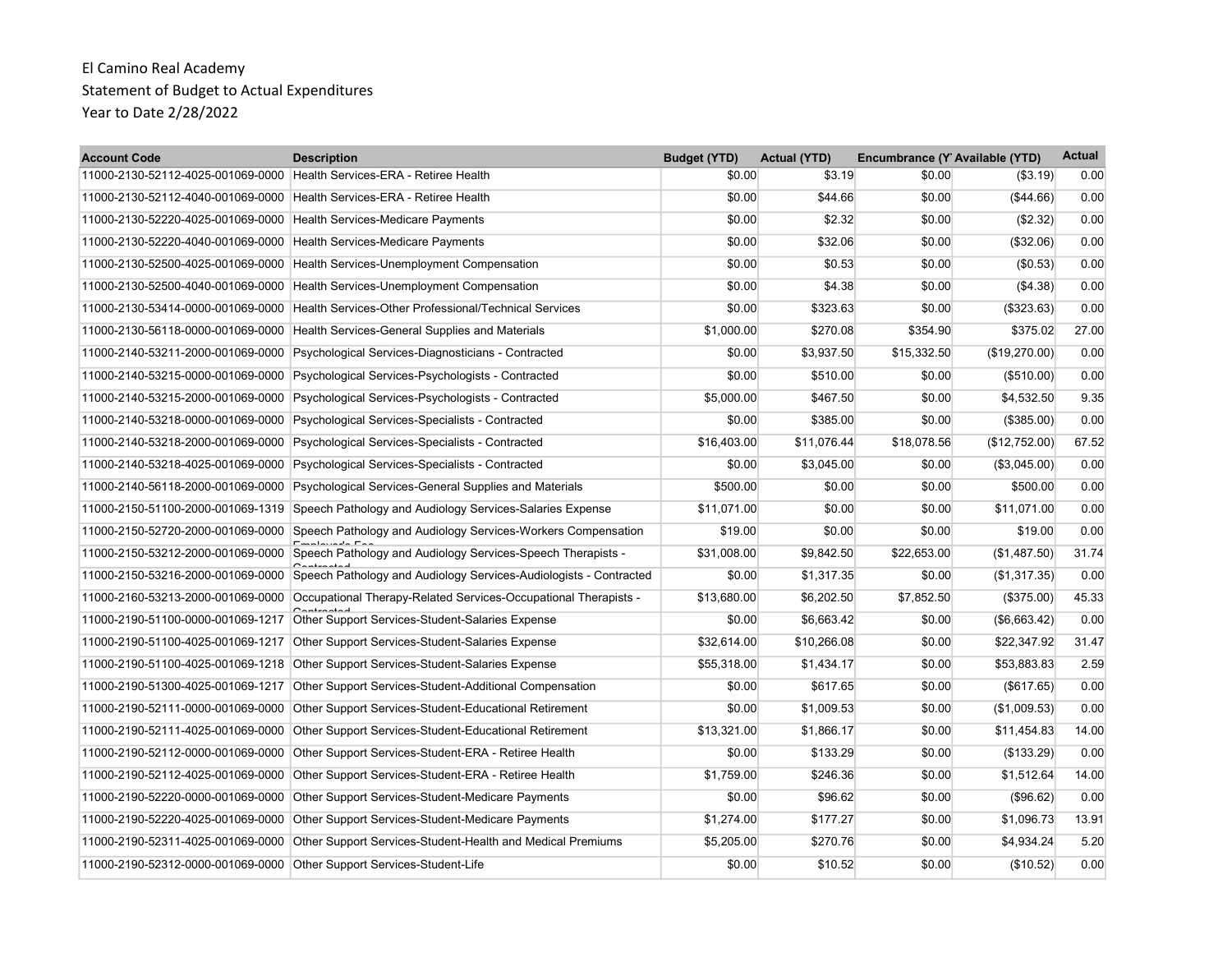| <b>Account Code</b>                                                   | <b>Description</b>                                                                             | <b>Budget (YTD)</b> | <b>Actual (YTD)</b> | Encumbrance (Y Available (YTD) |               | <b>Actual</b> |
|-----------------------------------------------------------------------|------------------------------------------------------------------------------------------------|---------------------|---------------------|--------------------------------|---------------|---------------|
| 11000-2190-52312-4025-001069-0000 Other Support Services-Student-Life |                                                                                                | \$63.00             | \$36.82             | \$0.00                         | \$26.18       | 58.44         |
| 11000-2190-52313-4025-001069-0000                                     | Other Support Services-Student-Dental                                                          | \$166.00            | \$42.90             | \$0.00                         | \$123.10      | 25.84         |
| 11000-2190-52314-4025-001069-0000                                     | Other Support Services-Student-Vision                                                          | \$26.00             | \$7.52              | \$0.00                         | \$18.48       | 28.92         |
| 11000-2190-52315-4025-001069-0000                                     | Other Support Services-Student-Disability                                                      | \$140.00            | \$18.24             | \$0.00                         | \$121.76      | 13.02         |
| 11000-2190-52500-0000-001069-0000                                     | Other Support Services-Student-Unemployment Compensation                                       | \$0.00              | \$21.92             | \$0.00                         | (\$21.92)     | 0.00          |
| 11000-2190-52500-4025-001069-0000                                     | Other Support Services-Student-Unemployment Compensation                                       | \$89.00             | \$37.45             | \$0.00                         | \$51.55       | 42.07         |
| 11000-2190-52720-4025-001069-0000                                     | Other Support Services-Student-Workers Compensation Employer's                                 | \$38.00             | \$0.00              | \$0.00                         | \$38.00       | 0.00          |
|                                                                       | 11000-2190-53414-0000-001069-0000 Other Support Services-Student-Other Professional/Technical  | \$4,000.00          | \$30,144.43         | \$3,395.00                     | (\$29,539.43) | 753.61        |
| 11000-2190-56113-4025-001069-0000                                     | Other Support Services-Student-Software                                                        | \$500.00            | \$350.00            | \$0.00                         | \$150.00      | 70.00         |
| 11000-2190-56118-0000-001069-0000                                     | Other Support Services-Student-General Supplies and Materials                                  | \$0.00              | \$38.94             | \$0.00                         | (\$38.94)     | 0.00          |
| Subtotal of Element: [Function] 2100 - Other Support Services-Student |                                                                                                | \$368,168.00        | \$212,474.83        | \$76,706.64                    | \$78,986.53   | 58.06         |
|                                                                       |                                                                                                |                     |                     |                                |               |               |
| 11000-2230-51100-0000-001069-1511                                     | Instruction-Related Technology-Salaries Expense                                                | \$79,704.00         | \$15,873.54         | \$0.00                         | \$63,830.46   | 19.91         |
| 11000-2230-52111-0000-001069-0000                                     | Instruction-Related Technology-Educational Retirement                                          | \$12,075.00         | \$2,404.83          | \$0.00                         | \$9,670.17    | 19.91         |
| 11000-2230-52112-0000-001069-0000                                     | Instruction-Related Technology-ERA - Retiree Health                                            | \$1,594.00          | \$317.47            | \$0.00                         | \$1,276.53    | 19.91         |
| 11000-2230-52220-0000-001069-0000                                     | Instruction-Related Technology-Medicare Payments                                               | \$1,156.00          | \$215.19            | \$0.00                         | \$940.81      | 18.61         |
| 11000-2230-52311-0000-001069-0000                                     | Instruction-Related Technology-Health and Medical Premiums                                     | \$8,052.00          | \$1,905.46          | \$0.00                         | \$6.146.54    | 23.66         |
| 11000-2230-52312-0000-001069-0000                                     | Instruction-Related Technology-Life                                                            | \$48.00             | \$23.67             | \$0.00                         | \$24.33       | 49.31         |
| 11000-2230-52313-0000-001069-0000                                     | Instruction-Related Technology-Dental                                                          | \$430.00            | \$115.97            | \$0.00                         | \$314.03      | 26.96         |
| 11000-2230-52314-0000-001069-0000                                     | Instruction-Related Technology-Vision                                                          | \$88.00             | \$23.27             | \$0.00                         | \$64.73       | 26.44         |
| 11000-2230-52315-0000-001069-0000                                     | Instruction-Related Technology-Disability                                                      | \$183.00            | \$43.08             | \$0.00                         | \$139.92      | 23.54         |
| 11000-2230-52500-0000-001069-0000                                     | Instruction-Related Technology-Unemployment Compensation                                       | \$134.00            | \$19.00             | \$0.00                         | \$115.00      | 14.17         |
| 11000-2230-52710-0000-001069-0000                                     | Instruction-Related Technology-Workers Compensation Premium                                    | \$1,092.00          | \$1,019.00          | \$0.00                         | \$73.00       | 93.31         |
| 11000-2230-52720-0000-001069-0000                                     | Instruction-Related Technology-Workers Compensation Employer's                                 | \$29.00             | \$0.00              | \$0.00                         | \$29.00       | 0.00          |
|                                                                       | 11000-2230-53414-0000-001069-0000  Instruction-Related Technology-Other Professional/Technical | \$0.00              | \$24,284.41         | \$8,279.75                     | (\$32,564.16) | 0.00          |
| Subtotal of Element: [Function] 2230 - Instruction-Related Technology |                                                                                                | \$104,585.00        | \$46,244.89         | \$8,279.75                     | \$50,060.36   | 44.22         |
|                                                                       |                                                                                                |                     |                     |                                |               |               |
| 11000-2310-51100-0000-001069-1111                                     | Board of Education-Salaries Expense                                                            | \$102,146.00        | \$76.042.78         | \$0.00                         | \$26.103.22   | 74.44         |
| 11000-2310-51100-0000-001069-1113 Board of Education-Salaries Expense |                                                                                                | \$33,705.00         | \$15,869.21         | \$0.00                         | \$17,835.79   | 47.08         |
|                                                                       | 11000-2310-51300-0000-001069-1113 Board of Education-Additional Compensation                   | \$0.00              | \$930.65            | \$0.00                         | (\$930.65)    | 0.00          |
|                                                                       | 11000-2310-52111-0000-001069-0000 Board of Education-Educational Retirement                    | \$20,581.00         | \$14,065.68         | \$0.00                         | \$6,515.32    | 68.34         |
| 11000-2310-52112-0000-001069-0000                                     | Board of Education-ERA - Retiree Health                                                        | \$2,717.00          | \$1,856.93          | \$0.00                         | \$860.07      | 68.34         |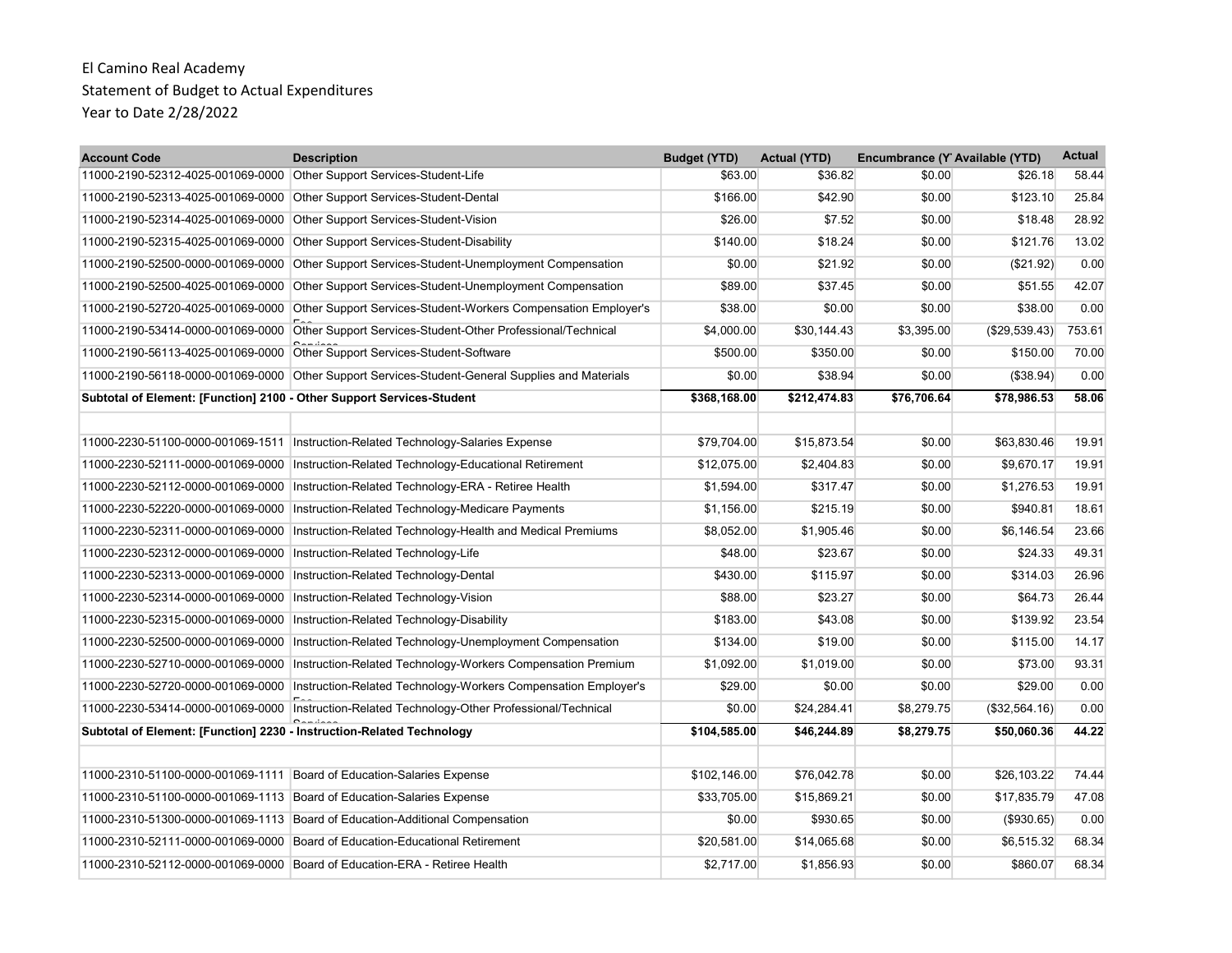| <b>Account Code</b>                                                    | <b>Description</b>                                                                            | <b>Budget (YTD)</b> | <b>Actual (YTD)</b> | Encumbrance (Y Available (YTD) |               | <b>Actual</b> |
|------------------------------------------------------------------------|-----------------------------------------------------------------------------------------------|---------------------|---------------------|--------------------------------|---------------|---------------|
|                                                                        | 11000-2310-52220-0000-001069-0000 Board of Education-Medicare Payments                        | \$1,970.00          | \$1,295.06          | \$0.00                         | \$674.94      | 65.73         |
| 11000-2310-52311-0000-001069-0000                                      | Board of Education-Health and Medical Premiums                                                | \$4,766.00          | \$3,302.91          | \$0.00                         | \$1,463.09    | 69.30         |
| 11000-2310-52312-0000-001069-0000                                      | Board of Education-Life                                                                       | \$64.00             | \$76.27             | \$0.00                         | (\$12.27)     | 119.17        |
| 11000-2310-52313-0000-001069-0000                                      | Board of Education-Dental                                                                     | \$204.00            | \$145.86            | \$0.00                         | \$58.14       | 71.50         |
| 11000-2310-52314-0000-001069-0000 Board of Education-Vision            |                                                                                               | \$190.00            | \$31.96             | \$0.00                         | \$158.04      | 16.82         |
| 11000-2310-52315-0000-001069-0000                                      | Board of Education-Disability                                                                 | \$353.00            | \$136.80            | \$0.00                         | \$216.20      | 38.75         |
| 11000-2310-52500-0000-001069-0000                                      | Board of Education-Unemployment Compensation                                                  | \$178.00            | \$97.30             | \$0.00                         | \$80.70       | 54.66         |
| 11000-2310-52710-0000-001069-0000                                      | Board of Education-Workers Compensation Premium                                               | \$1,861.00          | \$1,737.00          | \$0.00                         | \$124.00      | 93.33         |
|                                                                        | 11000-2310-52720-0000-001069-0000 Board of Education-Workers Compensation Employer's Fee      | \$38.00             | \$21.50             | \$0.00                         | \$16.50       | 56.57         |
| 11000-2310-53411-0000-001069-0000 Board of Education-Auditing          |                                                                                               | \$22,000.00         | \$20,765.94         | \$1,234.06                     | \$0.00        | 94.39         |
| 11000-2310-53413-0000-001069-0000 Board of Education-Legal             |                                                                                               | \$9,000.00          | \$23,295.11         | \$4,214.01                     | (\$18,509.12) | 258.83        |
|                                                                        | 11000-2310-53414-0000-001069-0000 Board of Education-Other Professional/Technical Services    | \$14,400.00         | \$13,007.21         | \$5,819.61                     | (\$4,426.82)  | 90.32         |
| Subtotal of Element: [Function] 2310 - Board of Education              |                                                                                               | \$214,173.00        | \$172,678.17        | \$11,267.68                    | \$30,227.15   | 80.63         |
|                                                                        |                                                                                               |                     |                     |                                |               |               |
|                                                                        | 11000-2410-51100-0000-001069-1112 Office of the Principal-Salaries Expense                    | \$53.360.00         | \$33.146.91         | \$0.00                         | \$20.213.09   | 62.11         |
|                                                                        | 11000-2410-52111-0000-001069-0000 Office of the Principal-Educational Retirement              | \$8,084.00          | \$5,021.78          | \$0.00                         | \$3,062.22    | 62.11         |
| 11000-2410-52112-0000-001069-0000                                      | Office of the Principal-ERA - Retiree Health                                                  | \$1,067.00          | \$662.96            | \$0.00                         | \$404.04      | 62.13         |
|                                                                        | 11000-2410-52220-0000-001069-0000 Office of the Principal-Medicare Payments                   | \$774.00            | \$432.55            | \$0.00                         | \$341.45      | 55.88         |
| 11000-2410-52311-0000-001069-0000                                      | Office of the Principal-Health and Medical Premiums                                           | \$8,327.00          | \$4.716.32          | \$0.00                         | \$3.610.68    | 56.63         |
| 11000-2410-52312-0000-001069-0000 Office of the Principal-Life         |                                                                                               | \$42.00             | \$24.52             | \$0.00                         | \$17.48       | 58.38         |
| 11000-2410-52313-0000-001069-0000                                      | Office of the Principal-Dental                                                                | \$411.00            | \$222.42            | \$0.00                         | \$188.58      | 54.11         |
| 11000-2410-52314-0000-001069-0000 Office of the Principal-Vision       |                                                                                               | \$68.00             | \$36.77             | \$0.00                         | \$31.23       | 54.07         |
| 11000-2410-52315-0000-001069-0000                                      | Office of the Principal-Disability                                                            | \$122.00            | \$65.90             | \$0.00                         | \$56.10       | 54.01         |
|                                                                        | 11000-2410-52500-0000-001069-0000 Office of the Principal-Unemployment Compensation           | \$60.00             | \$87.78             | \$0.00                         | (\$27.78)     | 146.30        |
|                                                                        | 11000-2410-52720-0000-001069-0000 Office of the Principal-Workers Compensation Employer's Fee | \$0.00              | \$8.60              | \$0.00                         | (\$8.60)      | 0.00          |
| Subtotal of Element: [Function] 2410 - Office of the Principal         |                                                                                               | \$72,315.00         | \$44,426.51         | \$0.00                         | \$27,888.49   | 61.43         |
|                                                                        |                                                                                               |                     |                     |                                |               |               |
| 11000-2510-51100-0000-001069-1115 Fiscal Services-Salaries Expense     |                                                                                               | \$63,945.00         | \$88,859.65         | \$0.00                         | (\$24,914.65) | 138.96        |
|                                                                        | 11000-2510-51300-0000-001069-1217 Fiscal Services-Additional Compensation                     | \$0.00              | \$1,938.75          | \$0.00                         | (\$1,938.75)  | 0.00          |
|                                                                        | 11000-2510-52111-0000-001069-0000 Fiscal Services-Educational Retirement                      | \$9,688.00          | \$12,460.05         | \$0.00                         | (\$2,772.05)  | 128.61        |
|                                                                        | 11000-2510-52111-2000-001069-0000 Fiscal Services-Educational Retirement                      | \$0.00              | \$0.00              | \$0.00                         | \$0.00        | 0.00          |
| 11000-2510-52112-0000-001069-0000 Fiscal Services-ERA - Retiree Health |                                                                                               | \$1,279.00          | \$1,646.51          | \$0.00                         | (\$367.51)    | 128.73        |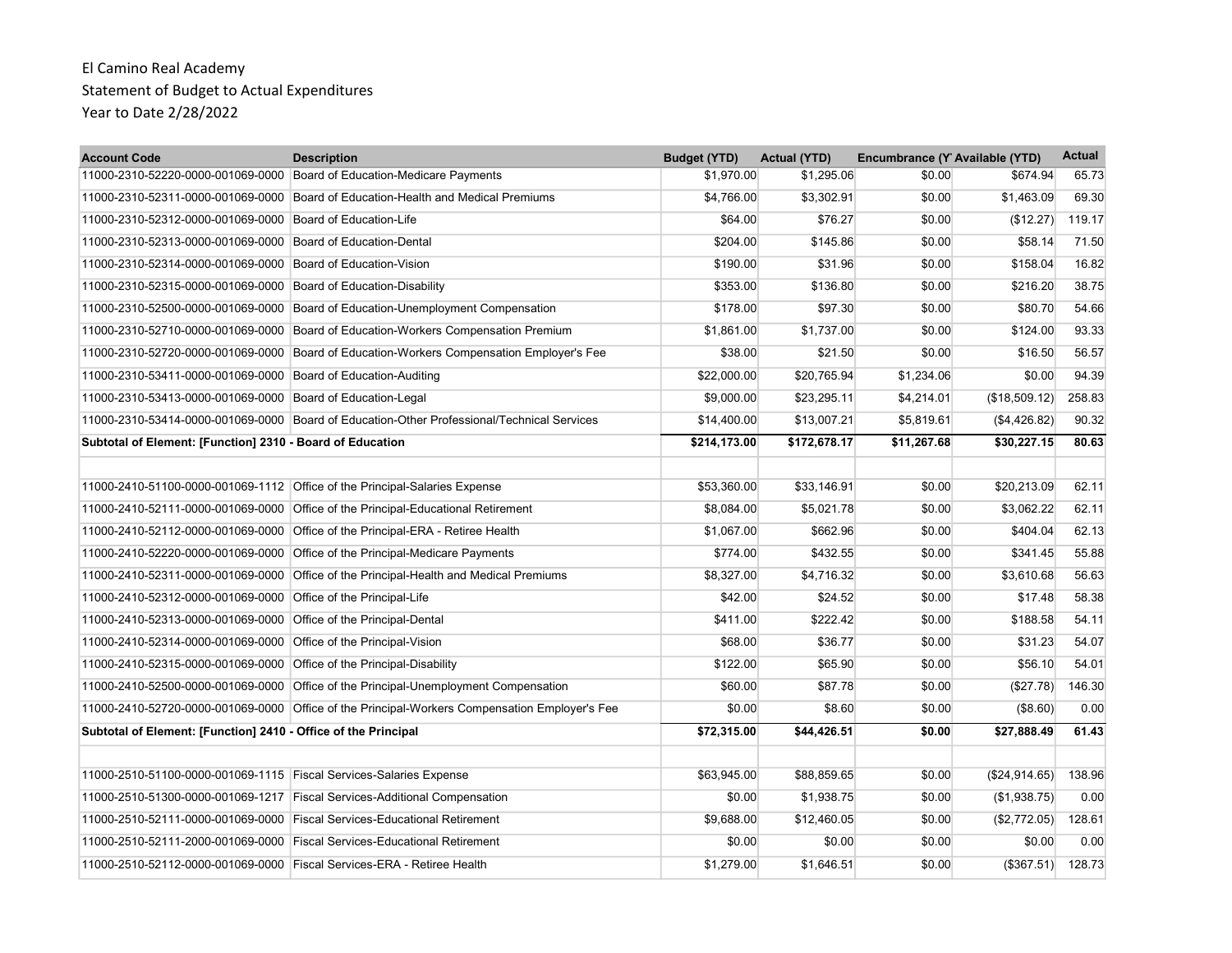| <b>Account Code</b>                                                    | <b>Description</b>                                                                                   | <b>Budget (YTD)</b> | <b>Actual (YTD)</b> | Encumbrance (Y Available (YTD) |                | <b>Actual</b> |
|------------------------------------------------------------------------|------------------------------------------------------------------------------------------------------|---------------------|---------------------|--------------------------------|----------------|---------------|
| 11000-2510-52112-2000-001069-0000 Fiscal Services-ERA - Retiree Health |                                                                                                      | \$0.00              | \$0.00              | \$0.00                         | \$0.00         | 0.00          |
| 11000-2510-52210-0000-001069-0000 Fiscal Services-FICA Payments        |                                                                                                      | \$0.00              | \$525.45            | \$0.00                         | (\$525.45)     | 0.00          |
| 11000-2510-52220-0000-001069-0000                                      | <b>Fiscal Services-Medicare Payments</b>                                                             | \$927.00            | \$1,309.52          | \$0.00                         | (\$382.52)     | 141.26        |
| 11000-2510-52220-2000-001069-0000 Fiscal Services-Medicare Payments    |                                                                                                      | \$0.00              | \$0.00              | \$0.00                         | \$0.00         | 0.00          |
|                                                                        | 11000-2510-52311-0000-001069-0000 Fiscal Services-Health and Medical Premiums                        | \$11,916.00         | \$0.00              | \$0.00                         | \$11,916.00    | 0.00          |
| 11000-2510-52312-0000-001069-0000 Fiscal Services-Life                 |                                                                                                      | \$32.00             | \$55.23             | \$0.00                         | (\$23.23)      | 172.59        |
| 11000-2510-52313-0000-001069-0000 Fiscal Services-Dental               |                                                                                                      | \$473.00            | \$0.00              | \$0.00                         | \$473.00       | 0.00          |
| 11000-2510-52314-0000-001069-0000 Fiscal Services-Vision               |                                                                                                      | \$90.00             | \$15.04             | \$0.00                         | \$74.96        | 16.71         |
| 11000-2510-52315-0000-001069-0000 Fiscal Services-Disability           |                                                                                                      | \$166.00            | \$85.50             | \$0.00                         | \$80.50        | 51.50         |
|                                                                        | 11000-2510-52500-0000-001069-0000 Fiscal Services-Unemployment Compensation                          | \$0.00              | \$148.70            | \$0.00                         | (\$148.70)     | 0.00          |
| 11000-2510-52510-0000-001069-0000                                      | <b>Fiscal Services-General</b>                                                                       | \$89.00             | \$0.00              | \$0.00                         | \$89.00        | 0.00          |
|                                                                        | 11000-2510-52710-0000-001069-0000 Fiscal Services-Workers Compensation Premium                       | \$1,240.00          | \$1,157.16          | \$0.00                         | \$82.84        | 93.31         |
|                                                                        | 11000-2510-52720-0000-001069-0000 Fiscal Services-Workers Compensation Employer's Fee                | \$19.00             | \$30.10             | \$0.00                         | (S11.10)       | 158.42        |
|                                                                        | 11000-2510-53330-0000-001069-0000 Fiscal Services-Professional Development                           | \$2,000.00          | \$0.00              | \$0.00                         | \$2,000.00     | 0.00          |
| 11000-2510-53414-0000-001069-0000                                      | <b>Fiscal Services-Other Professional/Technical Services</b>                                         | \$9,100.00          | \$34,957.07         | \$400.00                       | (\$26, 257.07) | 384.14        |
|                                                                        | 11000-2530-54620-0000-001069-0000 Printing, Publishing, and Duplicating Services-Rental of Equipment | \$22,032.00         | \$15,726.79         | \$7,335.00                     | (\$1,029.79)   | 71.38         |
| 11000-2530-56118-0000-001069-0000                                      | Printing, Publishing, and Duplicating Services-General Supplies and                                  | \$7,500.00          | \$1,021.91          | \$2,452.99                     | \$4,025.10     | 13.62         |
| 11000-2580-51100-0000-001069-1511                                      | Administrative Technology Services-Salaries Expense                                                  | \$26,568.00         | \$959.26            | \$0.00                         | \$25,608.74    | 3.61          |
| 11000-2580-52111-0000-001069-0000                                      | Administrative Technology Services-Educational Retirement                                            | \$4,025.00          | \$145.33            | \$0.00                         | \$3,879.67     | 3.61          |
| 11000-2580-52112-0000-001069-0000                                      | Administrative Technology Services-ERA - Retiree Health                                              | \$531.00            | \$19.19             | \$0.00                         | \$511.81       | 3.61          |
|                                                                        | 11000-2580-52220-0000-001069-0000 Administrative Technology Services-Medicare Payments               | \$385.00            | \$11.15             | \$0.00                         | \$373.85       | 2.89          |
|                                                                        | 11000-2580-52311-0000-001069-0000 Administrative Technology Services-Health and Medical Premiums     | \$4,951.00          | \$243.50            | \$0.00                         | \$4,707.50     | 4.91          |
| 11000-2580-52312-0000-001069-0000                                      | Administrative Technology Services-Life                                                              | \$16.00             | \$2.63              | \$0.00                         | \$13.37        | 16.43         |
| 11000-2580-52313-0000-001069-0000                                      | Administrative Technology Services-Dental                                                            | \$197.00            | \$16.33             | \$0.00                         | \$180.67       | 8.28          |
|                                                                        | 11000-2580-52314-0000-001069-0000 Administrative Technology Services-Vision                          | \$37.00             | \$3.15              | \$0.00                         | \$33.85        | 8.51          |
|                                                                        | 11000-2580-52315-0000-001069-0000 Administrative Technology Services-Disability                      | \$69.00             | \$3.32              | \$0.00                         | \$65.68        | 4.81          |
| 11000-2580-52500-0000-001069-0000                                      | Administrative Technology Services-Unemployment Compensation                                         | \$0.00              | \$2.53              | \$0.00                         | (\$2.53)       | 0.00          |
|                                                                        | 11000-2580-52510-0000-001069-0000 Administrative Technology Services-General                         | \$45.00             | \$0.00              | \$0.00                         | \$45.00        | 0.00          |
| 11000-2580-52720-0000-001069-0000                                      | Administrative Technology Services-Workers Compensation                                              | \$10.00             | \$0.00              | \$0.00                         | \$10.00        | 0.00          |
|                                                                        | 11000-2580-53414-0000-001069-0000 Administrative Technology Services-Other Professional/Technical    | \$3,200.00          | \$28,089.37         | \$18,702.62                    | (\$43,591.99)  | 877.79        |
| 11000-2580-56113-0000-001069-0000                                      | Administrative Technology Services-Software                                                          | \$29,048.00         | \$13,222.76         | \$669.00                       | \$15,156.24    | 45.52         |
|                                                                        | 11000-2580-56118-0000-001069-0000 Administrative Technology Services-General Supplies and Materials  | \$3,000.00          | \$300.81            | \$0.00                         | \$2,699.19     | 10.02         |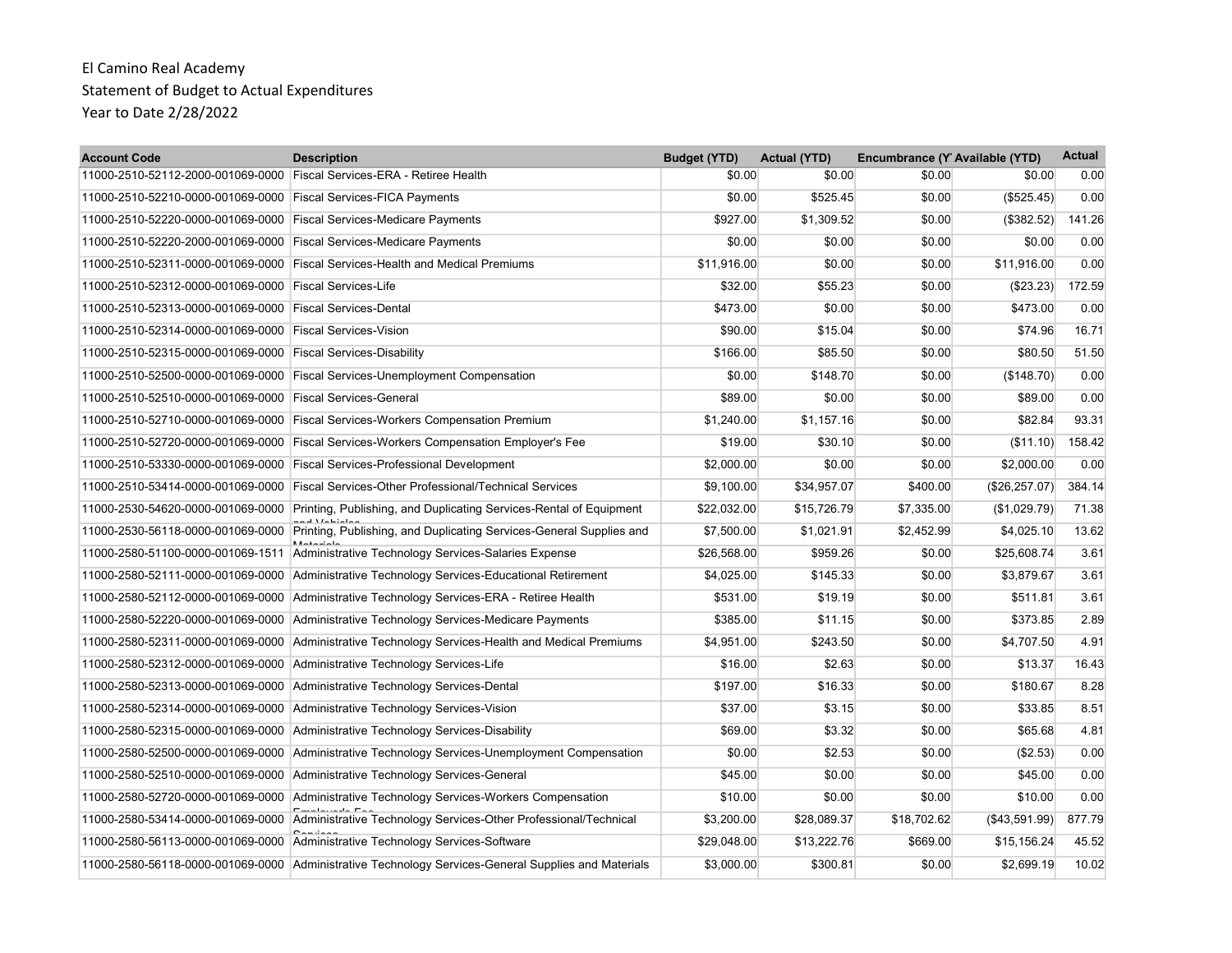| <b>Account Code</b>                                             | <b>Description</b>                                                                                   | <b>Budget (YTD)</b> | <b>Actual (YTD)</b> | Encumbrance (Y Available (YTD) |                | <b>Actual</b> |
|-----------------------------------------------------------------|------------------------------------------------------------------------------------------------------|---------------------|---------------------|--------------------------------|----------------|---------------|
|                                                                 | 11000-2580-57332-0000-001069-0000 Administrative Technology Services-Supply Assets (\$5,000 or Less) | \$6,344.00          | \$6,845.46          | \$513.16                       | (\$1,014.62)   | 107.90        |
| 11000-2590-53711-0000-001069-0000                               | Other Support Services-Central Services-Other Charges                                                | \$875.00            | \$373.83            | \$0.00                         | \$501.17       | 42.72         |
| 11000-2590-55400-0000-001069-0000                               | Other Support Services-Central Services-Advertising                                                  | \$15,000.00         | \$5,000.00          | \$7,000.00                     | \$3,000.00     | 33.33         |
| 11000-2590-56118-0000-001069-0000                               | Other Support Services-Central Services-General Supplies and                                         | \$4,000.00          | \$2,158.35          | \$229.07                       | \$1,612.58     | 53.95         |
|                                                                 | Subtotal of Element: [Function] 2500 - Other Support Services-Central Services                       | \$228,797.00        | \$217,334.40        | \$37,301.84                    | (\$25,839.24)  | 95.00         |
|                                                                 |                                                                                                      |                     |                     |                                |                |               |
|                                                                 | 11000-2610-51100-0000-001069-1615 Operation of Buildings-Salaries Expense                            | \$90,230.00         | \$49,522.97         | \$0.00                         | \$40,707.03    | 54.88         |
|                                                                 | 11000-2610-51300-0000-001069-1615 Operation of Buildings-Additional Compensation                     | \$0.00              | \$2.643.70          | \$0.00                         | (\$2,643.70)   | 0.00          |
|                                                                 | 11000-2610-52111-0000-001069-0000 Operation of Buildings-Educational Retirement                      | \$13,670.00         | \$7,903.28          | \$0.00                         | \$5,766.72     | 57.81         |
|                                                                 | 11000-2610-52112-0000-001069-0000 Operation of Buildings-ERA - Retiree Health                        | \$1,805.00          | \$1,043.41          | \$0.00                         | \$761.59       | 57.80         |
| 11000-2610-52220-0000-001069-0000                               | Operation of Buildings-Medicare Payments                                                             | \$1,308.00          | \$745.41            | \$0.00                         | \$562.59       | 56.98         |
|                                                                 | 11000-2610-52311-0000-001069-0000 Operation of Buildings-Health and Medical Premiums                 | \$4.945.00          | \$2,595.20          | \$0.00                         | \$2.349.80     | 52.48         |
| 11000-2610-52312-0000-001069-0000                               | Operation of Buildings-Life                                                                          | \$95.00             | \$126.24            | \$0.00                         | (\$31.24)      | 132.88        |
| 11000-2610-52313-0000-001069-0000 Operation of Buildings-Dental |                                                                                                      | \$153.00            | \$80.16             | \$0.00                         | \$72.84        | 52.39         |
| 11000-2610-52314-0000-001069-0000                               | Operation of Buildings-Vision                                                                        | \$72.00             | \$35.04             | \$0.00                         | \$36.96        | 48.66         |
| 11000-2610-52500-0000-001069-0000                               | Operation of Buildings-Unemployment Compensation                                                     | \$267.00            | \$155.86            | \$0.00                         | \$111.14       | 58.37         |
| 11000-2610-52710-0000-001069-0000                               | Operation of Buildings-Workers Compensation Premium                                                  | \$1,236.00          | \$1,154.00          | \$0.00                         | \$82.00        | 93.36         |
| 11000-2610-52720-0000-001069-0000                               | Operation of Buildings-Workers Compensation Employer's Fee                                           | \$57.00             | \$34.40             | \$0.00                         | \$22.60        | 60.35         |
| 11000-2610-54411-0000-001069-0000                               | Operation of Buildings-Electricity                                                                   | \$60,000.00         | \$43,794.29         | \$15,308.71                    | \$897.00       | 72.99         |
| 11000-2610-54412-0000-001069-0000                               | Operation of Buildings-Natural Gas (Buildings)                                                       | \$12,000.00         | \$8,841.30          | \$3,158.70                     | \$0.00         | 73.67         |
| 11000-2610-54415-0000-001069-0000                               | Operation of Buildings-Water/Sewage                                                                  | \$10,000.00         | \$14,442.19         | \$8,502.42                     | (\$12,944.61)  | 144.42        |
| 11000-2610-54416-0000-001069-0000                               | Operation of Buildings-Communication Services                                                        | \$11,320.00         | \$7,451.16          | \$4,332.67                     | (\$463.83)     | 65.82         |
| 11000-2610-54620-0000-001069-0000                               | Operation of Buildings-Rental of Equipment and Vehicles                                              | \$46,321.00         | \$30,556.34         | \$15,436.32                    | \$328.34       | 65.96         |
| 11000-2610-55200-0000-001069-0000                               | Operation of Buildings-Property/Liability Insurance                                                  | \$73,039.00         | \$58,820.00         | \$0.00                         | \$14,219.00    | 80.53         |
| 11000-2610-55915-0000-001069-0000                               | Operation of Buildings-Other Contract Services                                                       | \$32,216.00         | \$15,751.37         | \$14,625.98                    | \$1,838.65     | 48.89         |
|                                                                 | 11000-2610-56118-0000-001069-0000 Operation of Buildings-General Supplies and Materials              | \$8,000.00          | \$4,969.41          | \$4,822.52                     | (\$1,791.93)   | 62.11         |
| 11000-2610-57332-0000-001069-0000                               | Operation of Buildings-Supply Assets (\$5,000 or Less)                                               | \$0.00              | \$379.99            | \$0.00                         | $($ \$379.99)  | 0.00          |
| 11000-2690-54312-0000-001069-0000                               | Other Operation & Maintenance of Plant-Maintenance & Repair -                                        | \$44,500.00         | \$37,414.71         | \$13,301.67                    | ( \$6, 216.38) | 84.07         |
|                                                                 | 11000-2690-56118-0000-001069-0000 Other Operation & Maintenance of Plant-General Supplies and        | \$2,000.00          | \$1.674.02          | \$0.00                         | \$325.98       | 83.70         |
|                                                                 | Subtotal of Element: [Function] 2600 - Other Operation & Maintenance of Plant                        | \$413,234.00        | \$290,134.45        | \$79,488.99                    | \$43,610.56    | 70.21         |
|                                                                 |                                                                                                      |                     |                     |                                |                |               |
| 11000-4000-54640-0000-001069-0000 Capital Outlay-Lease Purchase |                                                                                                      | \$140.000.00        | \$117.108.18        | \$0.00                         | \$22.891.82    | 83.64         |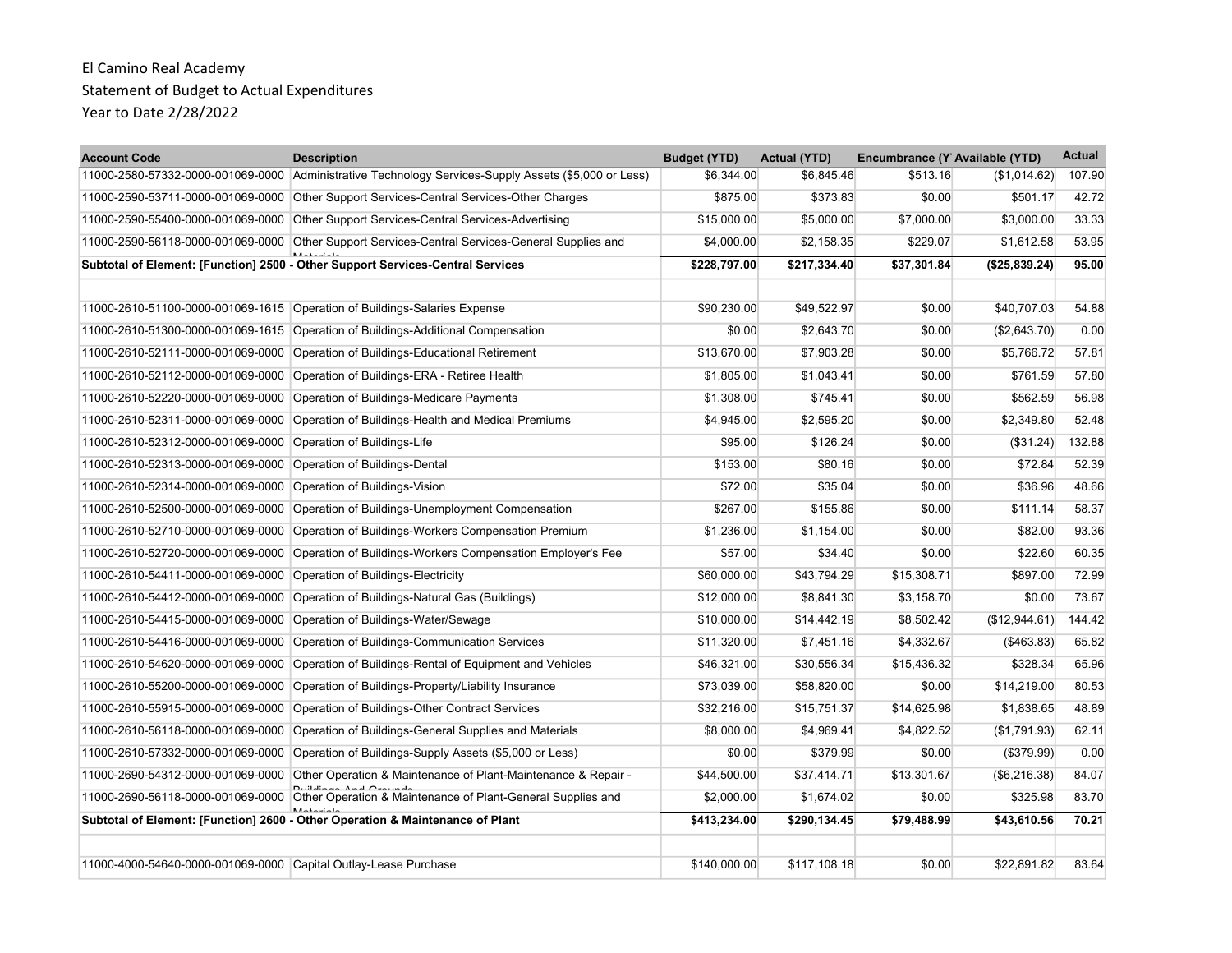| <b>Account Code</b>                                                  | <b>Description</b>                                                                               | <b>Budget (YTD)</b> | <b>Actual (YTD)</b> | Encumbrance (Y Available (YTD) |              | <b>Actual</b> |
|----------------------------------------------------------------------|--------------------------------------------------------------------------------------------------|---------------------|---------------------|--------------------------------|--------------|---------------|
| Subtotal of Element: [Function] 4000 - Capital Outlay                |                                                                                                  | \$140,000.00        | \$117,108.18        | \$0.00                         | \$22,891.82  | 83.65         |
| Subtotal of Element: [Fund] 11000 - Operational                      |                                                                                                  | \$3,383,702.00      | \$2,151,648.12      | \$237,794.27                   | \$994,259.61 | 63.59         |
|                                                                      |                                                                                                  |                     |                     |                                |              |               |
|                                                                      | 21000-3100-52710-0000-001069-0000 Food Services Operations-Workers Compensation Premium          | \$0.00              | \$152.00            | \$0.00                         | (\$152.00)   | 0.00          |
|                                                                      | 21000-3100-53414-0000-001069-0000 Food Services Operations-Other Professional/Technical Services | \$133,827.00        | \$31,171.36         | \$91,476.30                    | \$11,179.34  | 23.29         |
| 21000-3100-56116-0000-001069-0000 Food Services Operations-Food      |                                                                                                  | \$150,911.00        | \$33,448.91         | \$89,438.85                    | \$28,023.24  | 22.16         |
|                                                                      | 21000-3100-56118-0000-001069-0000 Food Services Operations-General Supplies and Materials        | \$0.00              | \$14.38             | \$0.00                         | (\$14.38)    | 0.00          |
| Subtotal of Element: [Function] 3100 - Food Services Operations      |                                                                                                  | \$284,738.00        | \$64,786.65         | \$180,915.15                   | \$39,036.20  | 22.75         |
| Subtotal of Element: [Fund] 21000 - Food Services                    |                                                                                                  | \$284,738.00        | \$64,786.65         | \$180,915.15                   | \$39,036.20  | 22.75         |
|                                                                      |                                                                                                  |                     |                     |                                |              |               |
| 23000-1000-56116-1010-001069-0000 Instruction-Food                   |                                                                                                  | \$0.00              | \$314.74            | \$0.00                         | (\$314.74)   | 0.00          |
|                                                                      | 23000-1000-56118-1010-001069-0000 Instruction-General Supplies and Materials                     | \$5,893.00          | \$704.86            | \$0.00                         | \$5,188.14   | 11.96         |
| Subtotal of Element: [Function] 1000 - Instruction                   |                                                                                                  | \$5,893.00          | \$1,019.60          | \$0.00                         | \$4,873.40   | 17.30         |
| Subtotal of Element: [Fund] 23000 - Non-Instructional Support        |                                                                                                  | \$5,893,00          | \$1,019.60          | \$0.00                         | \$4,873.40   | 17.30         |
|                                                                      |                                                                                                  |                     |                     |                                |              |               |
| 24101-1000-51100-1010-001069-1411   Instruction-Salaries Expense     |                                                                                                  | \$136,277.00        | \$43,635.89         | \$0.00                         | \$92,641.11  | 32.01         |
| 24101-1000-52111-1010-001069-0000 Instruction-Educational Retirement |                                                                                                  | \$20,647.00         | \$6,610.77          | \$0.00                         | \$14,036.23  | 32.01         |
| 24101-1000-52112-1010-001069-0000   Instruction-ERA - Retiree Health |                                                                                                  | \$2,726.00          | \$872.79            | \$0.00                         | \$1,853.21   | 32.01         |
| 24101-1000-52220-1010-001069-0000   Instruction-Medicare Payments    |                                                                                                  | \$1,976.00          | \$627.12            | \$0.00                         | \$1,348.88   | 31.73         |
|                                                                      | 24101-1000-52311-1010-001069-0000   Instruction-Health and Medical Premiums                      | \$4,453.00          | \$551.37            | \$0.00                         | \$3,901.63   | 12.38         |
| 24101-1000-52312-1010-001069-0000   Instruction-Life                 |                                                                                                  | \$104.00            | \$39.45             | \$0.00                         | \$64.55      | 37.93         |
| 24101-1000-52313-1010-001069-0000   Instruction-Dental               |                                                                                                  | \$453.00            | \$25.66             | \$0.00                         | \$427.34     | 5.66          |
| 24101-1000-52314-1010-001069-0000   Instruction-Vision               |                                                                                                  | \$0.00              | \$4.24              | \$0.00                         | (\$4.24)     | 0.00          |
| 24101-1000-52315-1010-001069-0000 Instruction-Disability             |                                                                                                  | \$327.00            | \$95.85             | \$0.00                         | \$231.15     | 29.31         |
|                                                                      | 24101-1000-52500-1010-001069-0000  Instruction-Unemployment Compensation                         | \$178.00            | \$48.57             | \$0.00                         | \$129.43     | 27.28         |
|                                                                      | 24101-1000-52710-1010-001069-0000 Instruction-Workers Compensation Premium                       | \$1,272.00          | \$866.00            | \$0.00                         | \$406.00     | 68.08         |
|                                                                      | 24101-1000-52720-1010-001069-0000 Instruction-Workers Compensation Employer's Fee                | \$42.00             | \$12.90             | \$0.00                         | \$29.10      | 30.71         |
| 24101-1000-56113-1010-001069-0000 Instruction-Software               |                                                                                                  | \$5.973.00          | \$5.973.00          | \$0.00                         | \$0.00       | 100.00        |
| Subtotal of Element: [Function] 1000 - Instruction                   |                                                                                                  | \$174,428.00        | \$59,363.61         | \$0.00                         | \$115,064.39 | 34.03         |
|                                                                      |                                                                                                  |                     |                     |                                |              |               |
|                                                                      | 24101-2190-56118-0000-001069-0000 Other Support Services-Student-General Supplies and Materials  | \$1.411.00          | \$0.00              | \$0.00                         | \$1.411.00   | 0.00          |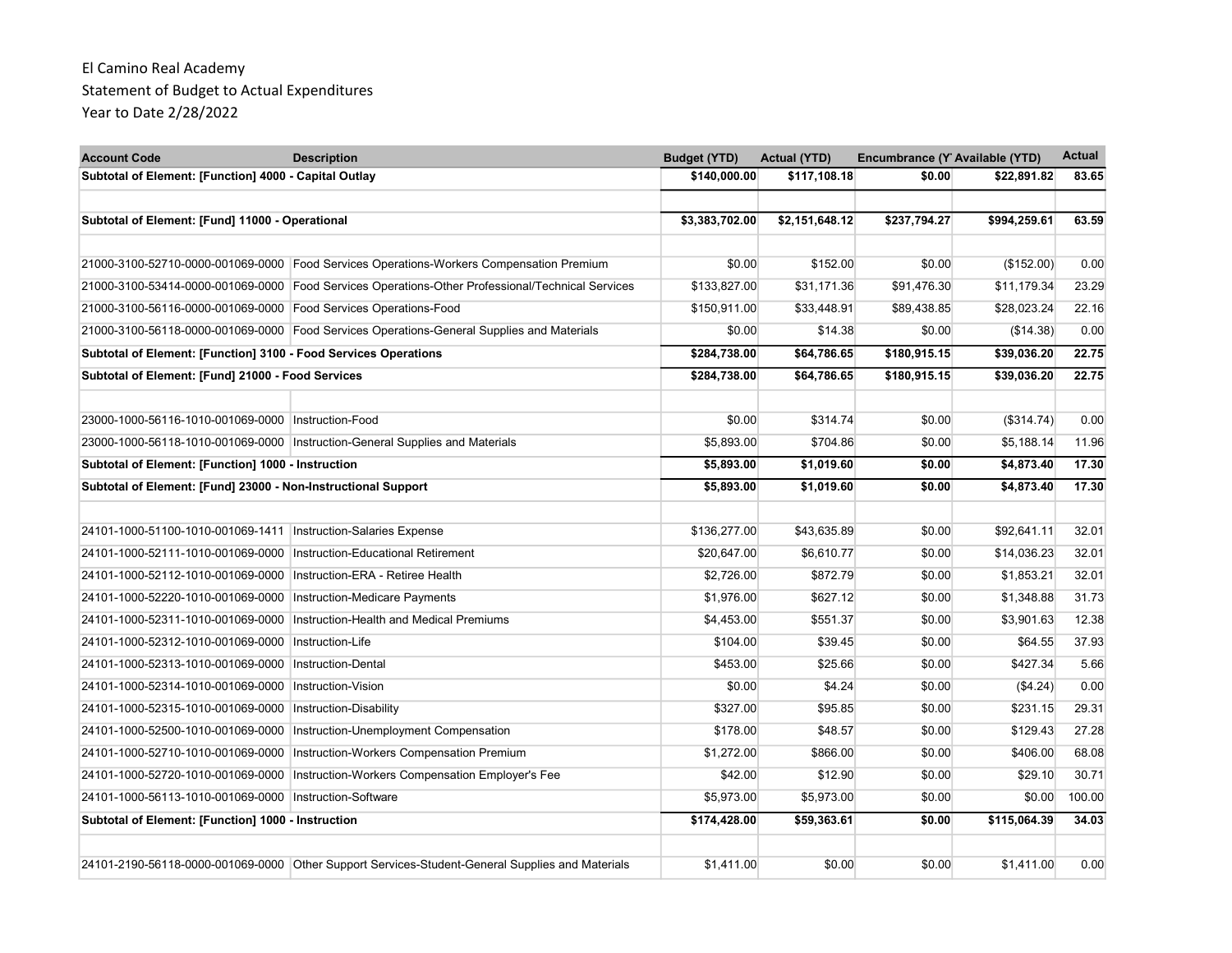| <b>Account Code</b>                                                     | <b>Description</b>                                                                   | <b>Budget (YTD)</b> | <b>Actual (YTD)</b> | Encumbrance (Y Available (YTD) |              | <b>Actual</b> |
|-------------------------------------------------------------------------|--------------------------------------------------------------------------------------|---------------------|---------------------|--------------------------------|--------------|---------------|
| Subtotal of Element: [Function] 2190 - Other Support Services-Student   |                                                                                      | \$1,411.00          | \$0.00              | \$0.00                         | \$1,411.00   | 0.00          |
| Subtotal of Element: [Fund] 24101 - Title I - IASA                      |                                                                                      | \$175,839.00        | \$59,363.61         | \$0.00                         | \$116,475.39 | 33.76         |
|                                                                         |                                                                                      |                     |                     |                                |              |               |
| 24106-1000-51100-2000-001069-1412                                       | Instruction-Salaries Expense                                                         | \$49,368.00         | \$26,118.43         | \$0.00                         | \$23,249.57  | 52.90         |
| 24106-1000-52111-2000-001069-0000 Instruction-Educational Retirement    |                                                                                      | \$7,479.00          | \$3,956.92          | \$0.00                         | \$3,522.08   | 52.90         |
| 24106-1000-52112-2000-001069-0000                                       | Instruction-ERA - Retiree Health                                                     | \$987.00            | \$522.36            | \$0.00                         | \$464.64     | 52.92         |
| 24106-1000-52220-2000-001069-0000                                       | <b>Instruction-Medicare Payments</b>                                                 | \$716.00            | \$357.00            | \$0.00                         | \$359.00     | 49.86         |
| 24106-1000-52311-2000-001069-0000                                       | Instruction-Health and Medical Premiums                                              | \$4,202.00          | \$2,187.60          | \$0.00                         | \$2,014.40   | 52.06         |
| 24106-1000-52312-2000-001069-0000   Instruction-Life                    |                                                                                      | \$25.00             | \$29.40             | \$0.00                         | (\$4.40)     | 117.60        |
| 24106-1000-52313-2000-001069-0000                                       | Instruction-Dental                                                                   | \$183.00            | \$96.04             | \$0.00                         | \$86.96      | 52.48         |
| 24106-1000-52500-2000-001069-0000                                       | Instruction-Unemployment Compensation                                                | \$71.00             | \$26.68             | \$0.00                         | \$44.32      | 37.57         |
| 24106-1000-52710-2000-001069-0000                                       | Instruction-Workers Compensation Premium                                             | \$674.00            | \$528.00            | \$0.00                         | \$146.00     | 78.33         |
| 24106-1000-52720-2000-001069-0000                                       | Instruction-Workers Compensation Employer's Fee                                      | \$15.00             | \$12.90             | \$0.00                         | \$2.10       | 86.00         |
| 24106-1000-55915-2000-001069-0000                                       | <b>Instruction-Other Contract Services</b>                                           | \$2,500.00          | \$0.00              | \$0.00                         | \$2,500.00   | 0.00          |
| Subtotal of Element: [Function] 1000 - Instruction                      |                                                                                      | \$66,220.00         | \$33,835.33         | \$0.00                         | \$32,384.67  | 51.10         |
|                                                                         | 24106-2140-53211-2000-001069-0000 Psychological Services-Diagnosticians - Contracted | \$598.00            | \$262.50            | \$0.00                         | \$335.50     | 43.89         |
| Subtotal of Element: [Function] 2140 - Psychological Services           |                                                                                      | \$598.00            | \$262.50            | \$0.00                         | \$335.50     | 43.90         |
| Subtotal of Element: [Fund] 24106 - Entitlement IDEA-B                  |                                                                                      | \$66,818.00         | \$34,097.83         | \$0.00                         | \$32,720.17  | 51.03         |
| 24118-3100-56116-0000-001069-0000 Food Services Operations-Food         |                                                                                      | \$14,293.00         | \$9,252.79          | \$3.73                         | \$5,036.48   | 64.73         |
| Subtotal of Element: [Function] 3100 - Food Services Operations         |                                                                                      | \$14,293.00         | \$9,252.79          | \$3.73                         | \$5,036.48   | 64.74         |
| Subtotal of Element: [Fund] 24118 - Fresh Fruit and Vegatable           |                                                                                      | \$14,293.00         | \$9,252.79          | \$3.73                         | \$5,036.48   | 64.74         |
|                                                                         |                                                                                      |                     |                     |                                |              |               |
| 24153-1000-51300-1010-001069-1411   Instruction-Additional Compensation |                                                                                      | \$1,300.00          | \$0.00              | \$0.00                         | \$1,300.00   | 0.00          |
| 24153-1000-52111-1010-001069-0000 Instruction-Educational Retirement    |                                                                                      | \$197.00            | \$0.00              | \$0.00                         | \$197.00     | 0.00          |
| 24153-1000-52112-1010-001069-0000                                       | Instruction-ERA - Retiree Health                                                     | \$26.00             | \$0.00              | \$0.00                         | \$26.00      | 0.00          |
| 24153-1000-52220-1010-001069-0000 Instruction-Medicare Payments         |                                                                                      | \$19.00             | \$0.00              | \$0.00                         | \$19.00      | 0.00          |
|                                                                         | 24153-1000-56118-1010-001069-0000 Instruction-General Supplies and Materials         | \$1,358.00          | \$0.00              | \$0.00                         | \$1,358.00   | 0.00          |
| Subtotal of Element: [Function] 1000 - Instruction                      |                                                                                      | \$2,900.00          | \$0.00              | \$0.00                         | \$2,900.00   | 0.00          |
| Subtotal of Element: [Fund] 24153 - English Language Acquisition        |                                                                                      | \$2,900.00          | \$0.00              | \$0.00                         | \$2,900.00   | 0.00          |
|                                                                         |                                                                                      |                     |                     |                                |              |               |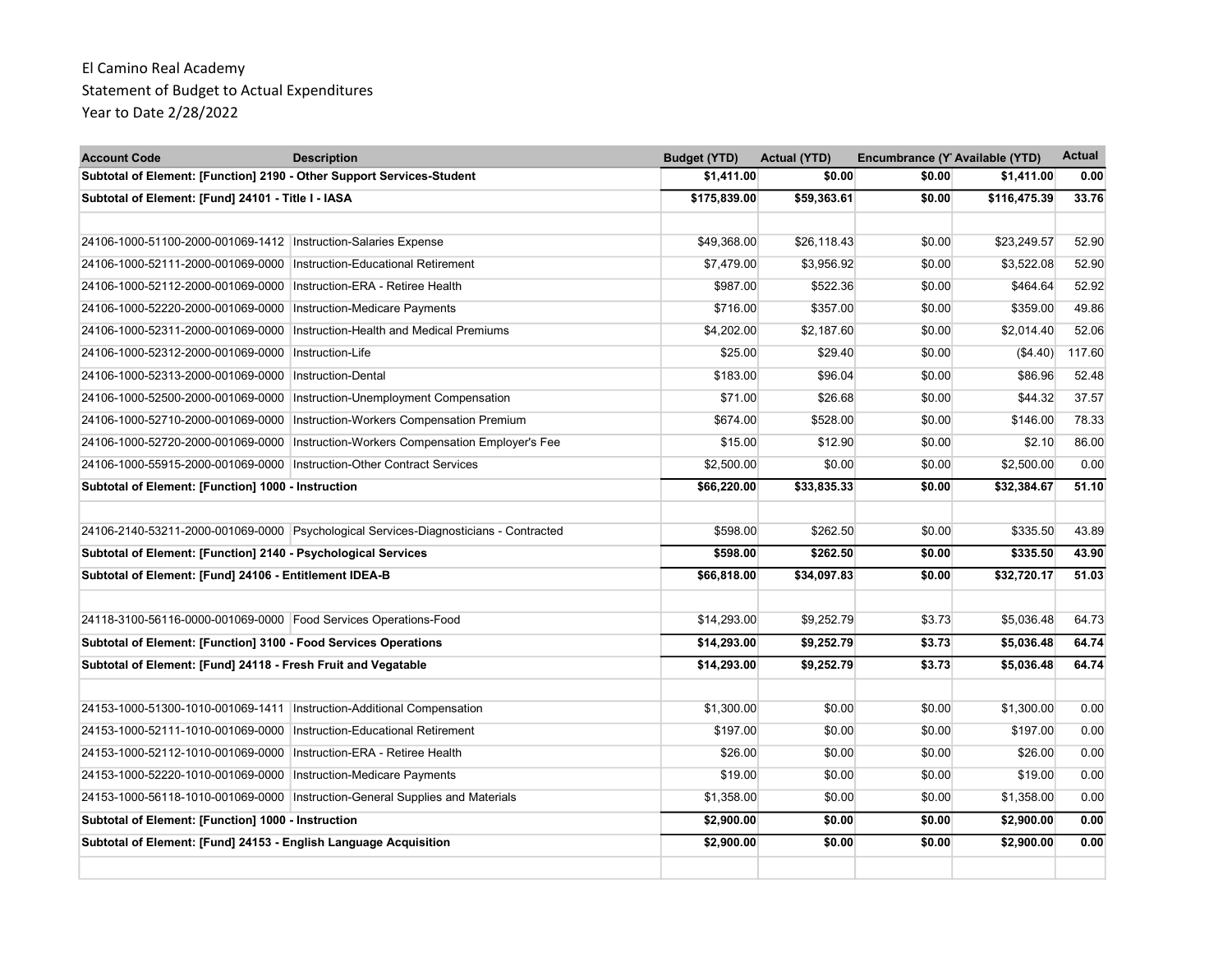| <b>Account Code</b>                                                      | <b>Description</b>                                                                    | <b>Budget (YTD)</b> | <b>Actual (YTD)</b> | Encumbrance (Y Available (YTD) |              | <b>Actual</b> |
|--------------------------------------------------------------------------|---------------------------------------------------------------------------------------|---------------------|---------------------|--------------------------------|--------------|---------------|
| 24154-1000-51300-1010-001069-1411 Instruction-Additional Compensation    |                                                                                       | \$6,500.00          | \$0.00              | \$0.00                         | \$6,500.00   | 0.00          |
| 24154-1000-52111-1010-001069-0000   Instruction-Educational Retirement   |                                                                                       | \$985.00            | \$0.00              | \$0.00                         | \$985.00     | 0.00          |
| 24154-1000-52112-1010-001069-0000                                        | Instruction-ERA - Retiree Health                                                      | \$130.00            | \$0.00              | \$0.00                         | \$130.00     | 0.00          |
| 24154-1000-52220-1010-001069-0000   Instruction-Medicare Payments        |                                                                                       | \$94.00             | \$0.00              | \$0.00                         | \$94.00      | 0.00          |
| 24154-1000-53330-1010-001069-0000   Instruction-Professional Development |                                                                                       | \$4,743.00          | \$0.00              | \$0.00                         | \$4,743.00   | 0.00          |
| Subtotal of Element: [Function] 1000 - Instruction                       |                                                                                       | \$12,452.00         | \$0.00              | \$0.00                         | \$12,452.00  | 0.00          |
|                                                                          | Subtotal of Element: [Fund] 24154 - Teacher/Principal Training & Recruiting           | \$12,452.00         | \$0.00              | \$0.00                         | \$12,452.00  | 0.00          |
|                                                                          | 24174-1000-56118-1010-001069-0000 Instruction-General Supplies and Materials          | \$2,275.00          | \$0.00              | \$0.00                         | \$2,275.00   | 0.00          |
| Subtotal of Element: [Function] 1000 - Instruction                       |                                                                                       | \$2,275.00          | \$0.00              | \$0.00                         | \$2,275.00   | 0.00          |
| Subtotal of Element: [Fund] 24174 - Carls Perkins                        |                                                                                       | \$2,275.00          | \$0.00              | \$0.00                         | \$2,275.00   | 0.00          |
| 24308-1000-51100-1010-001069-1411   Instruction-Salaries Expense         |                                                                                       | \$12,915.00         | \$0.00              | \$0.00                         | \$12,915.00  | 0.00          |
| 24308-1000-52111-1010-001069-0000 Instruction-Educational Retirement     |                                                                                       | \$1,956.00          | \$0.00              | \$0.00                         | \$1,956.00   | 0.00          |
| 24308-1000-52112-1010-001069-0000                                        | Instruction-ERA - Retiree Health                                                      | \$258.00            | \$0.00              | \$0.00                         | \$258.00     | 0.00          |
| 24308-1000-52220-1010-001069-0000   Instruction-Medicare Payments        |                                                                                       | \$188.00            | \$0.00              | \$0.00                         | \$188.00     | 0.00          |
|                                                                          | 24308-1000-57332-1010-001069-0000 Instruction-Supply Assets (\$5,000 or Less)         | \$0.00              | \$0.00              | \$2,426.38                     | (\$2,426.38) | 0.00          |
| Subtotal of Element: [Function] 1000 - Instruction                       |                                                                                       | \$15,317.00         | \$0.00              | \$2,426.38                     | \$12,890.62  | 0.00          |
|                                                                          | 24308-2120-56118-0000-001069-0000 Guidance Services-General Supplies and Materials    | \$0.00              | \$314.63            | \$0.00                         | (\$314.63)   | 0.00          |
| 24308-2130-51100-0000-001069-1215 Health Services-Salaries Expense       |                                                                                       | \$40,803.00         | \$22,738.30         | \$0.00                         | \$18,064.70  | 55.72         |
|                                                                          | 24308-2130-52111-0000-001069-0000 Health Services-Educational Retirement              | \$6,182.00          | \$3,444.86          | \$0.00                         | \$2,737.14   | 55.72         |
| 24308-2130-52112-0000-001069-0000                                        | Health Services-ERA - Retiree Health                                                  | \$816.00            | \$454.70            | \$0.00                         | \$361.30     | 55.72         |
| 24308-2130-52220-0000-001069-0000                                        | Health Services-Medicare Payments                                                     | \$592.00            | \$274.65            | \$0.00                         | \$317.35     | 46.39         |
| 24308-2130-52311-0000-001069-0000                                        | Health Services-Health and Medical Premiums                                           | \$8,150.00          | \$5,742.18          | \$0.00                         | \$2,407.82   | 70.45         |
| 24308-2130-52312-0000-001069-0000 Health Services-Life                   |                                                                                       | \$60.00             | \$36.82             | \$0.00                         | \$23.18      | 61.36         |
| 24308-2130-52313-0000-001069-0000                                        | <b>Health Services-Dental</b>                                                         | \$476.00            | \$359.24            | \$0.00                         | \$116.76     | 75.47         |
| 24308-2130-52314-0000-001069-0000 Health Services-Vision                 |                                                                                       | \$65.00             | \$59.36             | \$0.00                         | \$5.64       | 91.32         |
| 24308-2130-52315-0000-001069-0000 Health Services-Disability             |                                                                                       | \$52.00             | \$53.48             | \$0.00                         | (\$1.48)     | 102.84        |
|                                                                          | 24308-2130-52500-0000-001069-0000 Health Services-Unemployment Compensation           | \$89.00             | \$41.87             | \$0.00                         | \$47.13      | 47.04         |
|                                                                          | 24308-2130-52710-0000-001069-0000 Health Services-Workers Compensation Premium        | \$1,000.00          | \$0.00              | \$0.00                         | \$1,000.00   | 0.00          |
|                                                                          | 24308-2130-52720-0000-001069-0000 Health Services-Workers Compensation Employer's Fee | \$0.00              | \$25.80             | \$0.00                         | (\$25.80)    | 0.00          |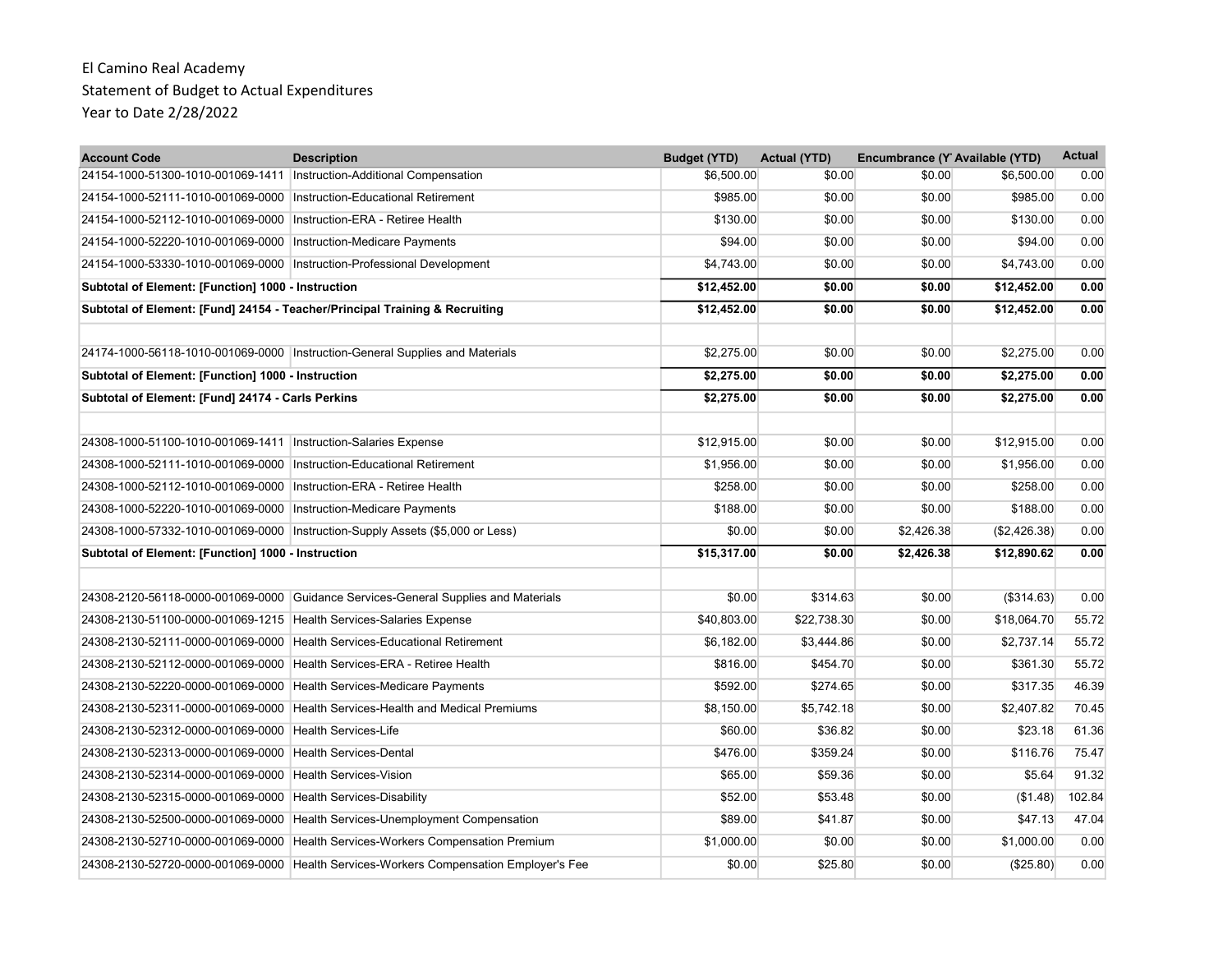| <b>Account Code</b>                                                     | <b>Description</b>                                                                            | <b>Budget (YTD)</b> | <b>Actual (YTD)</b> | Encumbrance (Y Available (YTD) |                  | <b>Actual</b> |
|-------------------------------------------------------------------------|-----------------------------------------------------------------------------------------------|---------------------|---------------------|--------------------------------|------------------|---------------|
|                                                                         | 24308-2130-52720-4025-001069-0000 Health Services-Workers Compensation Employer's Fee         | \$0.00              | \$4.30              | \$0.00                         | (\$4.30)         | 0.00          |
| Subtotal of Element: [Function] 2100 - Student Services                 |                                                                                               | \$58,285.00         | \$33,550.19         | \$0.00                         | \$24.734.81      | 57.56         |
|                                                                         |                                                                                               |                     |                     |                                |                  |               |
|                                                                         | 24308-2410-51100-0000-001069-1112 Office of the Principal-Salaries Expense                    | \$71,085.00         | \$51,200.00         | \$0.00                         | \$19,885.00      | 72.02         |
|                                                                         | 24308-2410-52111-0000-001069-0000 Office of the Principal-Educational Retirement              | \$7,588.00          | \$7,756.81          | \$0.00                         | (\$168.81)       | 102.22        |
| 24308-2410-52112-0000-001069-0000                                       | Office of the Principal-ERA - Retiree Health                                                  | \$1,002.00          | \$1,024.01          | \$0.00                         | (\$22.01)        | 102.19        |
| 24308-2410-52220-0000-001069-0000                                       | Office of the Principal-Medicare Payments                                                     | \$726.00            | \$684.24            | \$0.00                         | \$41.76          | 94.24         |
| 24308-2410-52311-0000-001069-0000                                       | Office of the Principal-Health and Medical Premiums                                           | \$0.00              | \$5,742.18          | \$0.00                         | (\$5,742.18)     | 0.00          |
| 24308-2410-52312-0000-001069-0000 Office of the Principal-Life          |                                                                                               | \$60.00             | \$42.08             | \$0.00                         | \$17.92          | 70.13         |
| 24308-2410-52313-0000-001069-0000                                       | Office of the Principal-Dental                                                                | \$0.00              | \$228.62            | \$0.00                         | (\$228.62)       | 0.00          |
| 24308-2410-52314-0000-001069-0000                                       | Office of the Principal-Vision                                                                | \$0.00              | \$44.10             | \$0.00                         | (\$44.10)        | 0.00          |
| 24308-2410-52315-0000-001069-0000 Office of the Principal-Disability    |                                                                                               | \$0.00              | \$117.04            | \$0.00                         | (\$117.04)       | 0.00          |
|                                                                         | 24308-2410-52500-0000-001069-0000 Office of the Principal-Unemployment Compensation           | \$89.00             | \$132.05            | \$0.00                         | $($ \$43.05) $ $ | 148.37        |
|                                                                         | 24308-2410-52720-0000-001069-0000 Office of the Principal-Workers Compensation Employer's Fee | \$0.00              | \$8.60              | \$0.00                         | (\$8.60)         | 0.00          |
| Subtotal of Element: [Function] 2410 - Office of the Principal          |                                                                                               | \$80,550.00         | \$66,979.73         | \$0.00                         | \$13,570.27      | 83.15         |
|                                                                         |                                                                                               |                     |                     |                                |                  |               |
|                                                                         | 24308-2610-55915-0000-001069-0000 Operation of Buildings-Other Contract Services              | \$23,140.00         | \$11,043.24         | \$1,914.26                     | \$10,182.50      | 47.72         |
|                                                                         | 24308-2610-56118-0000-001069-0000 Operation of Buildings-General Supplies and Materials       | \$2,000.00          | \$2,116.19          | \$0.00                         | (\$116.19)       | 105.80        |
|                                                                         | 24308-2610-57332-0000-001069-0000 Operation of Buildings-Supply Assets (\$5,000 or Less)      | \$1,000.00          | \$1,109.00          | \$0.00                         | (\$109.00)       | 110.90        |
| Subtotal of Element: [Function] 2610 - Operation of Buildings           |                                                                                               | \$26,140.00         | \$14,268.43         | \$1,914.26                     | \$9,957.31       | 54.58         |
| Subtotal of Element: [Fund] 24308 - CRSSA                               |                                                                                               | \$180,292.00        | \$114,798.35        | \$4,340.64                     | \$61,153.01      | 63.67         |
|                                                                         |                                                                                               |                     |                     |                                |                  |               |
|                                                                         | 24316-2610-56118-0000-001069-0000 Operation of Buildings-General Supplies and Materials       | \$3,610.00          | \$4,638.00          | \$1,706.00                     | (\$2,734.00)     | 128.47        |
| Subtotal of Element: [Function] 2610 - Operation of Buildings           |                                                                                               | \$3,610.00          | \$4,638.00          | \$1,706.00                     | (\$2,734.00)     | 128.48        |
| Subtotal of Element: [Fund] 24316 - Air Quality 2                       |                                                                                               | \$3,610.00          | \$4,638.00          | \$1,706.00                     | (\$2,734.00)     | 128.48        |
|                                                                         |                                                                                               |                     |                     |                                |                  |               |
| 24330-1000-51100-4020-001069-1411   Instruction-Salaries Expense        |                                                                                               | \$69,600.00         | \$0.00              | \$0.00                         | \$69,600.00      | 0.00          |
| 24330-1000-51100-4020-001069-1416   Instruction-Salaries Expense        |                                                                                               | \$178,500.00        | \$25,055.55         | \$0.00                         | \$153,444.45     | 14.03         |
| 24330-1000-51300-4020-001069-1416   Instruction-Additional Compensation |                                                                                               | \$7,500.00          | \$0.00              | \$0.00                         | \$7,500.00       | 0.00          |
| 24330-1000-52111-4020-001069-0000   Instruction-Educational Retirement  |                                                                                               | \$37,587.00         | \$3,795.90          | \$0.00                         | \$33,791.10      | 10.09         |
| 24330-1000-52112-4020-001069-0000                                       | Instruction-ERA - Retiree Health                                                              | \$4,962.00          | \$501.15            | \$0.00                         | \$4,460.85       | 10.09         |
| 24330-1000-52220-4020-001069-0000   Instruction-Medicare Payments       |                                                                                               | \$3,597.00          | \$361.57            | \$0.00                         | \$3,235.43       | 10.05         |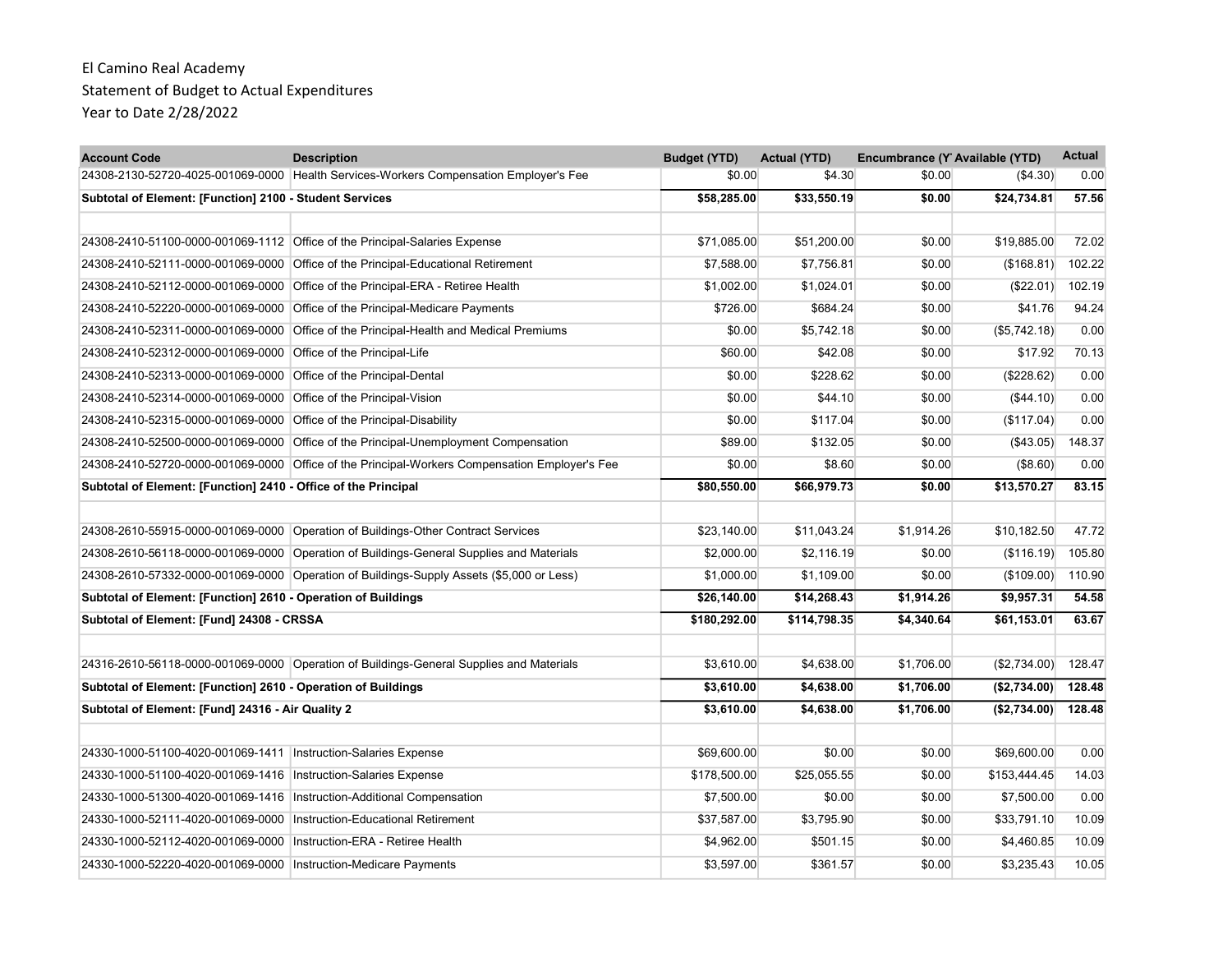| <b>Account Code</b>                                                  | <b>Description</b>                                                                    | <b>Budget (YTD)</b> | <b>Actual (YTD)</b> | Encumbrance (Y Available (YTD) |                | <b>Actual</b> |
|----------------------------------------------------------------------|---------------------------------------------------------------------------------------|---------------------|---------------------|--------------------------------|----------------|---------------|
|                                                                      | 24330-1000-52311-4020-001069-0000   Instruction-Health and Medical Premiums           | \$17,890.00         | \$0.00              | \$0.00                         | \$17,890.00    | 0.00          |
| 24330-1000-52312-4020-001069-0000                                    | Instruction-Life                                                                      | \$115.00            | \$36.82             | \$0.00                         | \$78.18        | 32.01         |
| 24330-1000-52313-4020-001069-0000                                    | <b>Instruction-Dental</b>                                                             | \$1,290.00          | \$116.79            | \$0.00                         | \$1,173.21     | 9.05          |
| 24330-1000-52314-4020-001069-0000                                    | Instruction-Vision                                                                    | \$0.00              | \$65.32             | \$0.00                         | (\$65.32)      | 0.00          |
| 24330-1000-52315-4020-001069-0000   Instruction-Disability           |                                                                                       | \$0.00              | \$55.16             | \$0.00                         | (\$55.16)      | 0.00          |
| 24330-1000-52500-4020-001069-0000                                    | Instruction-Unemployment Compensation                                                 | \$312.00            | \$84.94             | \$0.00                         | \$227.06       | 27.22         |
| 24330-1000-52720-4020-001069-0000                                    | Instruction-Workers Compensation Employer's Fee                                       | \$0.00              | \$8.60              | \$0.00                         | (\$8.60)       | 0.00          |
| 24330-1000-55915-1010-001069-0000                                    | Instruction-Other Contract Services                                                   | \$5,500.00          | \$1,714.00          | \$3,566.00                     | \$220.00       | 31.16         |
| 24330-1000-56112-1010-001069-0000                                    | Instruction-Other Textbooks                                                           | \$20,206.00         | \$0.00              | \$0.00                         | \$20,206.00    | 0.00          |
| 24330-1000-56113-1010-001069-0000                                    | Instruction-Software                                                                  | \$0.00              | \$5,639.32          | \$0.00                         | (\$5,639.32)   | 0.00          |
|                                                                      | 24330-1000-56118-1010-001069-0000 Instruction-General Supplies and Materials          | \$2,500.00          | \$4,241.31          | \$0.00                         | (\$1,741.31)   | 169.65        |
|                                                                      | 24330-1000-57332-1010-001069-0000 Instruction-Supply Assets (\$5,000 or Less)         | \$20,000.00         | \$26,884.63         | \$21,542.95                    | (\$28,427.58)  | 134.42        |
| Subtotal of Element: [Function] 1000 - Instruction                   |                                                                                       | \$369,559.00        | \$68,561.06         | \$25,108.95                    | \$275,888.99   | 18.55         |
|                                                                      |                                                                                       |                     |                     |                                |                |               |
| 24330-2120-51100-4025-001069-1211                                    | Guidance Services-Salaries Expense                                                    | \$0.00              | \$6,916.18          | \$0.00                         | (\$6,916.18)   | 0.00          |
| 24330-2120-51100-4025-001069-1214 Guidance Services-Salaries Expense |                                                                                       | \$213,500.00        | \$0.00              | \$0.00                         | \$213,500.00   | 0.00          |
| 24330-2120-52111-4025-001069-0000                                    | Guidance Services-Educational Retirement                                              | \$32,345.00         | \$1,047.81          | \$0.00                         | \$31,297.19    | 3.23          |
|                                                                      | 24330-2120-52112-4025-001069-0000 Guidance Services-ERA - Retiree Health              | \$4,270.00          | \$138.33            | \$0.00                         | \$4,131.67     | 3.23          |
| 24330-2120-52220-4025-001069-0000                                    | Guidance Services-Medicare Payments                                                   | \$3,096.00          | \$92.69             | \$0.00                         | \$3,003.31     | 2.99          |
|                                                                      | 24330-2120-52311-4025-001069-0000 Guidance Services-Health and Medical Premiums       | \$15.437.00         | \$765.36            | \$0.00                         | \$14.671.64    | 4.95          |
| 24330-2120-52312-4025-001069-0000 Guidance Services-Life             |                                                                                       | \$64.00             | \$10.52             | \$0.00                         | \$53.48        | 16.43         |
| 24330-2120-52313-4025-001069-0000 Guidance Services-Dental           |                                                                                       | \$1,110.00          | \$34.32             | \$0.00                         | \$1,075.68     | 3.09          |
| 24330-2120-52315-4025-001069-0000                                    | Guidance Services-Disability                                                          | \$0.00              | \$10.02             | \$0.00                         | (\$10.02)      | 0.00          |
| 24330-2120-52500-4025-001069-0000                                    | Guidance Services-Unemployment Compensation                                           | \$178.00            | \$21.09             | \$0.00                         | \$156.91       | 11.84         |
| 24330-2120-52720-4025-001069-0000                                    | Guidance Services-Workers Compensation Employer's Fee                                 | \$0.00              | \$4.30              | \$0.00                         | ( \$4.30)      | 0.00          |
| 24330-2130-56118-0000-001069-0000                                    | Health Services-General Supplies and Materials                                        | \$0.00              | \$397.00            | \$0.00                         | (\$397.00)     | 0.00          |
| 24330-2190-51100-0000-001069-1217                                    | Other Support Services-Student-Salaries Expense                                       | \$0.00              | \$12,115.39         | \$0.00                         | (\$12, 115.39) | 0.00          |
| 24330-2190-51100-4025-001069-1218                                    | Other Support Services-Student-Salaries Expense                                       | \$0.00              | \$33,381.19         | \$0.00                         | (\$33,381.19)  | 0.00          |
| 24330-2190-52111-0000-001069-0000                                    | Other Support Services-Student-Educational Retirement                                 | \$0.00              | \$1,835.47          | \$0.00                         | (\$1,835.47)   | 0.00          |
| 24330-2190-52111-4025-001069-0000                                    | Other Support Services-Student-Educational Retirement                                 | \$0.00              | \$5,057.20          | \$0.00                         | (\$5,057.20)   | 0.00          |
| 24330-2190-52112-0000-001069-0000                                    | Other Support Services-Student-ERA - Retiree Health                                   | \$0.00              | \$242.31            | \$0.00                         | (\$242.31)     | 0.00          |
|                                                                      | 24330-2190-52112-4025-001069-0000 Other Support Services-Student-ERA - Retiree Health | \$0.00              | \$667.64            | \$0.00                         | (\$667.64)     | 0.00          |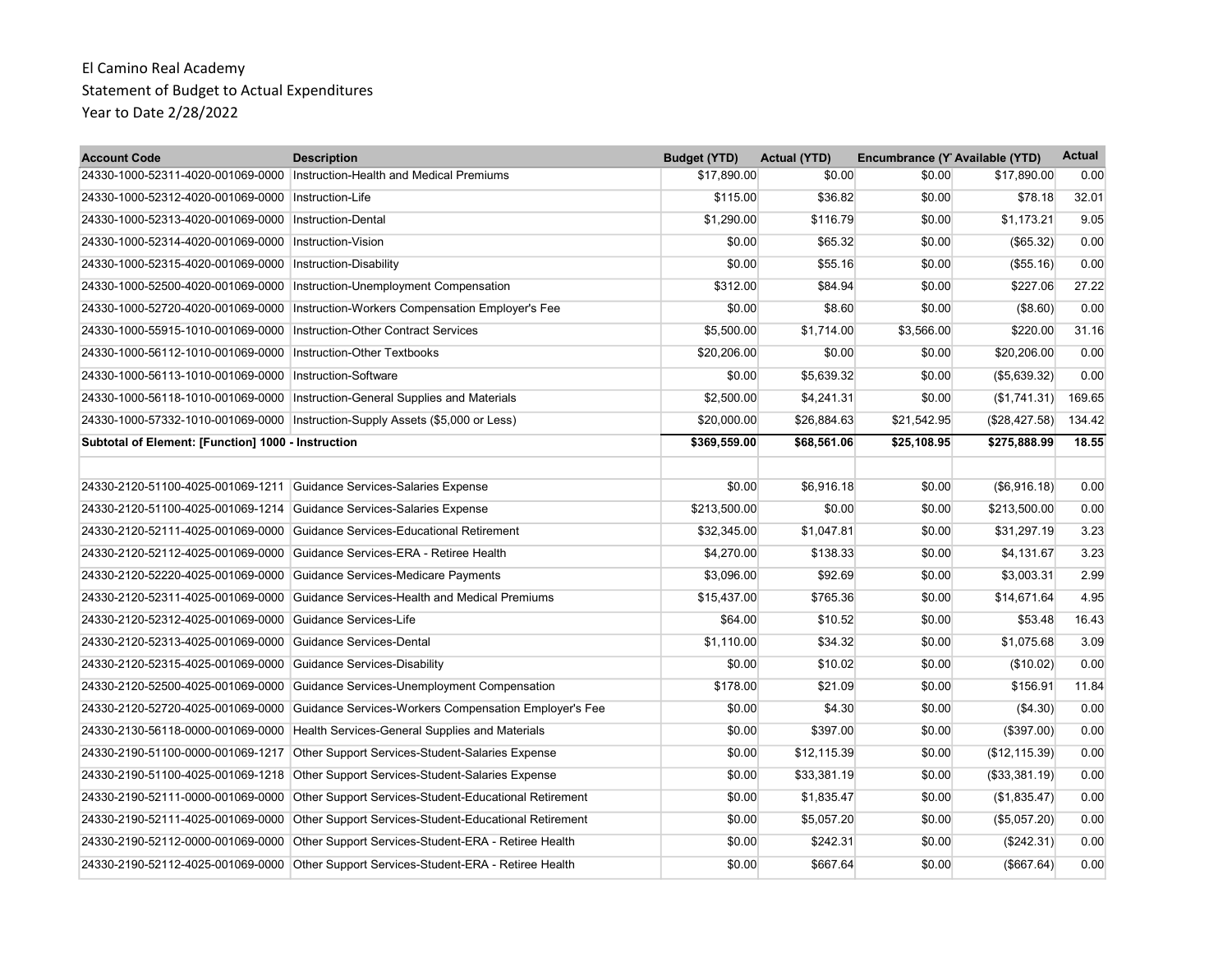| <b>Account Code</b>                                                    | <b>Description</b>                                                                       | <b>Budget (YTD)</b> | <b>Actual (YTD)</b> | Encumbrance (Y Available (YTD) |               | <b>Actual</b> |
|------------------------------------------------------------------------|------------------------------------------------------------------------------------------|---------------------|---------------------|--------------------------------|---------------|---------------|
|                                                                        | 24330-2190-52220-0000-001069-0000 Other Support Services-Student-Medicare Payments       | \$0.00              | \$165.02            | \$0.00                         | (\$165.02)    | 0.00          |
| 24330-2190-52220-4025-001069-0000                                      | Other Support Services-Student-Medicare Payments                                         | \$0.00              | \$461.38            | \$0.00                         | ( \$461.38)   | 0.00          |
| 24330-2190-52311-0000-001069-0000                                      | Other Support Services-Student-Health and Medical Premiums                               | \$0.00              | \$1,040.46          | \$0.00                         | (\$1,040.46)  | 0.00          |
| 24330-2190-52311-4025-001069-0000                                      | Other Support Services-Student-Health and Medical Premiums                               | \$0.00              | \$2,263.51          | \$0.00                         | (\$2,263.51)  | 0.00          |
| 24330-2190-52312-0000-001069-0000                                      | Other Support Services-Student-Life                                                      | \$0.00              | \$18.41             | \$0.00                         | (\$18.41)     | 0.00          |
| 24330-2190-52312-4025-001069-0000                                      | Other Support Services-Student-Life                                                      | \$0.00              | \$36.82             | \$0.00                         | (\$36.82)     | 0.00          |
| 24330-2190-52313-0000-001069-0000                                      | Other Support Services-Student-Dental                                                    | \$0.00              | \$51.48             | \$0.00                         | (\$51.48)     | 0.00          |
| 24330-2190-52313-4025-001069-0000                                      | Other Support Services-Student-Dental                                                    | \$0.00              | \$72.93             | \$0.00                         | (\$72.93)     | 0.00          |
| 24330-2190-52314-0000-001069-0000                                      | Other Support Services-Student-Vision                                                    | \$0.00              | \$11.28             | \$0.00                         | (\$11.28)     | 0.00          |
| 24330-2190-52314-4025-001069-0000                                      | Other Support Services-Student-Vision                                                    | \$0.00              | \$5.64              | \$0.00                         | (\$5.64)      | 0.00          |
| 24330-2190-52315-4025-001069-0000                                      | Other Support Services-Student-Disability                                                | \$0.00              | \$8.55              | \$0.00                         | (\$8.55)      | 0.00          |
| 24330-2190-52500-0000-001069-0000                                      | Other Support Services-Student-Unemployment Compensation                                 | \$0.00              | \$37.53             | \$0.00                         | (\$37.53)     | 0.00          |
| 24330-2190-52500-4025-001069-0000                                      | Other Support Services-Student-Unemployment Compensation                                 | \$0.00              | \$26.01             | \$0.00                         | (\$26.01)     | 0.00          |
| 24330-2190-52710-0000-001069-0000                                      | Other Support Services-Student-Workers Compensation Premium                              | \$0.00              | \$3,437.00          | \$0.00                         | (\$3,437.00)  | 0.00          |
| Subtotal of Element: [Function] 2100 - Other Support Services-Student  |                                                                                          | \$270,000.00        | \$70,372.84         | \$0.00                         | \$199,627.16  | 26.06         |
|                                                                        |                                                                                          |                     |                     |                                |               |               |
|                                                                        | 24330-2610-55915-0000-001069-0000 Operation of Buildings-Other Contract Services         | \$7,000.00          | \$14,900.86         | \$22,715.25                    | (\$30,616.11) | 212.86        |
|                                                                        | 24330-2610-56118-0000-001069-0000 Operation of Buildings-General Supplies and Materials  | \$75,000.00         | \$7,525.97          | \$2,740.59                     | \$64,733.44   | 10.03         |
|                                                                        | 24330-2610-57332-0000-001069-0000 Operation of Buildings-Supply Assets (\$5,000 or Less) | \$40,000.00         | \$0.00              | \$0.00                         | \$40,000.00   | 0.00          |
| Subtotal of Element: [Function] 2610 - Operation of Buildings          |                                                                                          | \$122,000.00        | \$22,426.83         | \$25,455.84                    | \$74,117.33   | 18.38         |
| Subtotal of Element: [Fund] 24330 - ARP ESSER III                      |                                                                                          | \$761,559.00        | \$161,360.73        | \$50,564.79                    | \$549,633.48  | 21.19         |
| 25153-2130-51100-0000-001069-1215 Health Services-Salaries Expense     |                                                                                          | \$12.554.00         | \$0.00              | \$0.00                         | \$12.554.00   | 0.00          |
| 25153-2130-51100-0000-001069-1216 Health Services-Salaries Expense     |                                                                                          | \$31,990.00         | \$20,447.75         | \$0.00                         | \$11,542.25   | 63.91         |
|                                                                        | 25153-2130-51300-0000-001069-1216 Health Services-Additional Compensation                | \$0.00              | \$1,568.77          | \$0.00                         | (\$1,568.77)  | 0.00          |
|                                                                        | 25153-2130-52111-0000-001069-0000 Health Services-Educational Retirement                 | \$6,748.00          | \$3,335.38          | \$0.00                         | \$3,412.62    | 49.42         |
| 25153-2130-52112-0000-001069-0000 Health Services-ERA - Retiree Health |                                                                                          | \$891.00            | \$440.32            | \$0.00                         | \$450.68      | 49.41         |
| 25153-2130-52220-0000-001069-0000 Health Services-Medicare Payments    |                                                                                          | \$646.00            | \$290.05            | \$0.00                         | \$355.95      | 44.89         |
|                                                                        | 25153-2130-52311-0000-001069-0000 Health Services-Health and Medical Premiums            | \$8,414.00          | \$3,106.00          |                                | \$5,308.00    | 36.91         |
|                                                                        |                                                                                          | \$32.00             | \$42.08             | \$0.00                         |               |               |
| 25153-2130-52312-0000-001069-0000 Health Services-Life                 |                                                                                          |                     |                     | \$0.00                         | (\$10.08)     | 131.50        |
| 25153-2130-52313-0000-001069-0000                                      | Health Services-Dental                                                                   | \$481.00            | \$137.28            | \$0.00                         | \$343.72      | 28.54         |
| 25153-2130-52314-0000-001069-0000 Health Services-Vision               |                                                                                          | \$94.00             | \$30.08             | \$0.00                         | \$63.92       | 32.00         |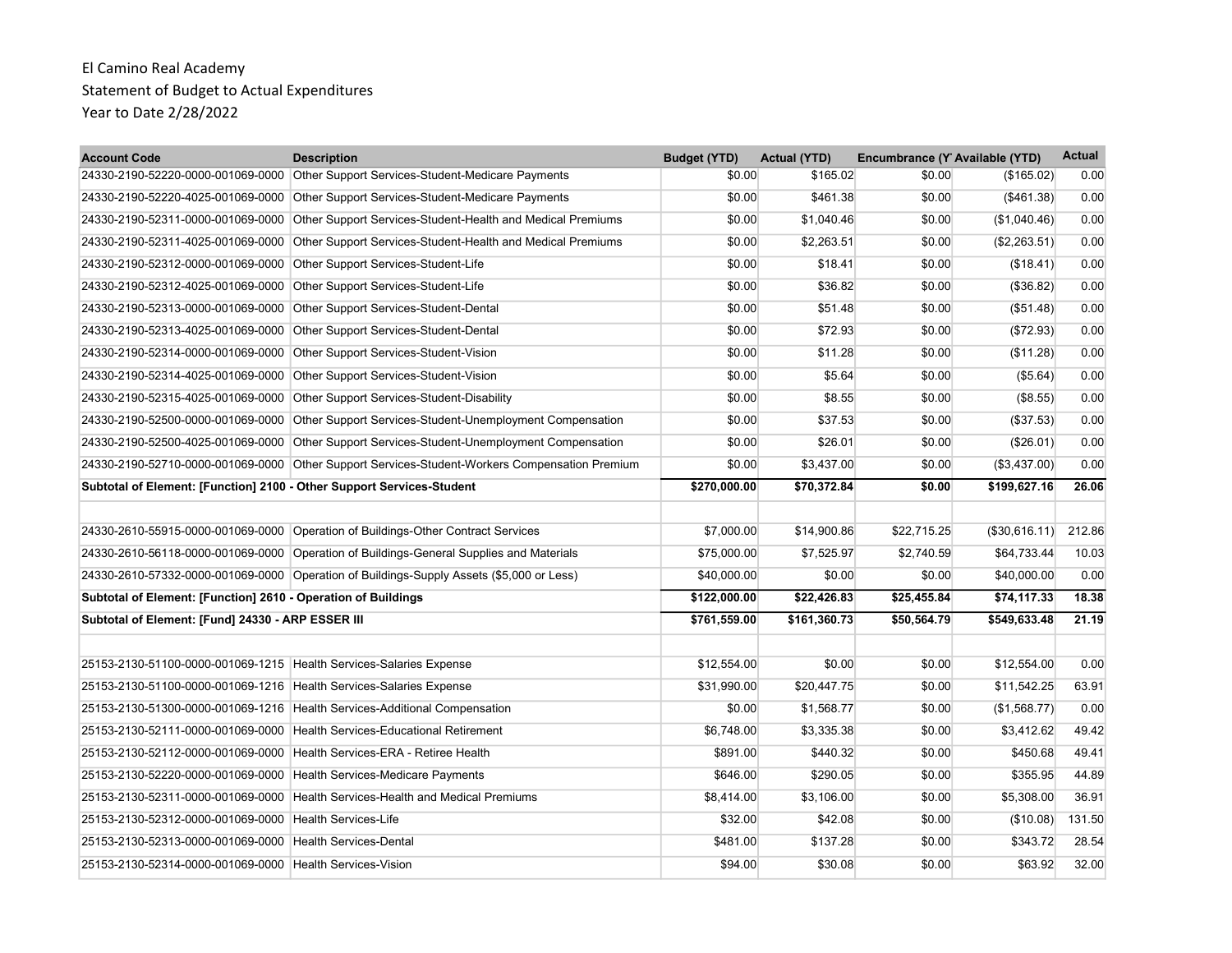| <b>Account Code</b>                                                    | <b>Description</b>                                                                      | <b>Budget (YTD)</b> | <b>Actual (YTD)</b> | Encumbrance (Y Available (YTD) |              | <b>Actual</b> |
|------------------------------------------------------------------------|-----------------------------------------------------------------------------------------|---------------------|---------------------|--------------------------------|--------------|---------------|
| 25153-2130-52315-0000-001069-0000 Health Services-Disability           |                                                                                         | \$107.00            | \$47.84             | \$0.00                         | \$59.16      | 44.71         |
| 25153-2130-52500-0000-001069-0000                                      | Health Services-Unemployment Compensation                                               | \$89.00             | \$56.40             | \$0.00                         | \$32.60      | 63.37         |
| 25153-2130-52710-0000-001069-0000                                      | Health Services-Workers Compensation Premium                                            | \$605.00            | \$409.00            | \$0.00                         | \$196.00     | 67.60         |
| 25153-2130-52720-0000-001069-0000                                      | Health Services-Workers Compensation Employer's Fee                                     | \$19.00             | \$12.90             | \$0.00                         | \$6.10       | 67.89         |
| Subtotal of Element: [Function] 2130 - Health Services                 |                                                                                         | \$62,670.00         | \$29,923.85         | \$0.00                         | \$32,746.15  | 47.75         |
|                                                                        | 25153-2510-53414-0000-001069-0000 Fiscal Services-Other Professional/Technical Services | \$2,000.00          | \$529.34            | \$1,620.98                     | (\$150.32)   | 26.46         |
| Subtotal of Element: [Function] 2510 - Fiscal Services                 |                                                                                         | \$2,000.00          | \$529.34            | \$1,620.98                     | ( \$150.32)  | 26.47         |
| Subtotal of Element: [Fund] 25153 - Title XIX MEDICAID 3/21 Years      |                                                                                         | \$64,670.00         | \$30,453.19         | \$1,620.98                     | \$32,595.83  | 47.09         |
|                                                                        |                                                                                         |                     |                     |                                |              |               |
|                                                                        | 27107-2220-56114-0000-001069-0000 Library/Media Services-Library And Audio-Visual       | \$7,444.00          | \$5,651.72          | \$0.00                         | \$1,792.28   | 75.92         |
| Subtotal of Element: [Function] 2220 - Library/Media Services          |                                                                                         | \$7,444.00          | \$5,651.72          | \$0.00                         | \$1,792.28   | 75.92         |
| Subtotal of Element: [Fund] 27107 - 2012 GO Library SB66               |                                                                                         | \$7,444.00          | \$5,651.72          | \$0.00                         | \$1,792.28   | 75.92         |
| 28211-2130-51100-0000-001069-1216 Health Services-Salaries Expense     |                                                                                         | \$79,000.00         | \$0.00              | \$0.00                         | \$79,000.00  | 0.00          |
| Subtotal of Element: [Function] 2130 - Health Services                 |                                                                                         | \$79,000.00         | \$0.00              | \$0.00                         | \$79,000.00  | 0.00          |
|                                                                        | 28211-2610-56118-0000-001069-0000 Operation of Buildings-General Supplies and Materials | \$0.00              | \$117.52            | \$0.00                         | (\$117.52)   | 0.00          |
| Subtotal of Element: [Function] 2610 - Operation of Buildings          |                                                                                         | \$0.00              | \$117.52            | \$0.00                         | (\$117.52)   | 0.00          |
| Subtotal of Element: [Fund] 28211 - Covid-19 Testing Program           |                                                                                         | \$79,000.00         | \$117.52            | \$0.00                         | \$78,882.48  | 0.15          |
| 31200-4000-54640-0000-001069-0000 Capital Outlay-Lease Purchase        |                                                                                         | \$212,665.00        | \$159,498.75        | \$0.00                         | \$53,166.25  | 75.00         |
| Subtotal of Element: [Function] 4000 - Capital Outlay                  |                                                                                         | \$212,665.00        | \$159,498.75        | \$0.00                         | \$53.166.25  | 75.00         |
| Subtotal of Element: [Fund] 31200 - Public School Capital Outlay       |                                                                                         | \$212,665.00        | \$159,498.75        | \$0.00                         | \$53.166.25  | 75.00         |
|                                                                        |                                                                                         |                     |                     |                                |              |               |
| 31400-4000-54500-0000-001069-0000 Capital Outlay-Construction Services |                                                                                         | \$127,500.00        | \$0.00              | \$0.00                         | \$127,500.00 | 0.00          |
|                                                                        | 31400-4000-57332-0000-001069-0000 Capital Outlay-Supply Assets (\$5,000 or Less)        | \$60,000.00         | \$0.00              | \$0.00                         | \$60,000.00  | 0.00          |
| Subtotal of Element: [Function] 4000 - Capital Outlay                  |                                                                                         | \$187,500.00        | \$0.00              | \$0.00                         | \$187,500.00 | 0.00          |
| Subtotal of Element: [Fund] 31400 - Special Capital Outlay-State       |                                                                                         | \$187,500.00        | \$0.00              | \$0.00                         | \$187,500.00 | 0.00          |
|                                                                        | 31600-2310-53712-0000-001069-0000 Board of Education-County Tax Collection Costs        | \$3,303.00          | \$1,406.91          | \$0.00                         | \$1,896.09   | 42.59         |
| Subtotal of Element: [Function] 2310 - Board of Education              |                                                                                         | \$3,303.00          | \$1,406.91          | \$0.00                         | \$1,896.09   | 42.59         |
|                                                                        |                                                                                         |                     |                     |                                |              |               |